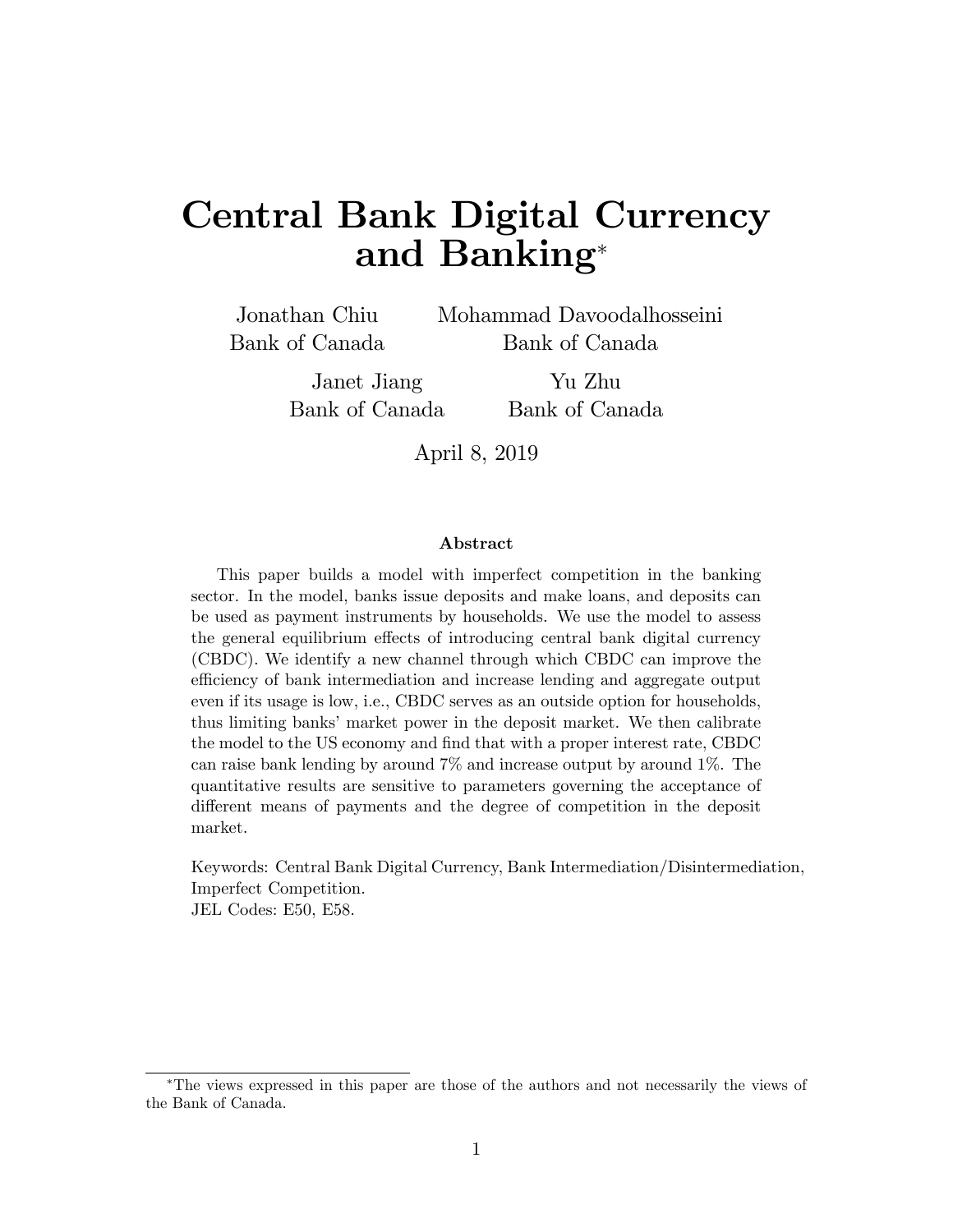# 1 Introduction

Many central banks are assessing the possibility of introducing widely accessible Central Bank Digital Currency (CBDC) into their economies.<sup>1</sup> Issuing CBDC would have implications for monetary policy and banking. One concern is that CBDC might crowd out bank deposits, increase banks' funding costs, and reduce lending and investment, i.e., bank disintermediation. This concern is highlighted in the report on CBDC from the Bank for International Settlement, which argues that "... a flow of retail deposits into a CBDC could lead to a loss of low-cost and stable funding for banks, with the size of such a loss in normal times depending on the convenience and costs of the CBDC. Banks could try to prevent a loss of deposits by raising interest rates or seek funding to replace such outflows, e.g., through wholesale funds and term deposits, which would likely be more costly.<sup> $2$ </sup> The IMF staff discussion note by Mancini-Griffoli et al.  $(2018)$  also argues that "As some depositors leave banks in favor of CBDC, banks could increase deposit interest rates to make them more attractive. But the higher deposit rates would reduce banks' interest margins. As a result, banks would attempt to increase lending rates, though at the cost of loan demand." Also, Meaning et. al.  $(2018)$  argue that an important future research topic is "Even abstracting from bank runs, at what point do the benefits of a new competitive force for the banking sector get outweighted by the negative consequences of the central bank disintermediating a large part of bank business models?"

The goal of his paper is to formally assess the effects of CBDC on banking. We develop a tractable model where cash and bank deposits are both used as means of payments. Banks take deposits from households and offer loans to firms to finance projects. Banks' liabilities (deposits) serve as means of payments. In other words,

<sup>1</sup>For reasons and arguments for issuing CBDC, see Engert and Fung (2017) and references therein.

<sup>&</sup>lt;sup>2</sup>See BIS report by Committee on Payments and Market Infrastructures  $(2018)$ .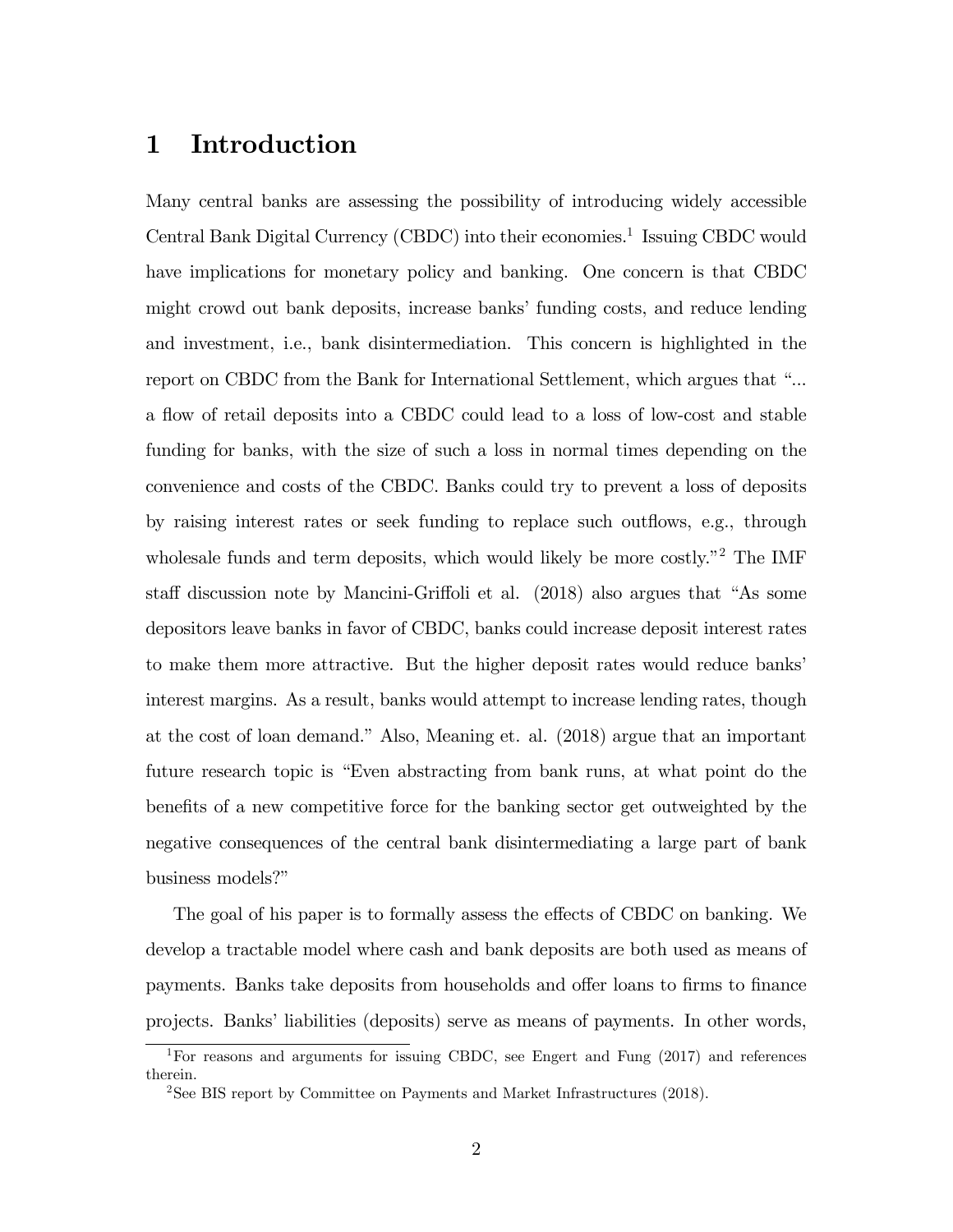banks perform liquidity transformation by converting illiquid loans into liquid deposits.<sup>3</sup> We then introduce a widely accessible CBDC into this economy and study its implications on bank funding cost, lending, investment and output. The model allows us to study various forms of CBDC: whether it is interest bearing or not, whether it is a substitute for bank deposits or cash and whether banks can hold CBDC, and if yes, whether it can be used to satisfy reserve requirements. We show that effects of CBDC on the banking system depends on the competition level in the deposit market and the interest rate on CBDC.

In general, CBDC with a sufficiently high interest rate has a negative effect on lending. Intuitively, if the CBDC rate is sufficiently high, banks can only compensate for the rising funding cost by raising lending rate, which would lead to a reduction in lending. This happens regardless of the competition level in the deposit market. If the deposit market is not perfectly competitive, a moderate interest rate on CBDC increases bank deposits and lending. In this case, CBDC limits banks' market power and forces them to offer depositors better rates, which attract more deposits and reduce bank profits per unit of deposits. Banks are willing to accommodate the increased deposit demand because they still make a profit per unit of deposits. This leads to more bank funding and in turn leads to more supply of loans and lower lending rates.

Interestingly, CBDC can improve lending even if it is not used in equilibrium. CBDC serves as a viable outside option to bank deposits and hence disciplines the behavior of banks. As a result, the demand for bank deposits becomes more elastic with respect to the deposit rate. Our model has the extreme version: deposits are perfectly elastic at the point of CBDC rate. Therefore, CBDC rate becomes a floor

<sup>3</sup>Such market structure can arise due to information and commitment frictions. Because of these frictions, credit is imperfect. Households need to bring means of payment for consumption. Similarly, firms cannot directly borrow from households because they cannot commit to repay. Banks have enforcement technology and can commit to honor their obligations. Therefore, it can channel funds from households to firms and provide payment services. We abstract from consumption loan and focus on commerical loans.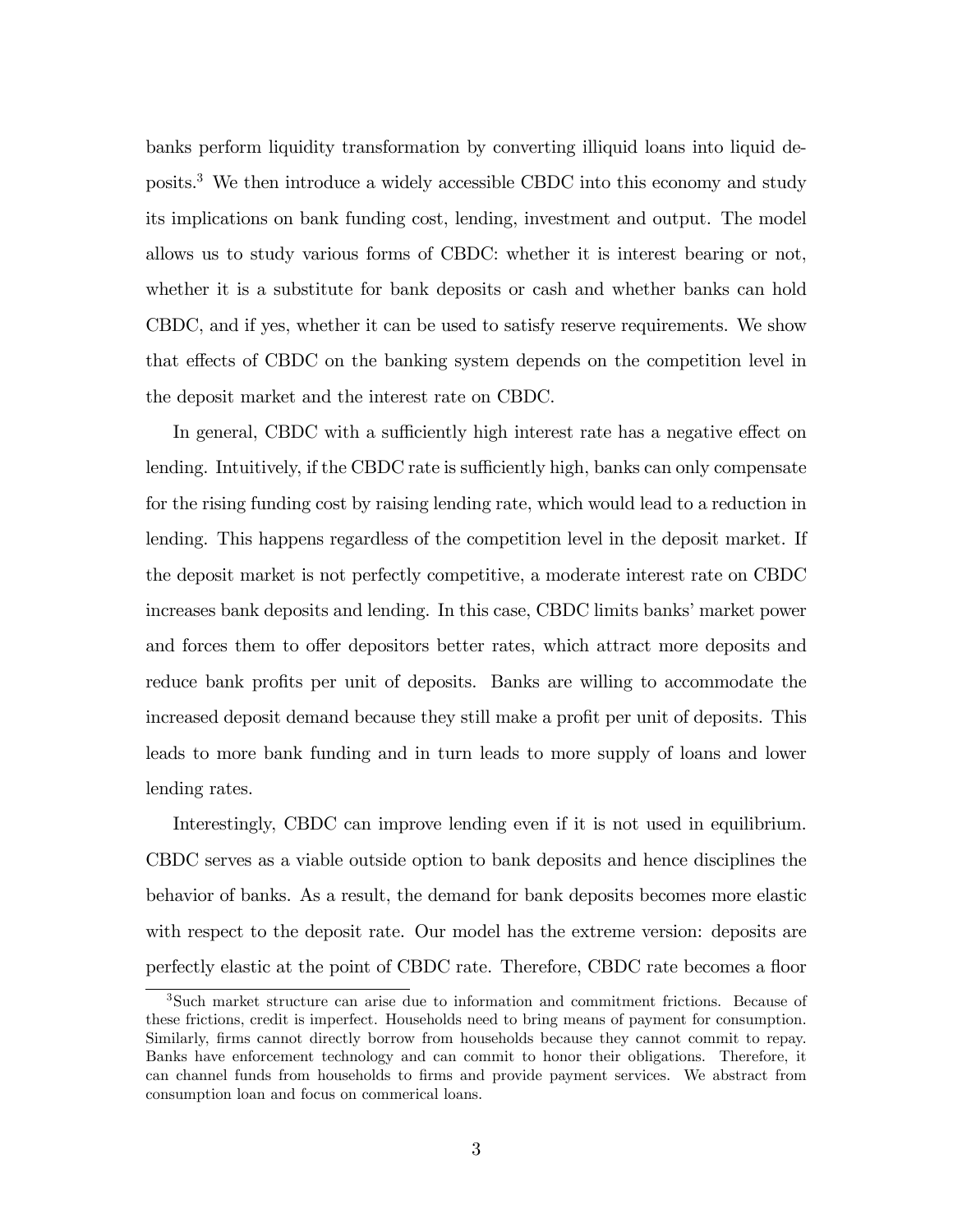on the deposit rate regardless whether CBDC is used or not.<sup>4</sup> This insight is closely related to Lagos and Zhang  $(2018)$  who show that monetary policy can be effective even if money is not used in the equilibrium because monetary policy changes the value of the outside option and disciplines the equilibrium. The implication of this is that effectiveness of CBDC should be assessed based on its effect on deposits or deposit rate instead of its usage.

We then calibrate the model to the US economy and assess the importance of our mechanism. Results from our benchmark calibration show that: (1) with a proper interest rate, CBDC can raise bank lending and investment substantially  $(7\%)$ ; (2) there is a wide interval of CBDC rates (between 0.05\%) and 2.55\%) at which introducing CBDC increases lending; (3) Introducing CBDC can result in a maximum 1% output increase. We also study welfare implications of CBDC. An alternative calibration shows that (1) and (2) are qualitatively robust to calibration methods.

There are a few papers that study the effects of CBDC on the banking. Keister and Sanches (2018) consider a perfectly competitive banking sector and show that CBDC can only reduce bank lending. In contrast, our model extends theirs to allow for imperfectly competitive banking sector and show CBDC can increase bank lending.<sup>5</sup> Andolfatto (2018), in constrast, considers an economy with a monopolistic

<sup>&</sup>lt;sup>4</sup>This also suggests that CBDC rate may be a better monetary policy because it transmits directly to the deposit rate. The current monetary policy instruments do not seem to affect depost rates much. For example, the policy rate in the US has increased by 2% from 2016 to 2018, but the commercial banks have barely moved the deposit rates, measured as national rate on non-jumbo deposits (less than \$100,000) for money market, savings or interest checking accounts. Data Source: FRED2.

Relatedly, Berentsen and Schar (2018) argue that CBDC makes the monetary policy more transparent. In particular, if CBDC is publicly accessible, its interest rate would be the lowest rate in the economy.

 $5$ Perfect competition is a limiting case where the number of banks goes to infinity. The key insight is that the market structure is important when assessing the effect of CBDC on bank intermediation. If the banking sector is imperfectly competitive, CBDC increases bank intermediation if its rate is in an intermediate range but causes disintermediation if its rate is above that intermediate range. This range shrinks as the number of banks increases and we obtain the same result as the number of banks approaches infinity.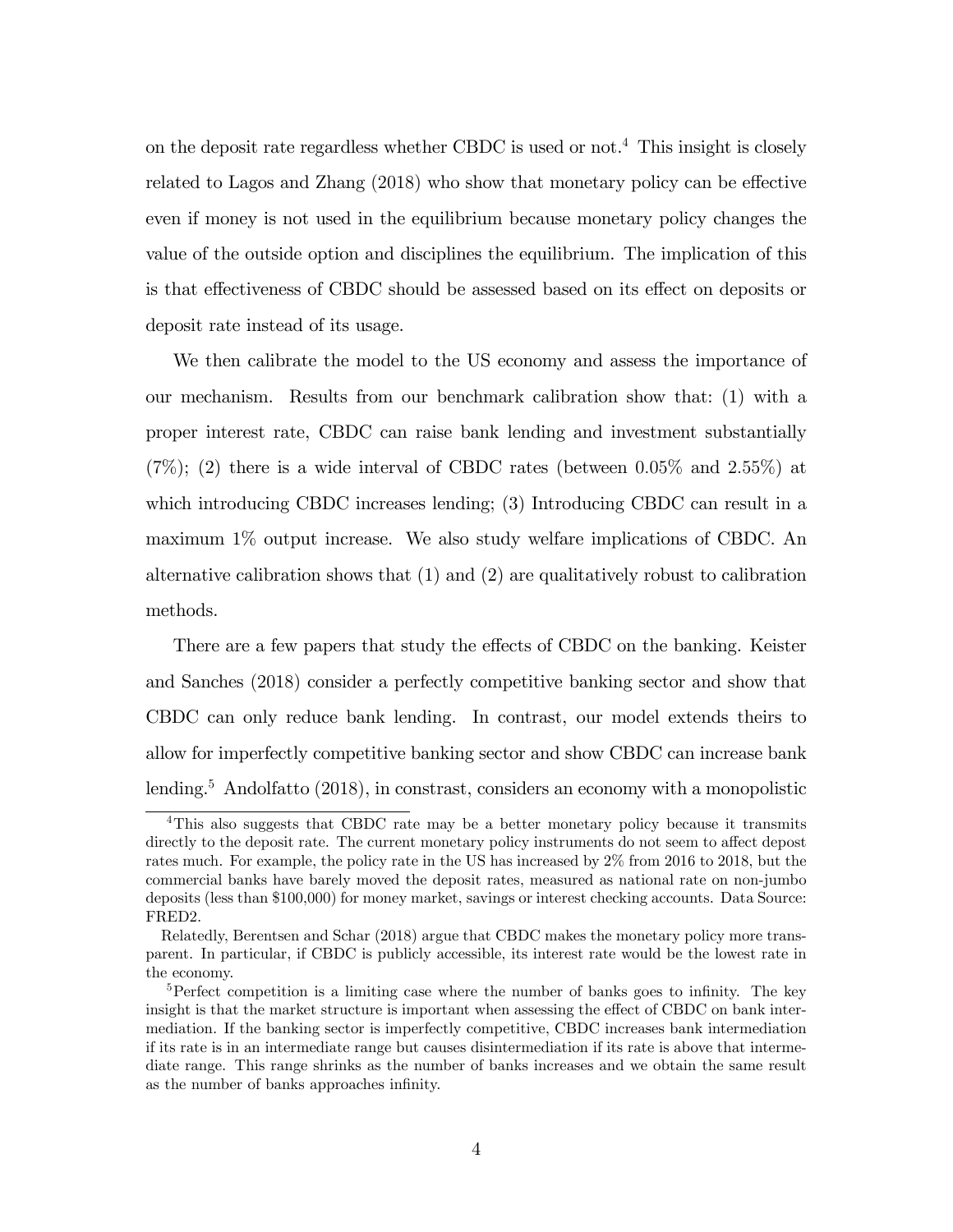commercial bank and shows that CBDC may have a positive effect on bank deposits but no impact on bank lending if the central bank lends to the commercial bank. This paper shows that CBDC can have a positive impact on both deposits and lending even if the central bank does not lend to the commercial banks and there are multiple banks. In terms of methodology, Andolfatto (2018) is based on overlapping generation model and this paper follows Lagos and Wright (2005).

Brunnermeier and Niepelt (2018) derive conditions under which the issuance of inside money and outside money are equivalent, even if inside money and outside money have liquidity or return differences. Their results imply that introducing CBDC does not necessarily change macroeconomic outcomes. Barrdear and Kumhof (2016) use a rich DSGE model and estimate that issuing CBDC could increase GDP by up to  $3\%$  through reducing real interest rates.<sup>6</sup>

In general, this paper contributes to the literature on New Monetarist models. Berentsen, Camera and Waller (2008) first incorporate banking to the Lagos and Wright (2005). Our model differs from their work in two dimensions. First, banks in our model engage in imperfect competition. Second, our banks create inside money by taking deposits. We provide conditions under which a monetary equilibrium exists and is unique. We also show that the model can have multiple equilibria under certain parameters, implying that the banking sector can introduce instability into the economy. This point is also made in Gu et al. (2018).

The key mechanism of this paper depends crucially on the market power of

 $6$ Other papers on e-money and digital currency include Davoodalhosseini (2018), Zhu and Hendry (2018), and Schilling and Uhlig (2018). Davoodalhosseini (2018) studies a model where CBDC allows balance-contingent transfers as opposed to cash, but cost of carrying CBDC (e.g. cost of losing anonymity) for agents is higher. He shows that if CBDC is not too costly, it is optimal to remove cash from circulation, because CBDC can effectively replicate Freidman rule. More generally, the co-existence of cash and CBDC may not be optimal, because availability of cash restricts the planner's power in implementing MP. The present paper has many similarities with Zhu and Hendry (2018), which studies the behavior of a monopolistic e-money issuer. This paper studies behaviors of banks who have monopoly power and issues deposits, which can be used for payment. For further reference on e-money and digital currency, see Davoodalhosseini and Rivadenyra (2018), Engert and Fung (2017), Fung and Halaburda (2016), Kahn, Rivadeneyra, and Wong  $(2018)$ , Mancini-Griffoli et al.  $(2018)$ , Zhu and Hendry  $(2018)$ , and references therein.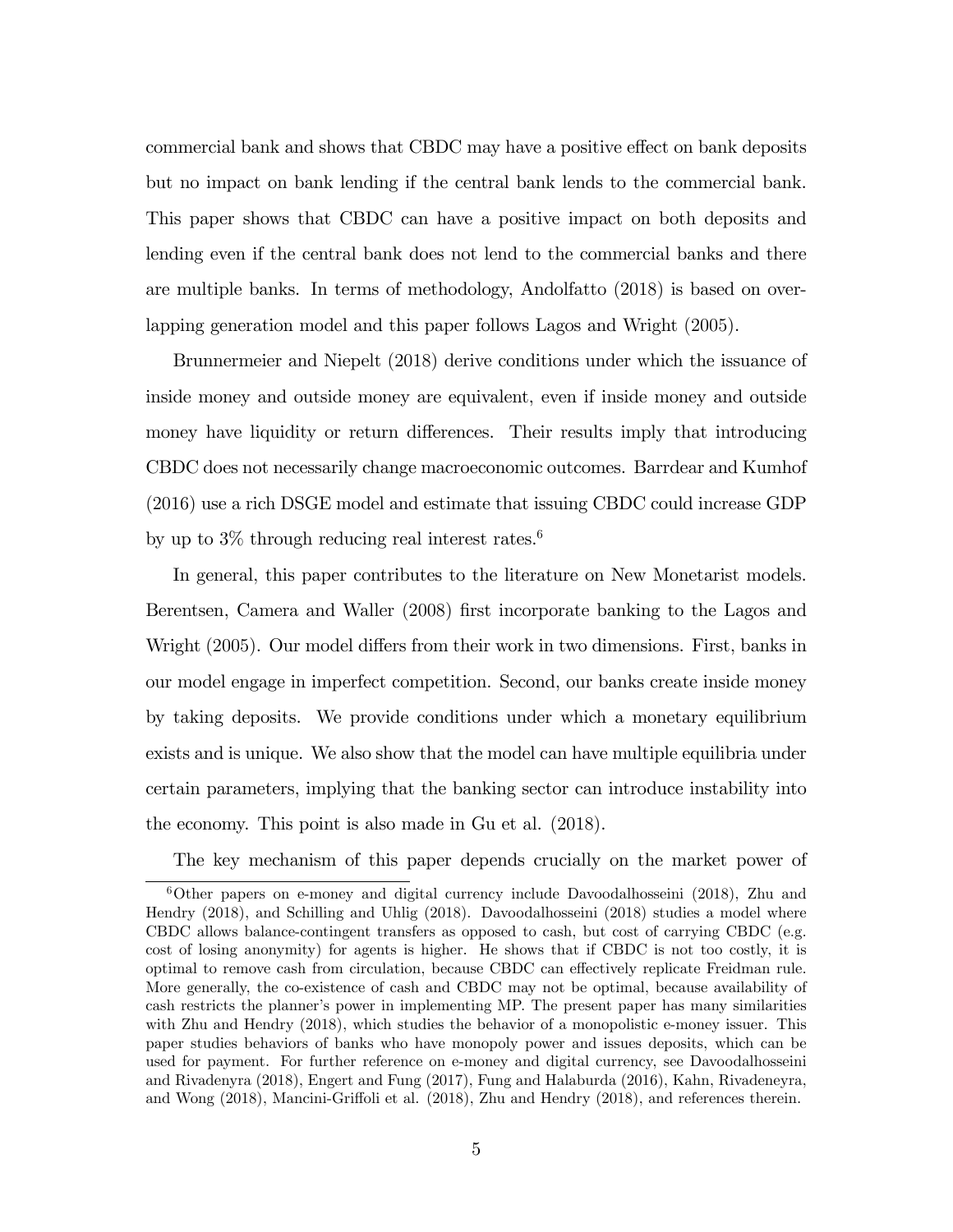banks in the deposit market. Dreschler, Savov and Schnabl (2017) provide empirical evidence that banks have market power in deposit market and explore its implication on monetary policy transmission. Dreschle, Savov and Schnabl (2018) study the effect of this market power on maturity transformation and interest rate risk. Kurlat  $(2018)$  shows that this market power raises the cost of inflation.

This rest of the paper is organized as follows. Section 2 introduces the baseline model, where there is no CBDC. Section 3 derives the equilibrium of the baseline model. Section 4 considers CBDC with three different designs and studies its implications on the equilibrium under each design. Section 5 calibrates the model and assesses the quantitative implications and Section 6 concludes. Extensions and some omitted proofs are collected in the appendix.

### 2 Environment

The model follows a version of Lagos and Wright (2005) that is studied in Zhu and Hendry (2018). Time is discrete and continues forever. There is a continuum of households with measure 2, a continuum of entrepreneurs with measure  $N^E$  and  $N$ bankers. Here N is an integer. As in the standard New Monetarist model, at each date t, agents interact sequentially in two settings: a frictional decentralized market (DM); and a frictionless centralized market (CM). There are two types of good. A numeraire good  $x$  produced in the CM and a good  $y$  produced in the DM. Both goods are perishable. There is a durable and intrinsically worthless object issued by the government, i.e. fiat money. Its supply at time  $t$  is  $M_t$ . The bankers also issue deposits to the households.

Households are divided into two permanent types, i.e. buyers and sellers, each with measure 1. In the CM, both types work, consume  $x$ , and determine their positions in flat money and bank deposits. Their labor  $h$  is translate to x one-forone. In the DM, the buyers want to consume  $y$ , which can be produced on spot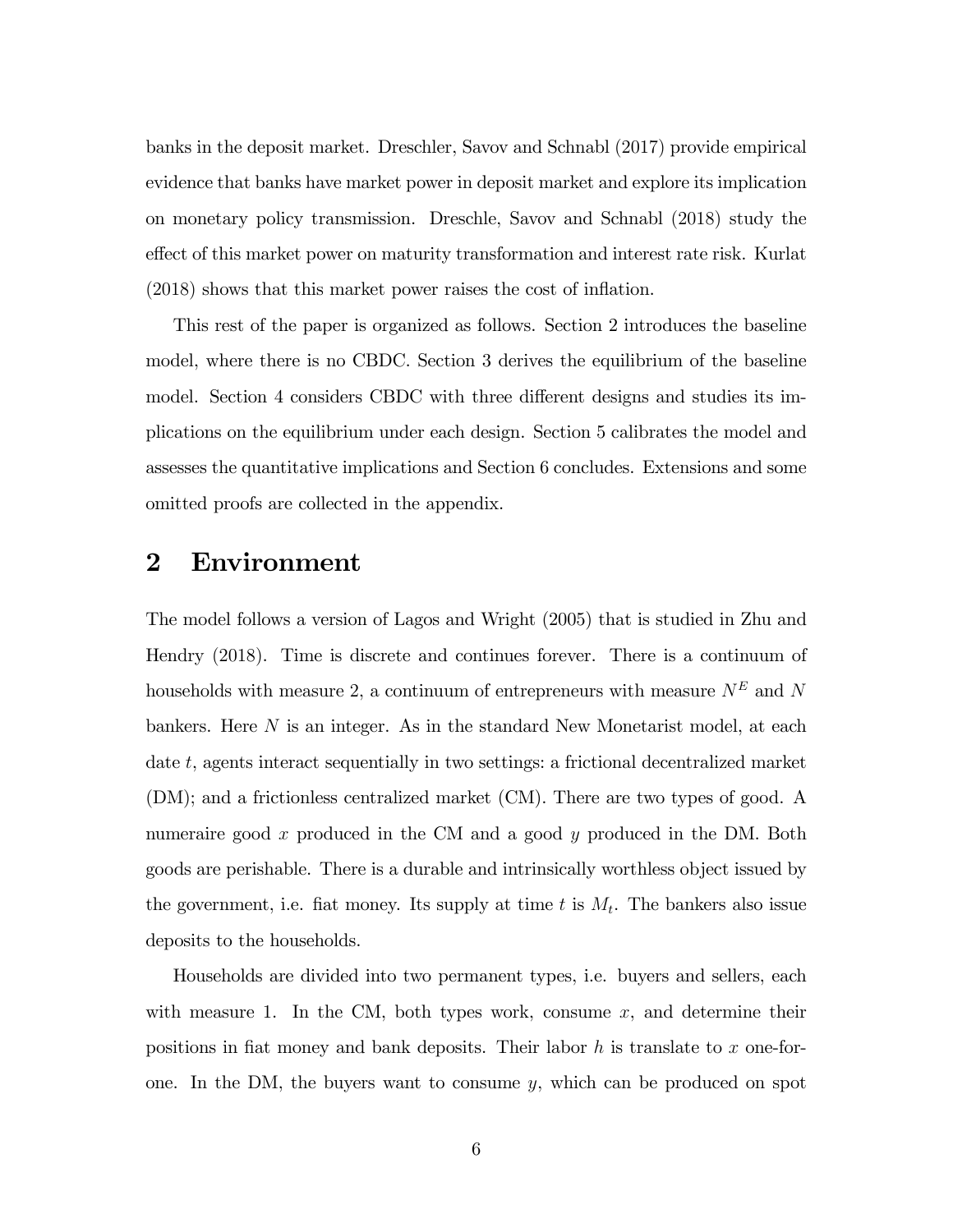by the sellers. Then, buyers and sellers meet and trade bilaterally. Because of anonymity and lack of commitment, credit is not viable. To facilitate the trade, buyers can use Öat money. In addition, banks can commit to repay and as a result, their deposits can also be used as a means of payment.

There are three types of DM meetings. With  $\alpha_1$  probability, a buyer gets into a type 1 meeting, where only fiat money can be used. With  $\alpha_2$  probability, a buyer gets into a type 2 meeting, where only bank deposits can be used. With  $\alpha_3$  probability, a buyer gets into a type 3 meeting, where both can be used. These meetings can be thought of in the following way. Type 1 meetings are transactions in local stores which do not have access to debit cards. Type 2 meetings are online transactions where the buyers and sellers are spatially separated and can only use debit card or bank transfers for payment. Type 3 meetings are at local stores with POS machines and hence both payment methods are accepted. The types of meeting are not revealed until the start of the DM each period. Therefore, buyers hold portfolios of fiat money and bank deposits.

Each period, a measure of  $N^E$  entrepreneurs are born and they will die in the next CM. They consume  $x$  in the next CM and has a linear utility. They are born with investment opportunities and can transform x current CM good to  $f(x)$  CM goods in the next CM. Here  $f'(0) = \infty$ ,  $f'(\infty) = 0$ ,  $f' > 0$  and  $f'' < 0$ . However, they do not have resources and cannot commit to repay households. Therefore, they need to borrow but cannot directly borrow from the households. Similarly, N bankers are born, who will die in the next CM. They want to consume  $x$  in the next CM with a linear utility. They do not have resources but can commit to repayment and can also enforce payment. As a result, they can issue deposits, which is a promise to pay back purchase power next period that worths one unit of CM good, and finance the investment opportunities. They also have the technology to provide payment service, i.e. bank deposits can be used in type 2 and type 3 meetings.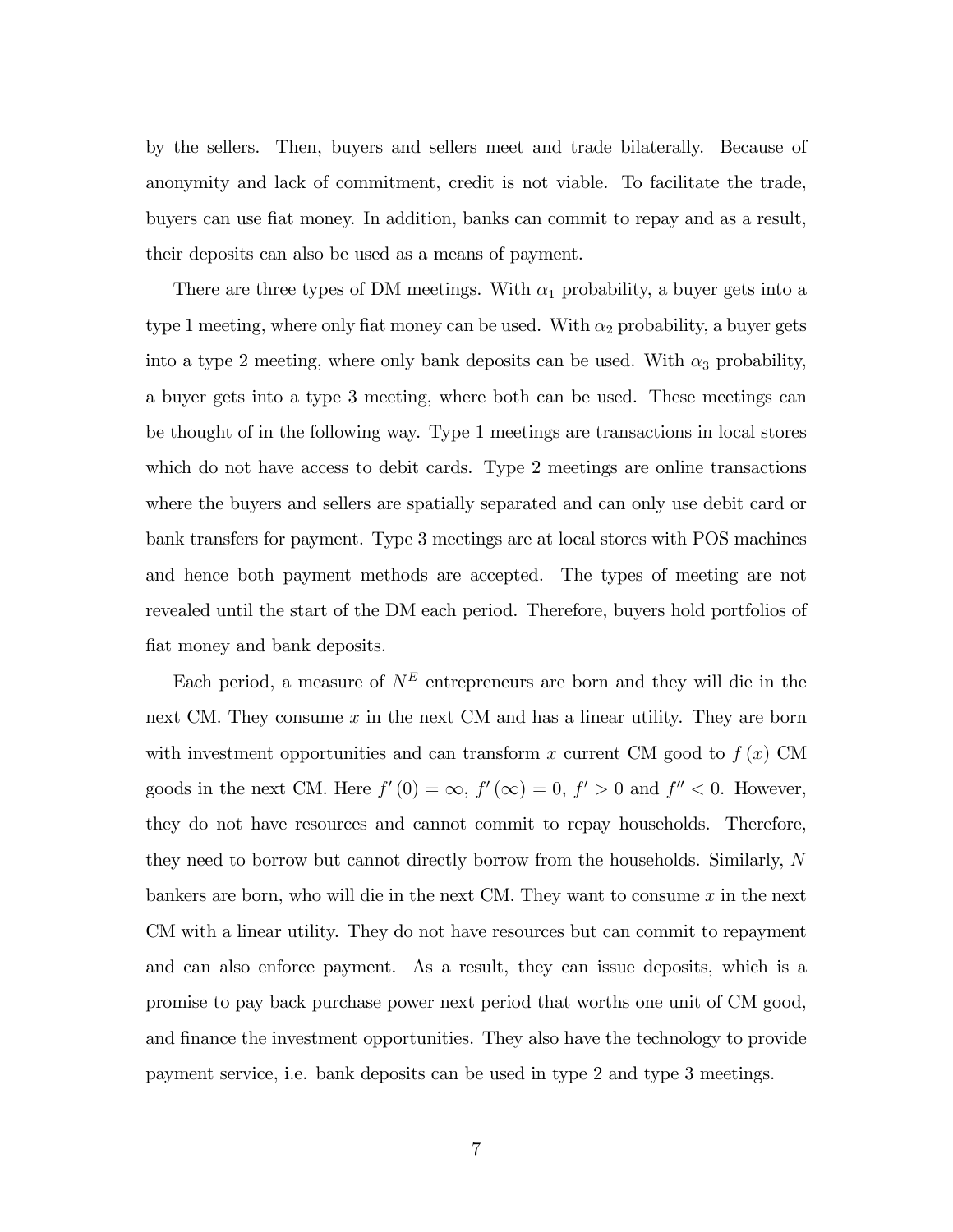In every CM, the newly born bankers issue some deposits to the households in exchange of fiat money and also issue some deposits to entrepreneurs as loans. Then the entrepreneurs use the deposits to buy  $x$  from buyers for investment. In the next CM, entrepreneurs sell some of the investment output to get cash and deposits and pay back the loans and retain some output for their own consumption. And then bankers use the loan payment to redeem the deposits hold by the households can retain some payment from the entrepreneurs for their own consumption.

The government injects or contracts money supply in the CM. We focus on the case where money supply growth as a constant gross rate  $\mu = M_{t+1}/M_t$ . Using the Fisher's equation we can write the nominal interest rate as  $\iota = (1 + \mu)/\beta - 1$ .

### 2.1 Households

A buyer has period utility

$$
U(x, y, h) = U(x) - h + u(y).
$$

In the CM, he solves

$$
W^{B}(Z, D) = \max_{x, h, \hat{Z}, \hat{D}} \left\{ U(x) - h + \beta V^{B}(\hat{Z}, \hat{D}) \right\}
$$
  
st.  $x = h + Z + D + T - \frac{\phi}{\hat{\phi}} \hat{Z} - \psi \hat{D},$ 

where  $\phi$  and  $\hat{\phi}$  are the prices of money in terms of the CM good,  $\hat{D}$  is the real value of deposits tomorrow and  $\psi \hat{D}$  is the real value of deposits today. Therefore, the real interest rate on deposits is  $1/\psi - 1$ . As standard, we can substitute out h using the budget equation and obtain

$$
W^{B}\left(Z,D\right)=Z+D+T+\max_{x}\left[U\left(x\right)-x\right]+\max_{\hat{D},\hat{Z}}\left\{-\frac{\phi}{\hat{\phi}}\hat{Z}-\psi\hat{D}+\beta V^{B}\left(\hat{Z},\hat{D}\right)\right\}.
$$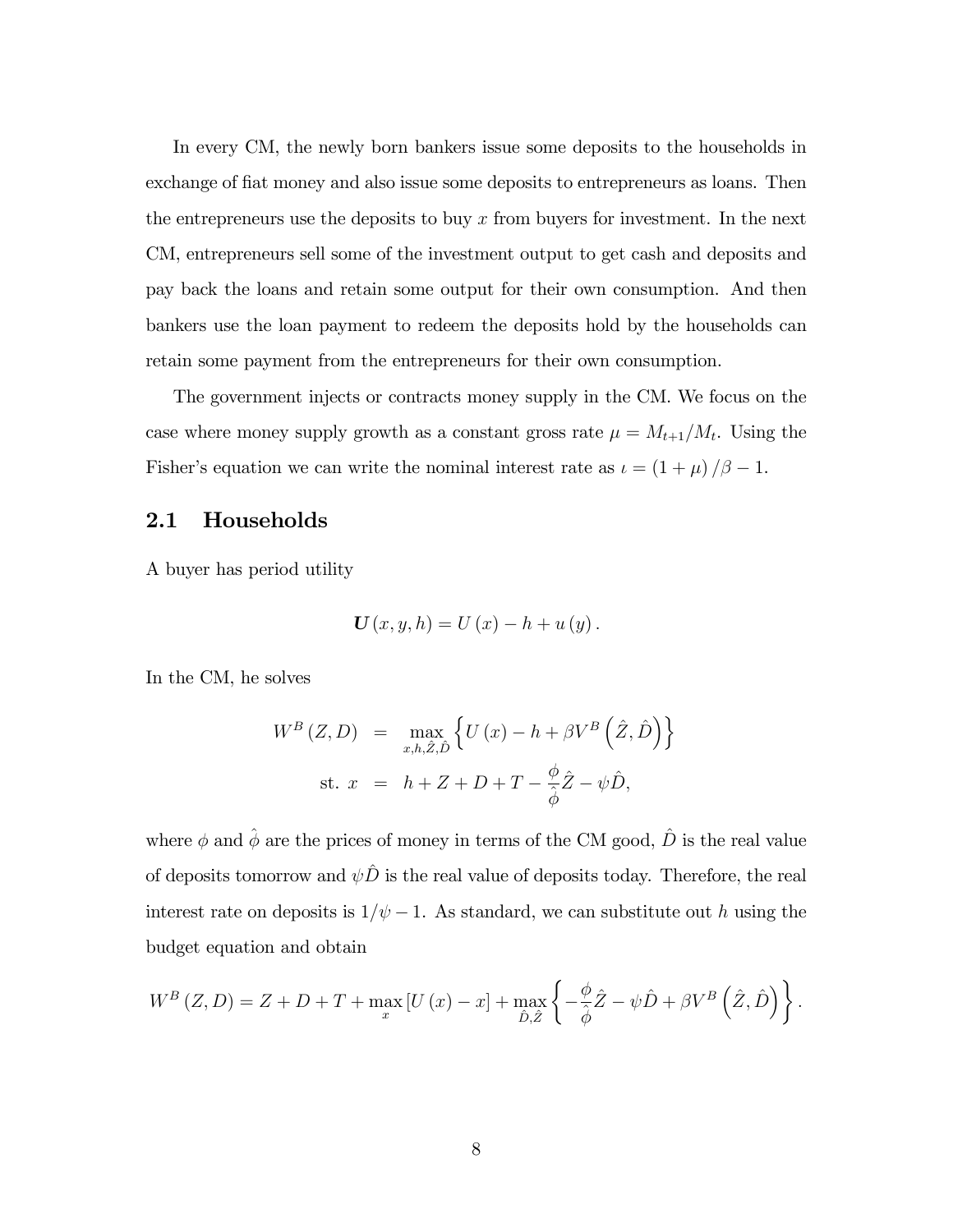This shows that  $W^B(Z, D)$  is linear in Z and D. The first-order conditions (FOCs) are

$$
x : U'(x) = 1
$$
  

$$
\hat{Z} : \frac{\phi}{\hat{\phi}} \ge \beta V_1^B \left(\hat{Z}, \hat{D}\right), \text{ equality if } \hat{Z} > 0
$$
  

$$
\hat{D} : \psi \ge \beta V_2^B \left(\hat{Z}, \hat{D}\right), \text{ equality if } \hat{D} > 0
$$

where the subscripts means the derivative with respect to corresponding arguments. Notice that the first-order conditions imply that  $\hat{Z}$  and  $\hat{D}$  are the same for all buyers.

The DM problem can be written as

$$
V^{B}(Z,D) = \alpha_{1}[u \circ Y(Z) - P(Z)] + \alpha_{2}[u \circ Y(D) - P(D)]
$$
  
+
$$
\alpha_{3}[u \circ Y(Z+D) - P(Z+D)] + W^{B}(Z,D),
$$
 (1)

where  $Y\left(\cdot\right)$  and  $P\left(\cdot\right)$  are terms of trade which is discussed later.

A seller has period utility

$$
U(x, y, h) = U(x) - h - v(y).
$$

Because he does not need to consume in the DM, we can assume that  $Z = D = 0$ without loss of generality. Therefore, his CM problem is

$$
W^{S}(Z, D) = \max_{x,h} \{ U(x) - h + \beta V^{S}(0, 0) \}
$$
  
st.  $x = h + Z + D + T.$ 

Again  $W^S$  is linear in Z and D. His DM problem is

$$
V^{S}(0,0) = \alpha_{1} \left[ P(\tilde{Z}) - v \circ Y(\tilde{Z}) \right] + \alpha_{2} \left[ P(\tilde{D}) - v \circ Y(\tilde{D}) \right] + \alpha_{3} \left[ P(\tilde{Z} + \tilde{D}) - v \circ Y(\tilde{Z} + \tilde{D}) \right] + W^{S}(0,0),
$$

where  $\tilde{D}$  and  $\tilde{Z}$  are the holdings of the buyer in the meetings.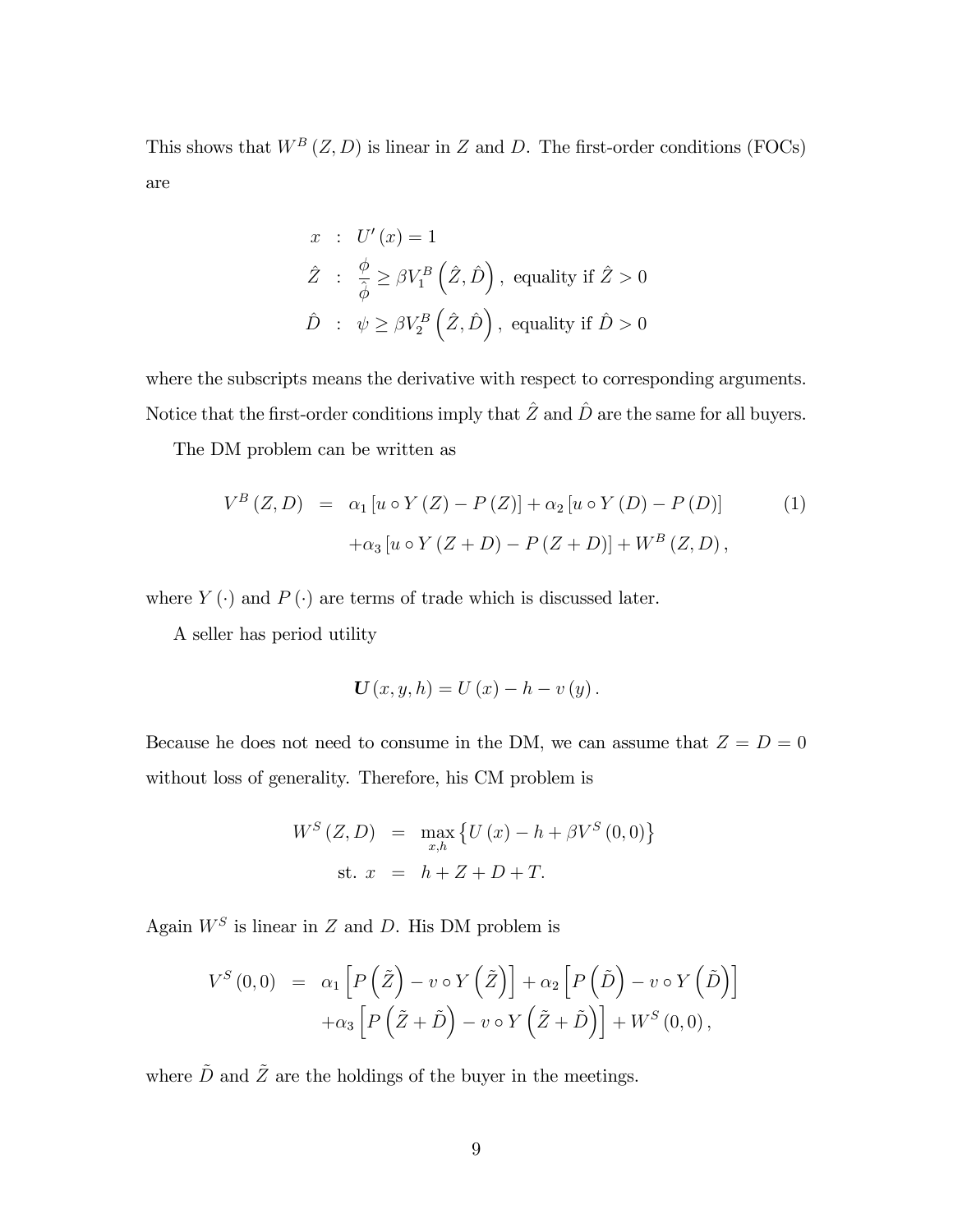Upon a meeting, the buyer makes a take-it-or-leave-it offer, which determines the terms of trade  $Y(\cdot)$  and  $P(\cdot)$ . Let z be the total real value of all available payment instruments in a meeting, then the buyer offers

$$
\max_{y,p\leq z}\left[u\left(y\right)-p\right] \text{ s.t } p=v\left(y\right).
$$

For simplicity, assume  $v(y) = y$ . Then one can show that

$$
Y(z) = \begin{cases} z & \text{if } z < y^* \\ y^* & \text{if } z > y^* \end{cases}, \ P(z) = \begin{cases} z & \text{if } z < y^* \\ y^* & \text{if } z > y^* \end{cases}, \tag{2}
$$

where  $u'(y^*) = 1$ .

Combing the FOCs of buyers and  $(1)-2$ , we obtain the Euler's equations

$$
\frac{\phi}{\beta \hat{\phi}} \ge \alpha_1 \lambda (\hat{Z}) + \alpha_3 \lambda (\hat{Z} + \hat{D}) + 1, \text{ equality iff } \hat{Z} > 0,
$$
\n(3)

$$
\frac{\psi}{\beta} \ge \alpha_2 \lambda \left(\hat{D}\right) + \alpha_3 \lambda \left(\hat{Z} + \hat{D}\right) + 1, \text{ equality iff } \hat{D} > 0,
$$
\n(4)

where  $\lambda(D) = \max[u'(D) - 1, 0]$  is the liquidity premium. At the steady state,  $(3)-(4)$  reduce to

$$
\iota \geq \alpha_1 \lambda(Z) + \alpha_3 \lambda(Z+D), \text{ equality iff } Z > 0,
$$
 (5)

$$
\frac{\psi}{\beta} - 1 \ge \alpha_2 \lambda(D) + \alpha_3 \lambda(Z + D), \text{ equality iff } D > 0.
$$
 (6)

Here, (5) defines the aggregate demand for  $Z$  as a function of  $D$ . Given this, (6) defines the aggregate inverse demand function for D given  $\iota$ , i.e.  $\psi = \Psi(D)$ . We suppress the dependence of  $\Psi$  on  $\iota$  to ease notations.

**Lemma 1**  $\Psi(D)$  is decreasing in D and increasing in  $\iota$ .

Proof. After some straightforward algebra, one can show that

$$
\Psi'(D) = \alpha_2 \beta \lambda'(D) + \frac{\alpha_1 \alpha_3 \beta \lambda'(Z+D) \lambda'(Z)}{\alpha_1 \lambda'(Z) + \alpha_3 \lambda'(Z+D)} \le 0,
$$
  

$$
\frac{\partial \Psi(D)}{\partial \iota} = \frac{\alpha_3 \beta \lambda'(Z+D)}{\alpha_1 \lambda'(Z) + \alpha_3 \lambda'(Z+D)} \ge 0.
$$

Notice that the first inequality holds strictly if  $D < y^*$  while the second inequality holds strictly if  $\alpha_3 > 0$  and  $Z + D < y^*$ .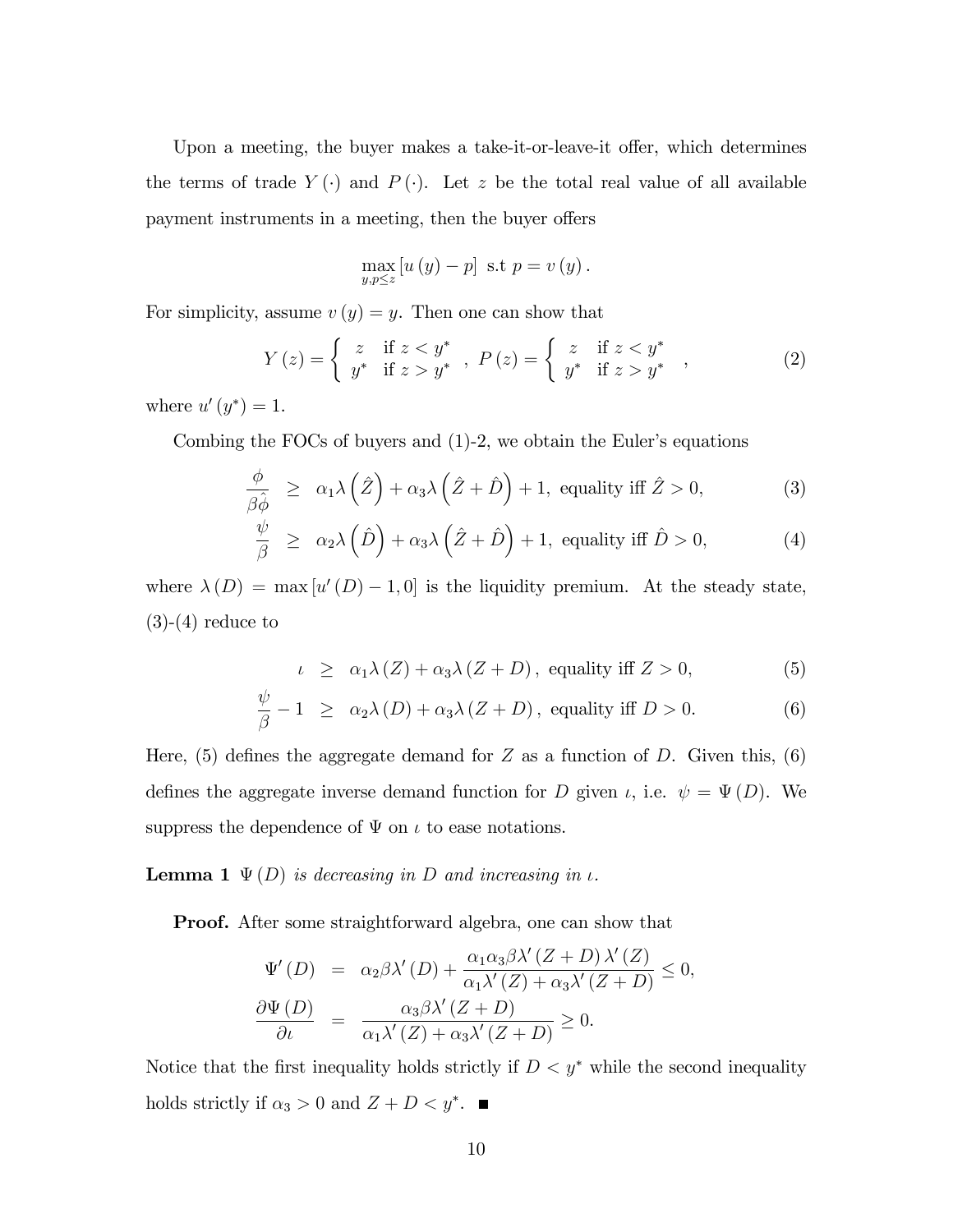### 2.2 Entrepreneurs

The entrepreneurs decide their demand for loans given the loan rate  $\rho$ . Their problem is

$$
\max_l \left\{ f(l) - (1+\rho)l \right\}
$$

This implies that the inverse loan demand for a firm is  $f'(l) = 1 + \rho$ . This defines an aggregate inverse loan demand function

$$
L^{d}(\rho) = N^{E} f'^{-1} (1 + \rho).
$$

Obviously  $L^d(\cdot)$  is decreasing.

### 2.3 Bankers

For now, we assume that the lending market is perfectly competitive and banks engage in a Cournot competition in the deposit market. We later on consider the case that both the loan market and the deposit market are not perfectly competitive with a competitive interbank market. Bankers face a reserve requirement. At the end of each CM, the real value of a banker's cash holding must exceed  $\chi$  fractions of the total deposits where  $\chi$  is set exogenously by the government. In addition, the bankers incur a deposit handling cost c per real value of deposit.

Then banker j chooses  $d_j$ ,  $\ell_j$  and  $z_j$  to maximize its utility taking  $\rho$  and  $d_{-j}$  =  $\sum_{i \neq j} d_i$  as given.

$$
\max_{z_j, \ell_j, d_j} \left\{ (1+\rho)\ell_j + \frac{z_j}{\mu} - [d_j + \Psi(d_{-j} + d_j) d_j c] \right\}
$$
\n
$$
\text{st} \quad \ell_j + z_j = \Psi(d_{-j} + d_j) d_j,
$$
\n
$$
z_j \ge \chi \Psi(d_{-j} + d_j) d_j.
$$
\n(7)

The banker gets back loan plus interest  $(1 + \rho) \ell_j$ , gets the post-inflation value of money holdings, and redeems the deposits  $d_j$  and pays the deposit handling cost. The first equation in the constraint is the balance sheet identity of the bank at the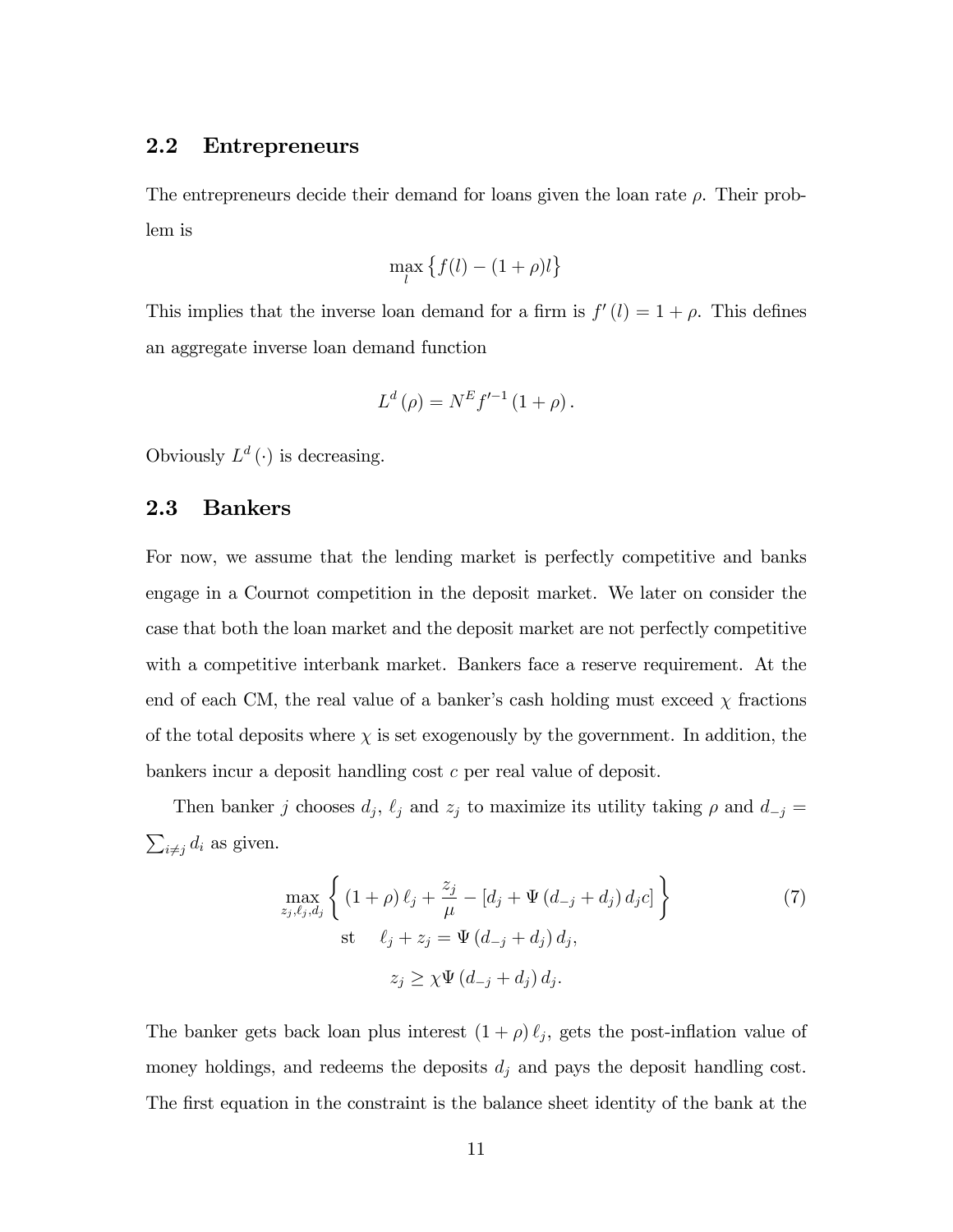end of the first CM. The right hand side is the liability, which is the real value of deposits and the left hand side is the asset which includes money and loans. The second constraint reflects the reserve requirement. Using the balance sheet identity and the reserve requirement to substitute out  $z_j$ , one can rewrite the problem as

$$
\max_{z_j, \ell_j, d_j} \left\{ \left( 1 + \rho - \frac{1}{\mu} \right) \ell_j - \left[ d_j + \Psi \left( d_{-j} + d_j \right) d_j c - \frac{\Psi \left( d_{-j} + d_j \right) d_j}{\mu} \right] \right\} \tag{8}
$$

$$
\text{st} \quad \ell_j \le (1 - \chi) \, \Psi \left( d_{-j} + d_j \right) d_j. \tag{9}
$$

Given each  $\rho$ , this defines a best response function that maps  $d_{-j}$  to  $d_j$ . We look for a symmetric equilibrium where  $d_{-j} = (N_b - 1) d_j$  for every j. Once we solve for  $d_j$ , we can compute the loan supply at  $\rho$ . Throughout the paper, we assume that the following holds.

**Assumption 1** a) Given any  $d_{-j} \in [0, y^*)$  and  $\kappa > \beta$ , either there exists a unique  $d_j > 0$  such that  $\Psi'(d_{-j} + d) d + \Psi(d_{-j} + d) \geq \kappa$  if  $d \leq d_j$  or  $\Psi'(d_{-j} + d) d +$  $\Psi(d_{-j} + d) < \kappa$  for all  $d \geq 0$ . b) In addition,  $\Psi'(Nd) d + \Psi(Nd)$  decreases with d on  $[0, y^*/N)$ .

Part (a) of this assumption is similar to the single crossing condition and states that  $\Psi'(d_{-j} + d) d + \Psi(d_{-j} + d)$  as a function of d should cross the horizontal axis from the above and at most once. We need part (a) to ensure that the best response of banker j to any amount of deposits (less than  $y^*$ ) created by other banks is unique. We need part (b) to ensure that there is at most one symmetric Nash equilibrium of the Cournot game. One can show that this assumption holds if  $v$  is linear,  $u$  is CRRA utility with a coefficient less than 1 and  $\alpha_3 = 0$ . By continuity, this would hold for all  $\alpha_3$  that is sufficiently small and

$$
u(y) = \frac{(y+\varepsilon)^{1-\sigma} - \varepsilon^{1-\sigma}}{1-\sigma}
$$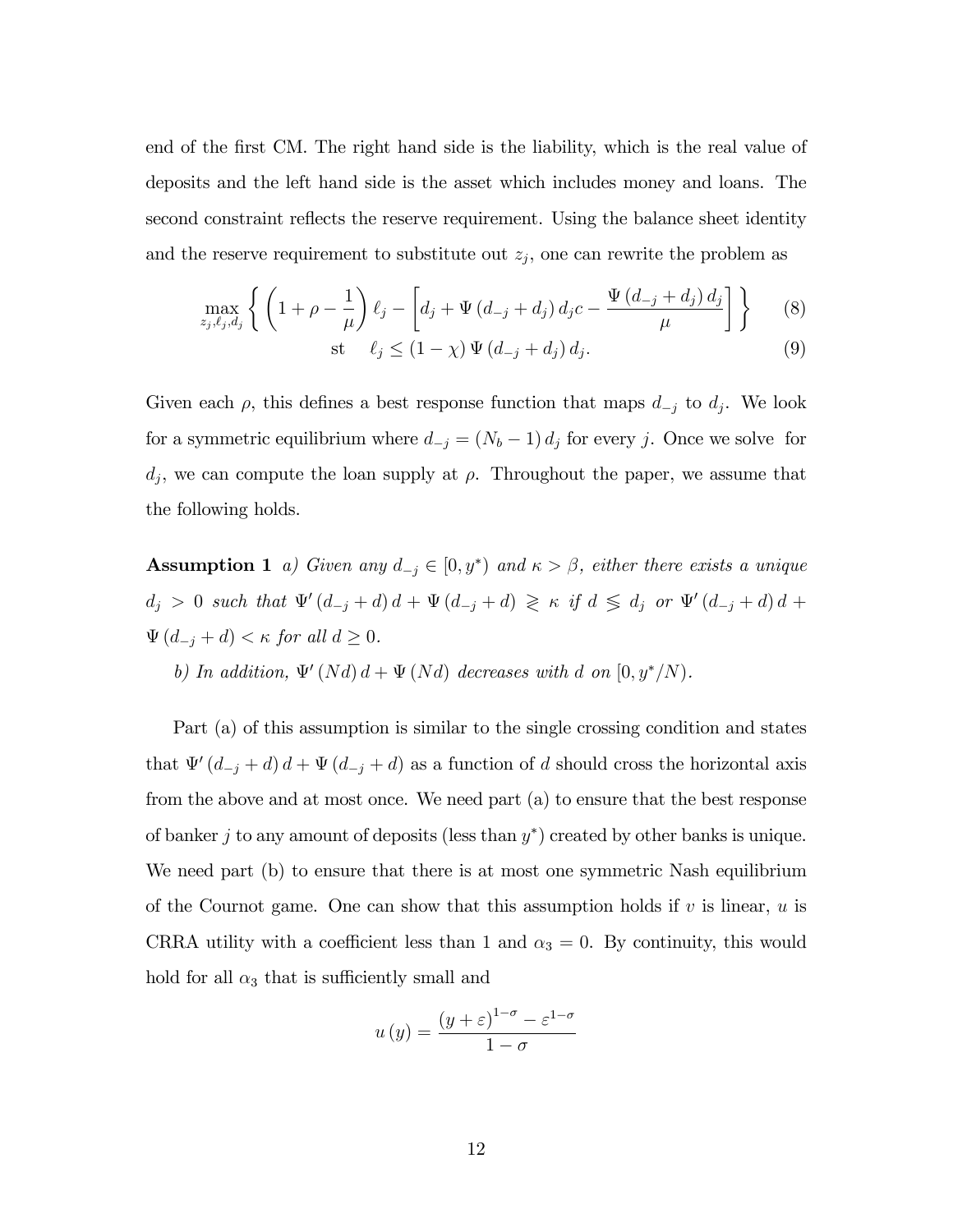with  $\sigma < 1$  and  $\varepsilon$  sufficiently small. Define

$$
\bar{\mu} = 1/\left[\Psi(0)^{-1} + c\right],
$$
\n
$$
\tilde{\rho} = \left[\frac{1}{\Psi(0)} + c - \frac{1}{\mu}\right](1 - \chi)^{-1} + \frac{1}{\mu} - 1,
$$
\n
$$
\bar{\rho} = \frac{c + 1/\beta - 1 + \chi(1 - 1/\mu)}{1 - \chi}.
$$

Here  $\bar{\mu}$  is the lowest inflation level at which bankers are unwilling to operate without lending opportunities. If  $\mu < \bar{\mu}$ , the bankers are willing to supply deposits even if they cannot lend and can only hold money. If  $\mu \geq \bar{\mu}$ , they stop to operate without lending opportunities because holding cash is too costly. Similarly,  $\tilde{\rho}$  is the highest lending rate that bankers are unwilling to operate if they are forced to lend up to the reserve requirement. If  $\rho > \tilde{\rho}$ , bankers supply positive deposits. Notice that if  $\mu < \bar{\mu}, \tilde{\rho} < 1/\mu - 1$ . Lastly,  $\bar{\rho}$  is the highest interest at which bankers earn finite profit. If  $\rho > \bar{\rho}$ , bankers can have unbounded profit by having infinite amount of deposits and loans.

#### **Proposition 1** Under Assumption 1, the following claims hold

- 1. There is a unique symmetric pure strategy equilibrium in the Cournot game if  $\rho < \overline{\rho}$ .
- 2. Suppose  $\Psi(0) < \infty$  and  $\Psi'(0) < \infty$ . The total deposit  $D(\rho)$  satisfies

$$
D(\rho) = \begin{cases} 0 & \text{if } \mu > \bar{\mu} \text{ and } \rho < \tilde{\rho} \\ N d^*(\rho) & \text{if } \rho < \bar{\rho} \text{ and } \beta < \mu < \bar{\mu} \\ \frac{N}{N-1} y^* , \infty ] \cup \{ N d^*(\rho) \} & \text{if } \rho = \bar{\rho} \\ \infty & \text{if } \rho > \bar{\rho} \end{cases}
$$

where

$$
\Psi'(Nd^*(\rho)) d^*(\rho) + \Psi(Nd^*(\rho)) = 1/\xi,\xi = \max \left\{ \left( 1 + \rho - \frac{1}{\mu} \right) (1 - \chi), 0 \right\} + 1/\mu - c.
$$

3.  $D(\rho)$  is weakly increasing in  $\rho$ .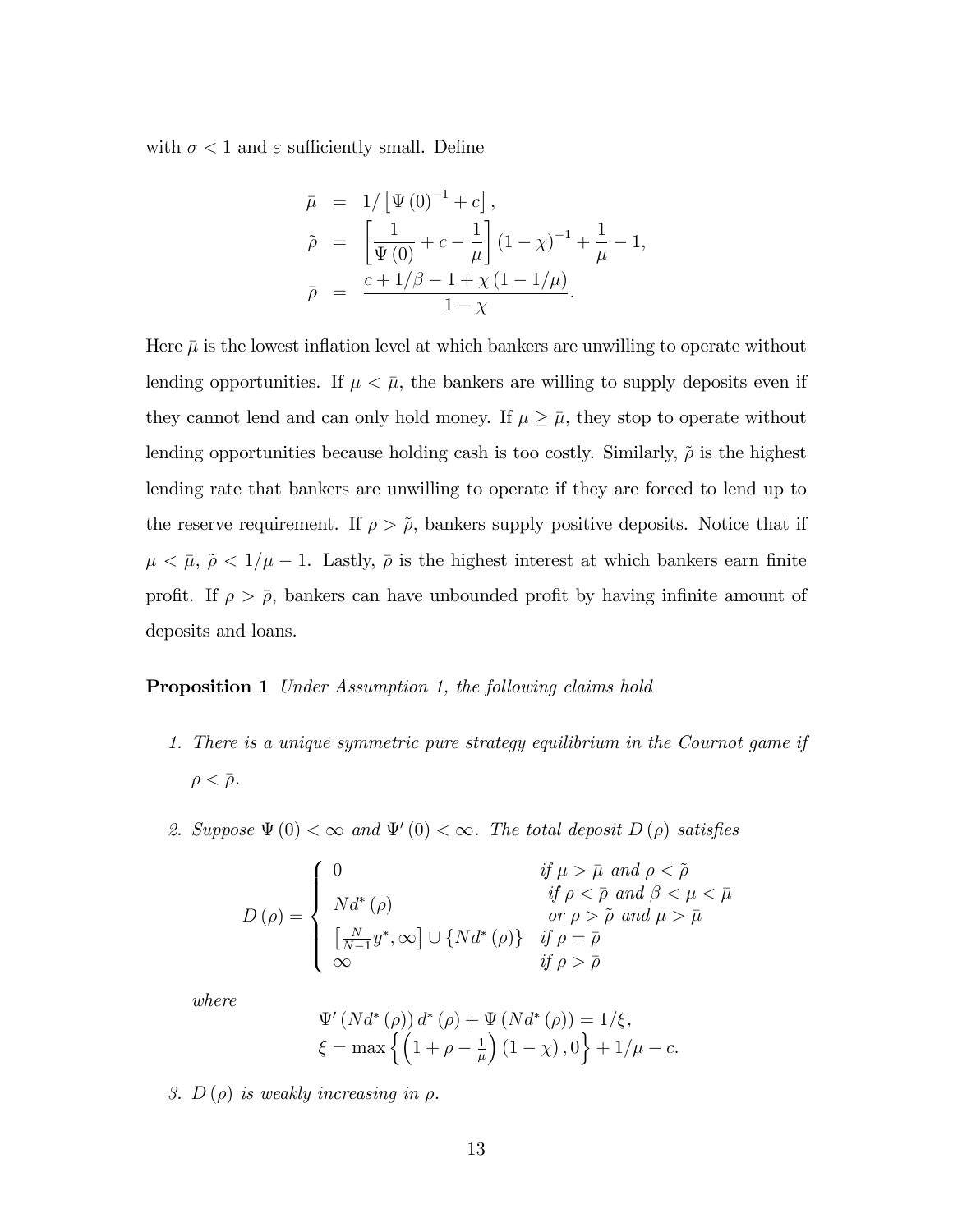**Proof.** First notice that in the equilibrium there is no deposit iff the best response to  $d_{-j} = 0$  is  $d_j = 0$ . This is true iff

$$
\left[ (1 - \chi) \max \left\{ 1 + \rho, \frac{1}{\mu} \right\} + \frac{\chi}{\mu} - c \right] \Psi (0) - 1 < 0.
$$

One can check that this is true iff  $\mu > \bar{\mu}$  and  $\rho < \tilde{\rho}$ . This proves the second claim. Now suppose that  $\mu > \bar{\mu}$  and  $\rho < \tilde{\rho}$  does not hold, for any  $\rho < \bar{\rho}$ , banker j's problem can be rewritten as

$$
\max_{d_j} \xi \Psi (d_{-j} + d_j) d_j - d_j
$$

where  $\xi = 1/\mu - c$  if  $\rho < 1/\mu - 1$  and  $\xi = \left(1 + \rho - \frac{1}{\mu}\right)$  $\mu$  $(1 - \chi) + 1/\mu - c$  if  $\rho > 1/\mu - 1$ . By Assumption 1, there is a unique solution to this problem. This solution satisfies  $\Psi'(d_{-j} + d_j) d_j + \Psi(d_{-j} + d_j) = 1/\xi$  or  $d_j = 0$ . Then the symmetric pure strategy Nash equilibrium d must satisfy  $\Psi'(Nd) d + \Psi(Nd) = 1/\xi$ . Notice that  $\Psi(0) > 1/\xi$ and  $\Psi(y^*) = \beta < 1/\xi$ . Therefore,  $\Psi'(Nd) d + \Psi(Nd) < 1/\xi$  for all d that is smaller than but sufficiently close to  $y^*/N$ . Because  $\Psi'(Nd) d + \Psi(Nd)$  is continuously decreasing on  $[0, y^*/N)$ , there exists a unique solution. Therefore, there is a unique symmetric pure strategy equilibrium  $d^*(\rho)$ . The total supply is  $D(\rho) = Nd^*(\rho)$ . If  $\rho = \overline{\rho}$ , there is a unique solution to  $\Psi'(Nd) d + \Psi(Nd) = 1/\xi = \beta$  on  $[0, y^*/N)$ . In addition, this equation holds if  $d > y^*/(N-1)$ . But not all  $d > y^*/(N-1)$ can be an equilibrium. Because if  $d_{-j} = d(N - 1) \langle y^*, \rangle$  banker j's best response is  $d < y^* - d(N - 1)$ , which yields strictly positive profit while  $d > y^* - d(N - 1)$ leads to 0 profit. However, if  $d > y^*/(N-1)$  can be a symmetric pure strategy equilibrium because no banker has a profitable deviation. Therefore,  $D(\rho) = d^*(\rho)$ or  $D(\rho) > \frac{N}{N-1}$  $\frac{N}{N-1}y^*$ . If  $\rho > \bar{\rho}$ , the best response of banker j is  $d_j = \infty$ . Therefore,  $D(\rho) = \infty$ . To see the last claim, just notice that by Assumption 1,  $d^*(\rho)$  is increasing.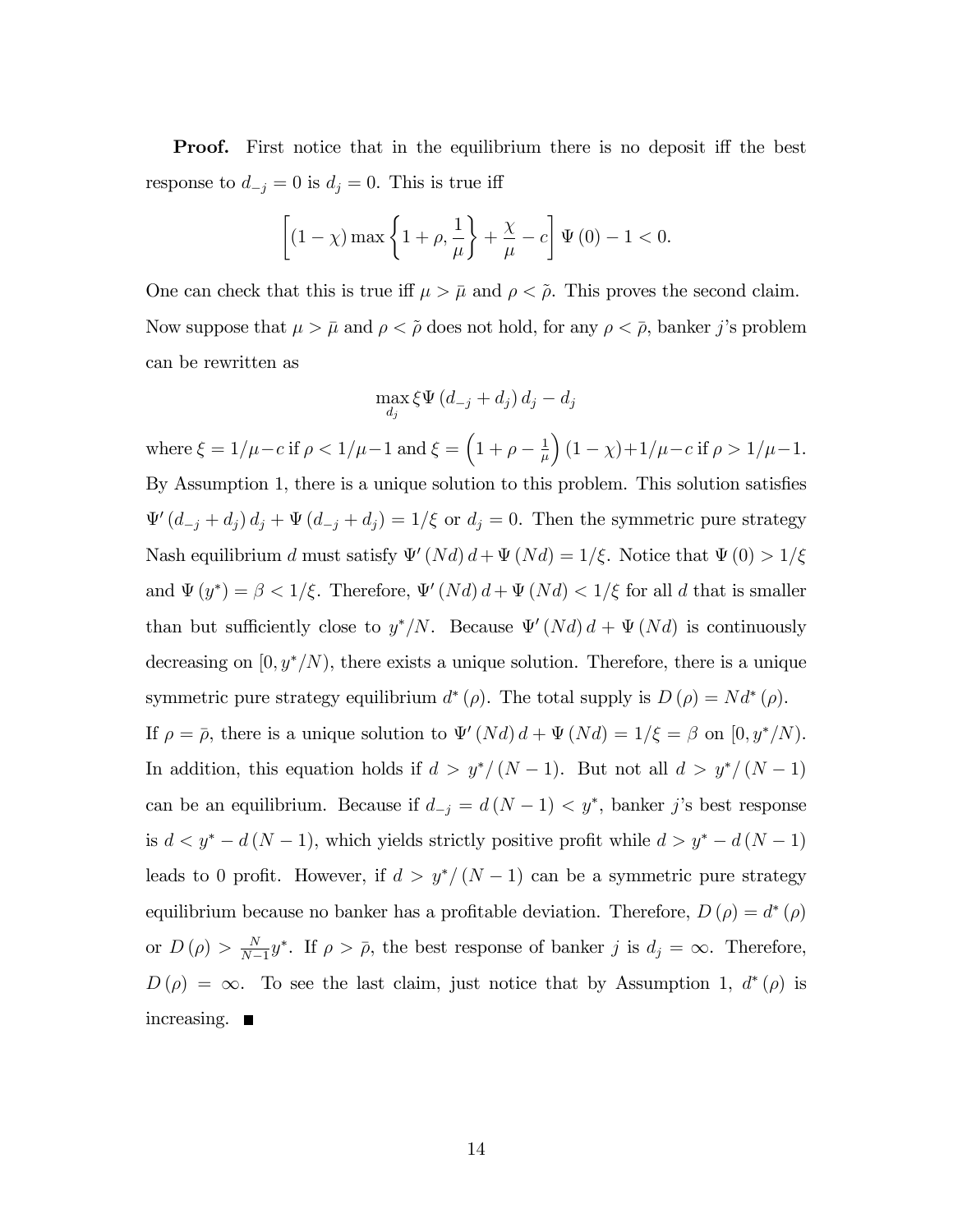Corollary 1 The loan supply function is

$$
L^{s}(\rho) = \begin{cases} 0 & \text{if } \rho < \frac{1}{\mu} - 1 \\ [0, (1 - \chi) D(\rho) \Psi(D(\rho))] & \text{if } \rho = \frac{1}{\mu} - 1 \\ (1 - \chi) D(\rho) \Psi(D(\rho)) & \text{if } \rho \in (\frac{1}{\mu} - 1, \bar{\rho}) \\ \{ (1 - \chi) N d^{*}(\rho) \Psi(N d^{*}(\rho)) \} \cup [\frac{(1 - \chi) N \beta y^{*}}{N - 1}, \infty] & \text{if } \rho = \bar{\rho} \\ \infty & \text{if } \rho > \bar{\rho} \end{cases}.
$$

**Proof.** Obviously, if  $1 + \rho < 1/\mu$ ,  $\ell_j = 0$  because it is more profitable for the bankers to hold the fiat money than making loans. As a result,  $L^s(\rho) = N\ell_j = 0$ . If  $1 + \rho = 1/\mu$ , the banks are indifferent on  $\ell_j \in [0, (1 - \chi) \Psi(d_{-j} + d_j) d_j]$ , where  $d_j$  solves

$$
\max_{d_j} \left\{ \left( \frac{1}{\mu} - c \right) \Psi \left( d_{-j} + d_j \right) d_j - d_j \right\},\tag{10}
$$

because the inequality constraint is not binding. Then  $D(\rho) = Nd_j$  and  $L^s(\rho) =$  $N \ell_j \in [0,(1 - \chi) D(\rho) \Psi(D(\rho))].$  If  $1/\mu < 1 + \rho$ , bankers lend out all they can. Then the loan supply can be computed from  $D(\rho)$ .

This result shows that  $L^s$  is single valued and continuous if  $1/\mu - 1 < \rho < 1/\beta - 1$ or  $\rho < 1/\mu - 1$ . If  $\rho = 1/\mu - 1$ , L<sup>s</sup> may be set-valued but convex. But if  $\rho > 1/\mu - 1$ ,  $L^s$  may be set-valued and not convex. Also notice that because  $D(\rho)$  can be 0 even if  $\rho > 1/\mu - 1$  as shown in Proposition 1,  $L^s(\rho)$  may be 0 even if  $\rho > 1/\mu - 1$ . However, this only happens if the money growth rate is too high, i.e.  $\mu > \bar{\mu}$ . If  $\mu < \bar{\mu}, L^s(\rho) > 0$  if  $\rho > 1/\mu - 1$ .

# 3 Equilibrium

We focus on the steady state equilibrium. Then the inflation rate equals the money growth rate  $\mu$ . Any  $\rho$  that solves  $L^d(\rho) = L^s(\rho)$  constitutes an equilibrium. We can plot the loan supply and loan demand curves in  $\rho-L$  space as in Figure 1 to analyze the equilibrium. For illustration, we focus on the case where both  $\Psi(D)$  D and  $D(\rho)$  are increasing.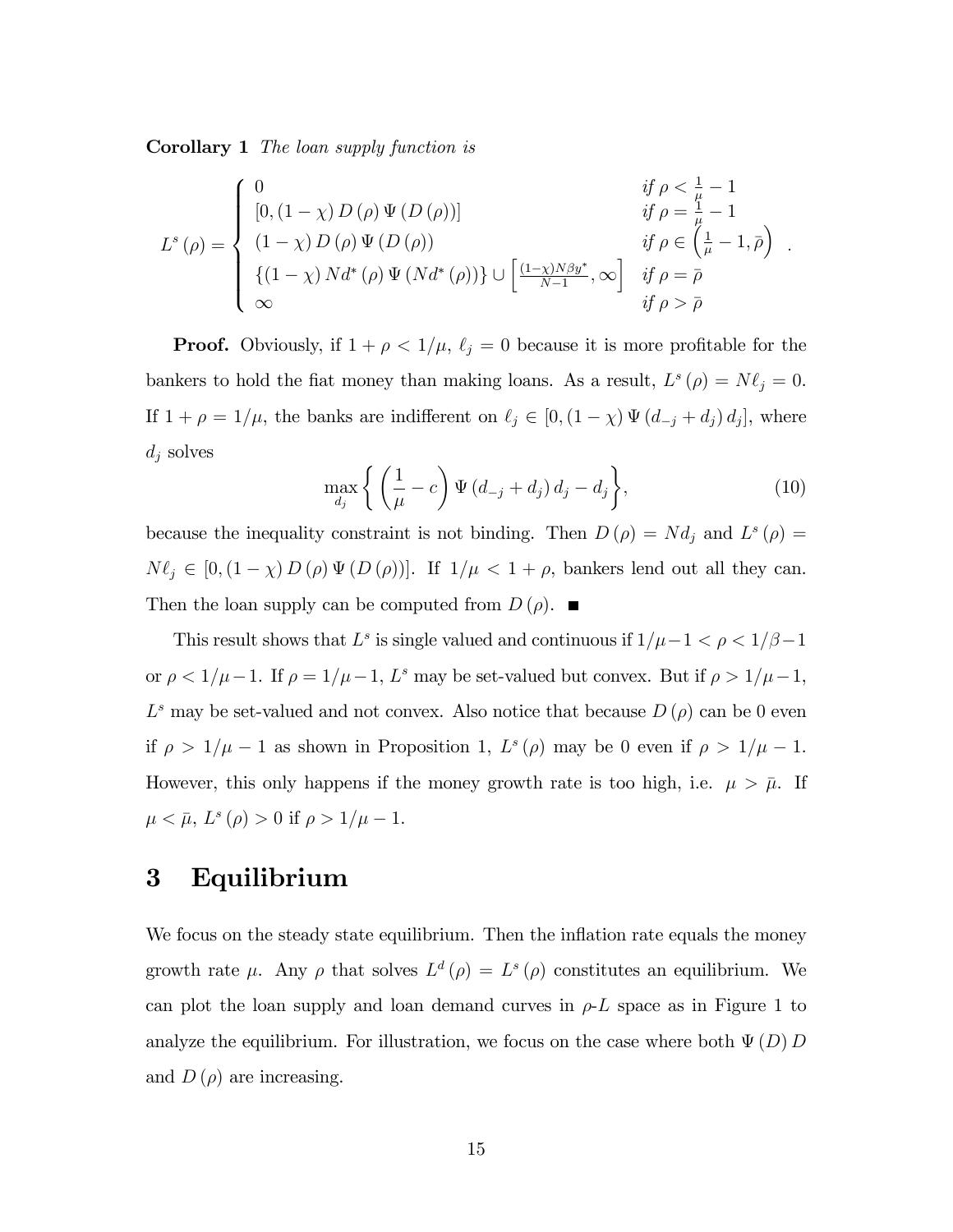

Figure 1: Equilibrium with Imperfect Competition

The loan demand curve is strictly decreasing as shown by the solid red line. The loan supply curve is illustrated by the solid blue line. As in the proof, it has two cases. The first case is shown in Figure 1(a), where  $\tilde{\rho} < 1/\mu - 1$ . If  $\rho < 1/\mu - 1$ , the loan supply curve coincides with the the horizontal axis. If  $\rho = 1/\mu - 1$ , banks have positive deposits i.e.  $D > 0$ . They are indifferent between lending and holding cash. Therefore, the loan supply curve is vertical between 0 and  $(1 - \chi) D(\rho) \Psi(D(\rho)).$ The loan supply curve is strictly increasing on  $(\frac{1}{\mu} - 1, \bar{\rho})$ . And if  $\rho = \bar{\rho}$ , it is vertical again. Obviously, the demand and the supply have one and only one intersection, which implies the existence and uniqueness of steady state equilibrium. Notice that if  $\rho = 1/\mu - 1$  at the intersection, banks hold voluntary reserves. This is because firms are not very productive and banks choose to not lend up to the limit.

Figure 1(b) plots the second case where  $\tilde{\rho} > 1/\mu - 1$ . The only difference is that the supply curve coincides with the horizontal line if  $\rho < \tilde{\rho}$ . In this case, the demand for liquidity is low. As a result, if the lending rate is too low, the banks are not willing to take deposits and hence loan supply is 0. Again, a steady state equilibrium exists and is unique.

In general, equilibrium may not exist because  $L^s(\rho)$  may be non-convex valued.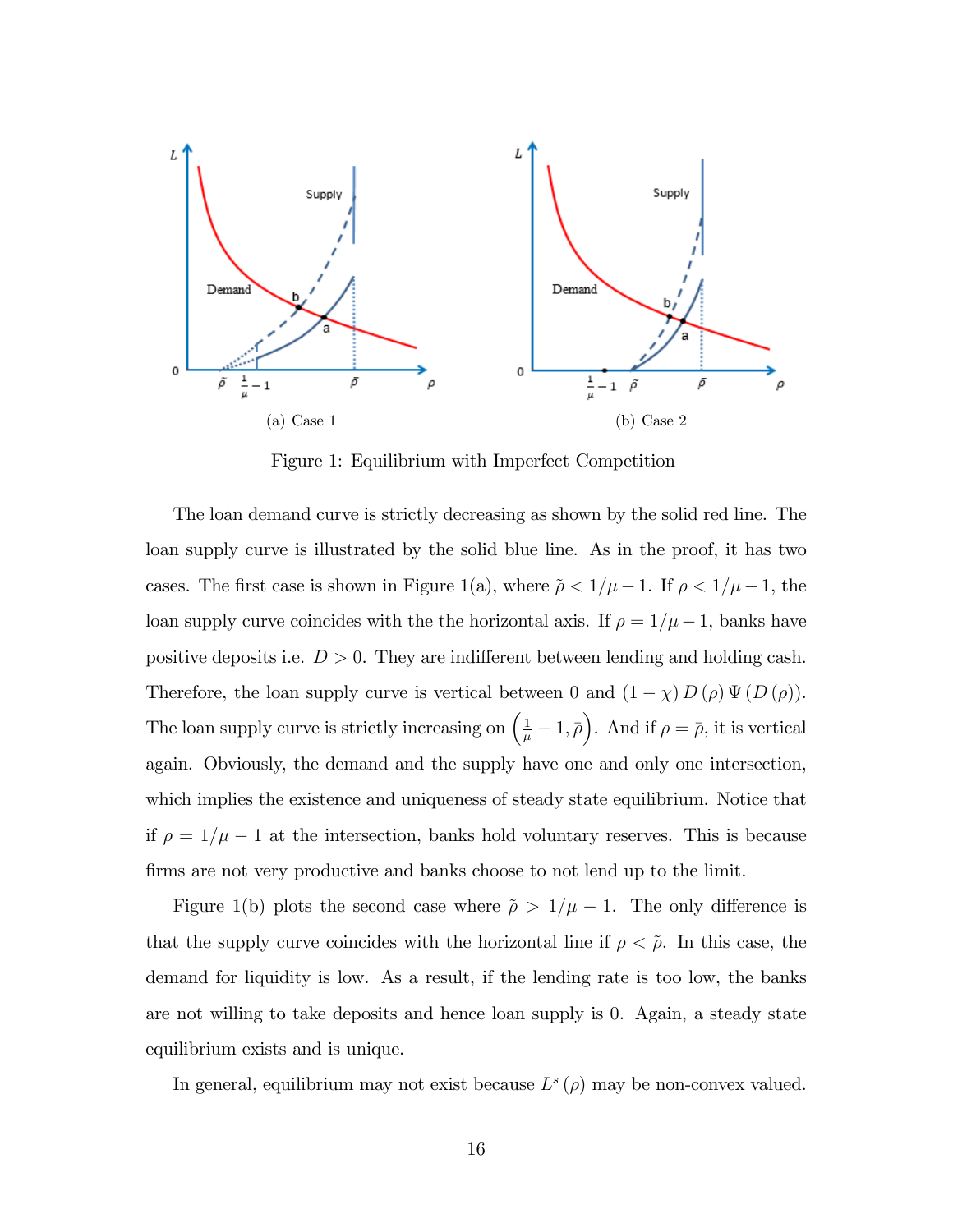And there can be multiple equilibria because  $L^s(\rho)$  may decrease in some regions. However, one can show that at least one equilibrium exists as long as the productivity is not too high.

**Assumption 2** The production function f satisfies  $f' \left( \frac{(1-\chi)Nd^*(\bar{\rho})\Psi(Nd^*(\bar{\rho}))}{N^E} \right)$  $\Big) < 1 + \bar{\rho}.$ 

Assumption 2 requires that the productivity is not too high so that  $L<sup>d</sup>$  pass through  $L^s$  at its continuous part, which guarantees existence of an equilibrium. We also believe this is the relevant case because if the productivity is too high so that Assumption 2 fails, the liquidity premium on deposits vanishes and bankers pay high interests on deposits.

**Proposition 2** Under Assumptions 1-2, there exists at least one monetary equilibrium if  $\iota$  is not too big. If in addition,  $D\Psi(D)$  is increasing in D, the equilibrium is unique. The equilibrium loan rate is then less than  $\bar{\rho}$ .

**Proof.** Notice that  $L^s(\rho)$  is continuous if  $D(\rho)$  is continuous. In addition,  $L^s(\rho) = 0$  for sufficiently small  $\rho$  and  $\min L^s(\bar{\rho}) = (1 - \chi) N d^*(\bar{\rho}) \Psi(N d^*(\bar{\rho})).$  On the other hand,  $L^d(\rho)$  is decreasing and positive for any  $\rho > 0$  because  $f'(0) =$  $\infty$ . As a result,  $L^d(\rho) - L^s(\rho) > 0$  for  $\rho$  sufficiently small and  $L^d(\bar{\rho}) - L^s(\bar{\rho}) <$ 0 by assumption. In addition, both  $L^d$  and  $L^s$  are continuous on  $[0, \bar{\rho})$ . To see the uniqueness, just notice that on  $[0, \bar{\rho})$ ,  $L^s(\rho)$  is increasing and  $L^s(\rho)$  is strictly decreasing. By the intermediate value theorem, there exists at least one equilibrium with loan rate less than  $\bar{\rho}$ .

For existence of equilibrium, we require that entrepreneurs are not too productivity such that the loan demand and loan supply curves intersects to the left of  $\bar{\rho}$ . If this is the case, the buyers are liquidity constrained at least in type 2 meetings.

We can also use the diagrams to analyze comparative statics. For example, if N increases, the solid blue line rotates counter-clockwise to the dashed blue line in Figure 1. Then the equilibrium changes from point  $a$  to point  $b$ . In both cases,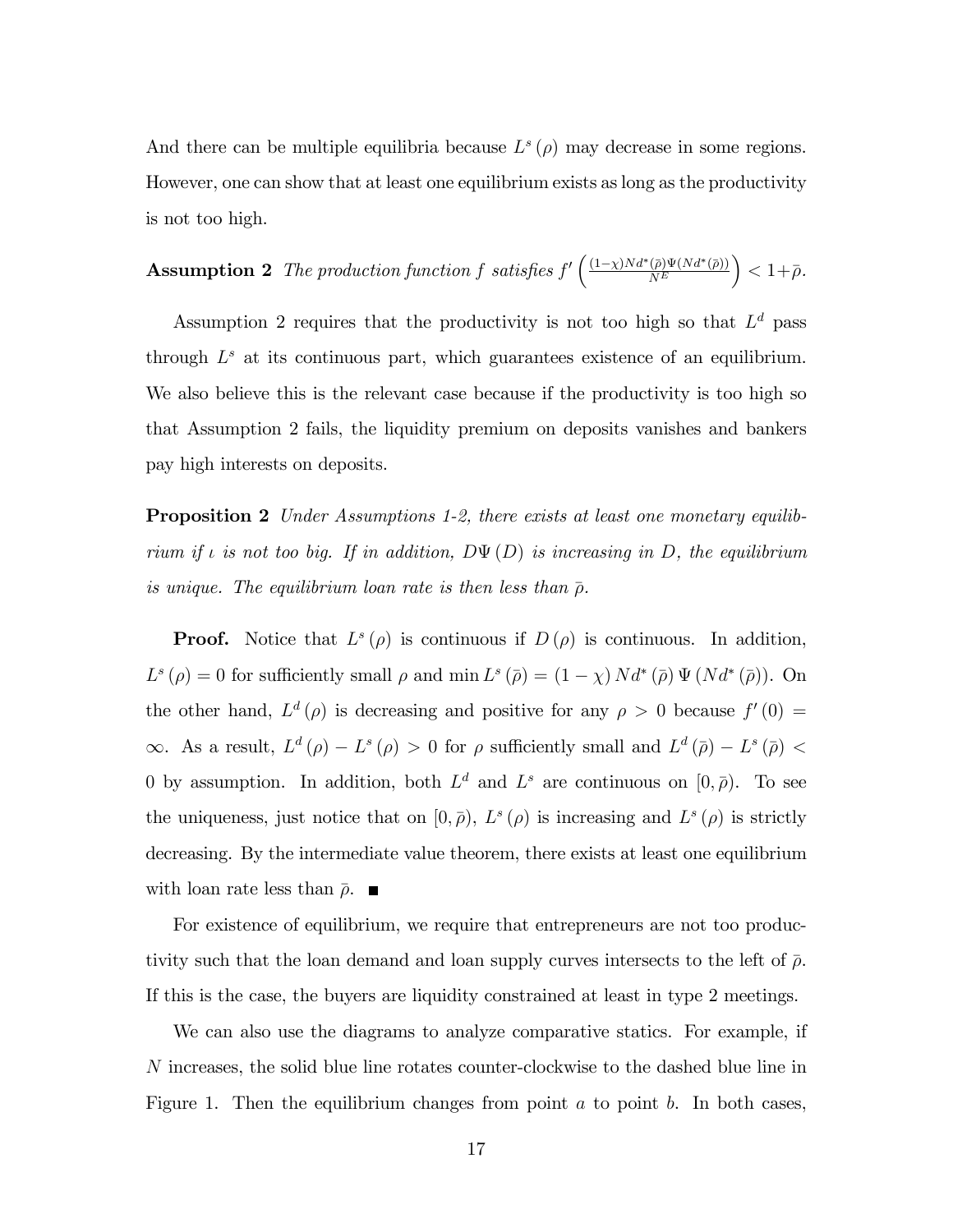the demand intersects the supply in its increasing region. Therefore, loan supply increases and equilibrium  $\rho$  decreases. If, however, the intersection is in the vertical part of the supply, equilibrium  $\rho$  and L do not change.

Now we analyze the effect of higher inflation  $\mu$  or equivalently higher  $\iota$ . Now we focus on the case where  $\mu < \bar{\mu}$ . First consider the case where  $\alpha_3 = 0$  and  $\chi > 0$ . If  $\mu$  increases, the loan demand curve stay unchanged while the loan supply curve changed to the dashed line. In this case, an increase in  $\mu$  decreases the demand for fiat money but does not increase the demand for deposits because fiat money and deposits are not substitutes. However, an increase in  $\mu$  increases the cost of holding fiat money for the banks. As a result, bankers are willing to lend at a lower loan rate because holding flat money becomes a less attractive alternative.

But for lending rates at which bankers are willing to lend before the increase in the inflation rate  $\mu$ , the loan supply decreases. This is because it is more costly to satisfy the reserve requirement and the bankers reduces supply of deposit and lending. In Figure 2(a), the equilibrium changes from a to b and there is less lending and higher lending rate. However, if before the change, the bankers hold voluntary reserves as show in Figure 2(b), an increase in  $\mu$  increases lending and reduces loan rates because now bankers are more willing to lend.

Now consider the case with  $\chi = 0$  and  $\alpha_3 > 0$ . An increase in  $\mu$  induces households to substitute out to hold more deposits. This drives up the demand for deposits. Because the bankers do not need to hold reserves, they are willing to increase the supply of deposits and hence increases the supply of loans. This unambiguously increases the equilibrium loan quantity and reduces loan rate as shown in Figure 3(a) and Figure 3(b).

In general, if both  $\alpha_3$  and  $\chi$  are positive, higher inflation can have positive or negative effects on loans depending on which of the above effects dominates. But one can show the following is true.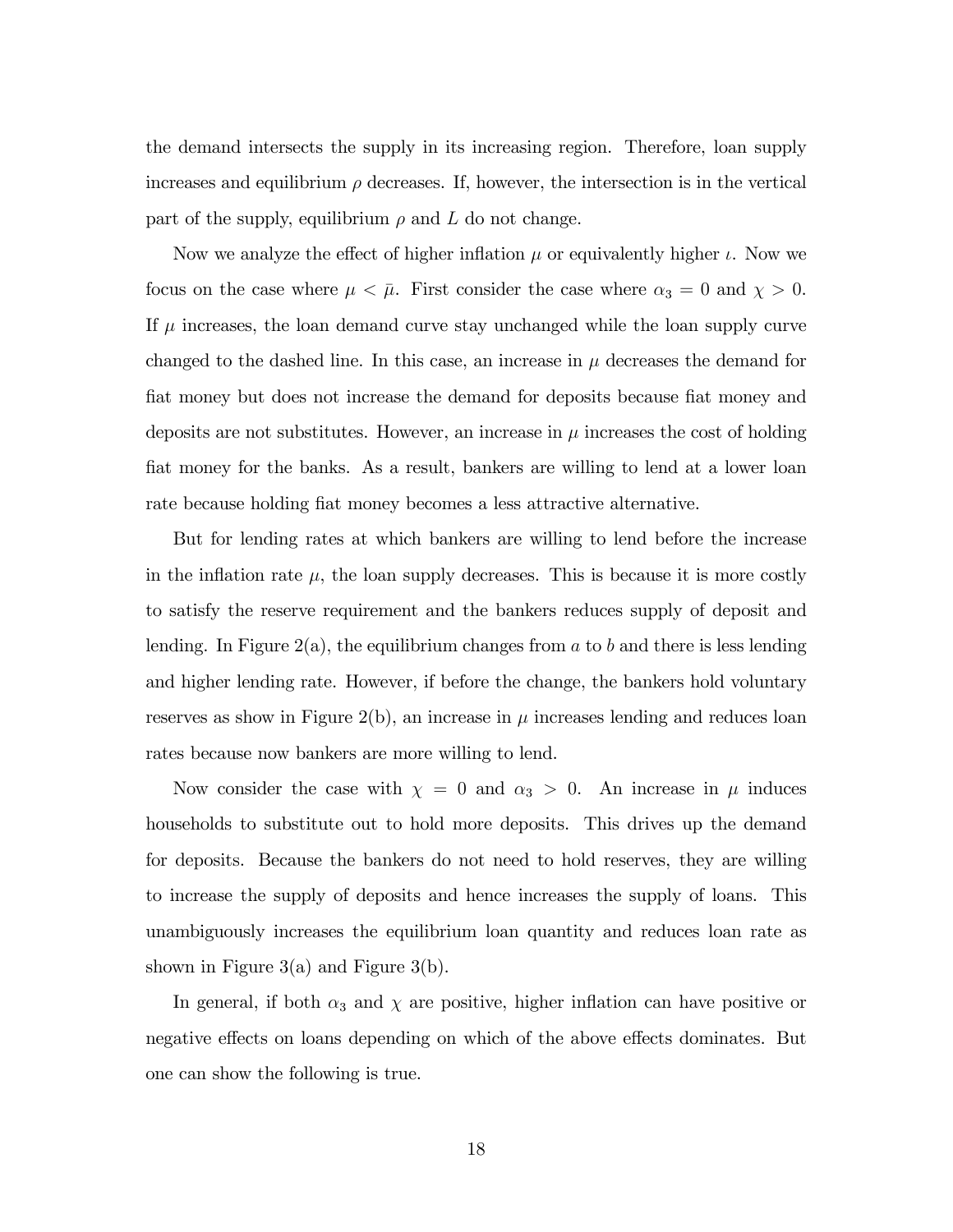

Figure 2: Unconstrained in Type 3 meetings and  $\chi>0$ 

**Proposition 3** If bankers hold voluntary reserves, an increase in  $\mu$  increases lending and decreases loan rate.

**Proof.** In this case, if  $\mu$  increases, the loan demand and loan supply curve can only intersects at a point to the left of the current equilibrium on the  $\rho$ -L space. Because loan demand is decreasing, this implies that loan rate is lower and loan quantity is higher.  $\blacksquare$ 

# 4 Effects of CBDC

This section analyzes the effects of an interest-bearing CBDC on bank lending and the real economy. Obviously, the effects of CBDC depend on its design. There are several design dimensions that we can consider using our model: whether CBDC is interest bearing, in what type of meetings CBDC can be used, and whether banks can hold CBDC and for what purpose (i.e., whether banks can hold it against their reserve requirements or not). We focus on the case where CBDC is interest bearing and designed to be a perfect substitute to bank deposits, i.e. it can be used in type 2 and type 3 meetings. This is likely the case where CBDC will have the most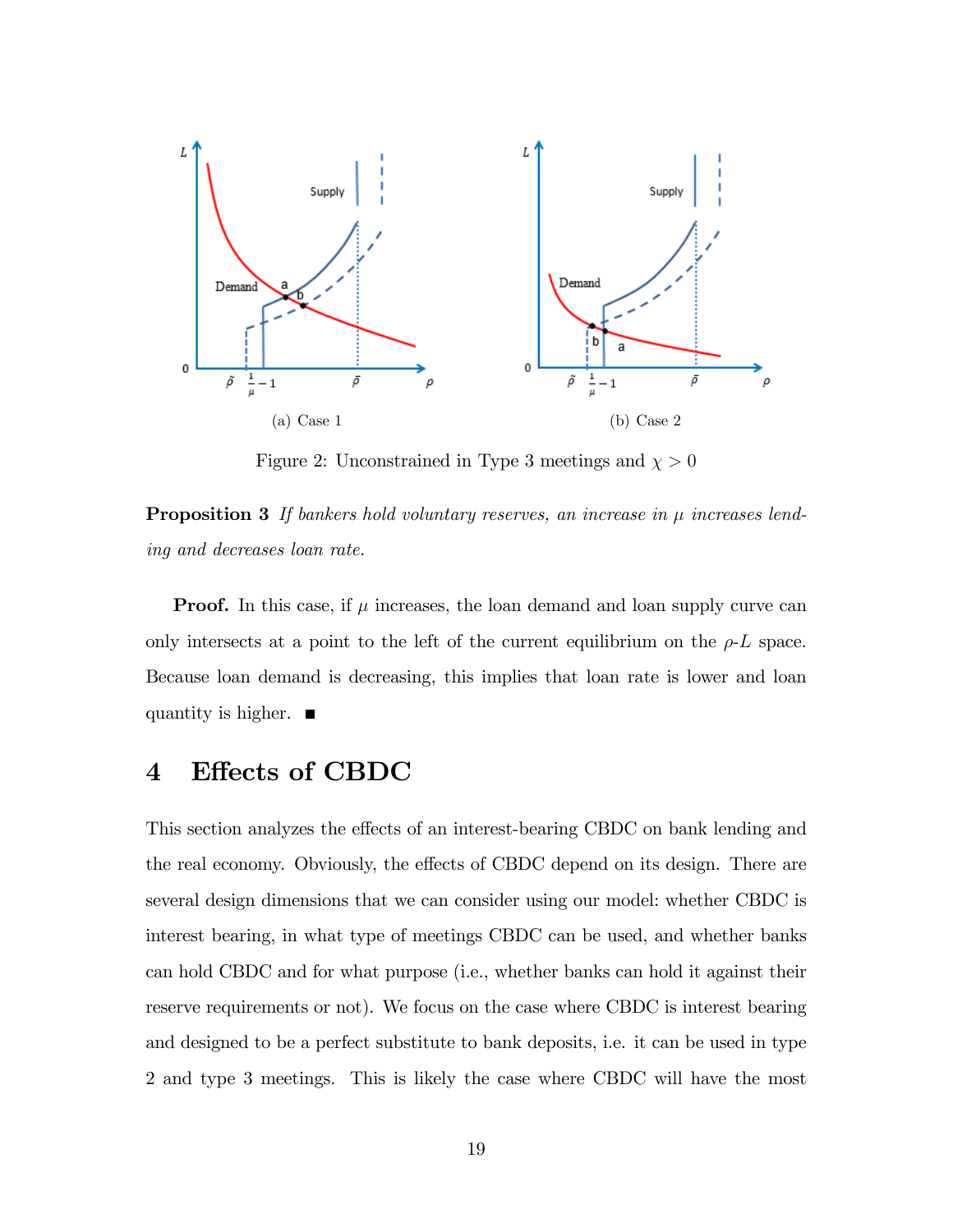

Figure 3:  $\alpha_3 > 0$  and  $\chi = 0$ 

significant impacts on banking. At the end of this section, we briefly discuss the implications of some other types of CBDC.

We consider three cases in this section. First, the bankers are not allowed to hold CBDC. Second, the banks are allowed to hold CBDC but CBDC does not count as reserves. Third, CBDC can be used as reserves. Throughout this section, we only consider the parameters under which the equilibrium lending rate of CBDC is above  $1/\mu - 1$ , i.e. we focus on the cases in Figure 1 where  $L^d$  intersects  $L^s$  in its strictly increasing region. We then evaluate whether introducing CBDC increase or decrease lending. If instead, the equilibrium lending rate is  $1/\mu-1$  before introducing CBDC, then CBDC only weakly decreases lending. It is worth pointing out that the results in the sections show that one should not judge the usefulness of CBDC based on how much it is used in daily transactions of consumers. Its effect on both deposit and lending rate is a better measure of its usefulness. In the rest of the section, we use  $\rho^*$  to denote the equilibrium lending rate before the CBDC is introduced. Furthermore, we focus on the case where  $\mu < \bar{\mu}$  in the rest of this section, i.e. bankers are willing to operate without lending opportunities if there is no CBDC. All the results carry over to the case with  $\mu > \bar{\mu}$ .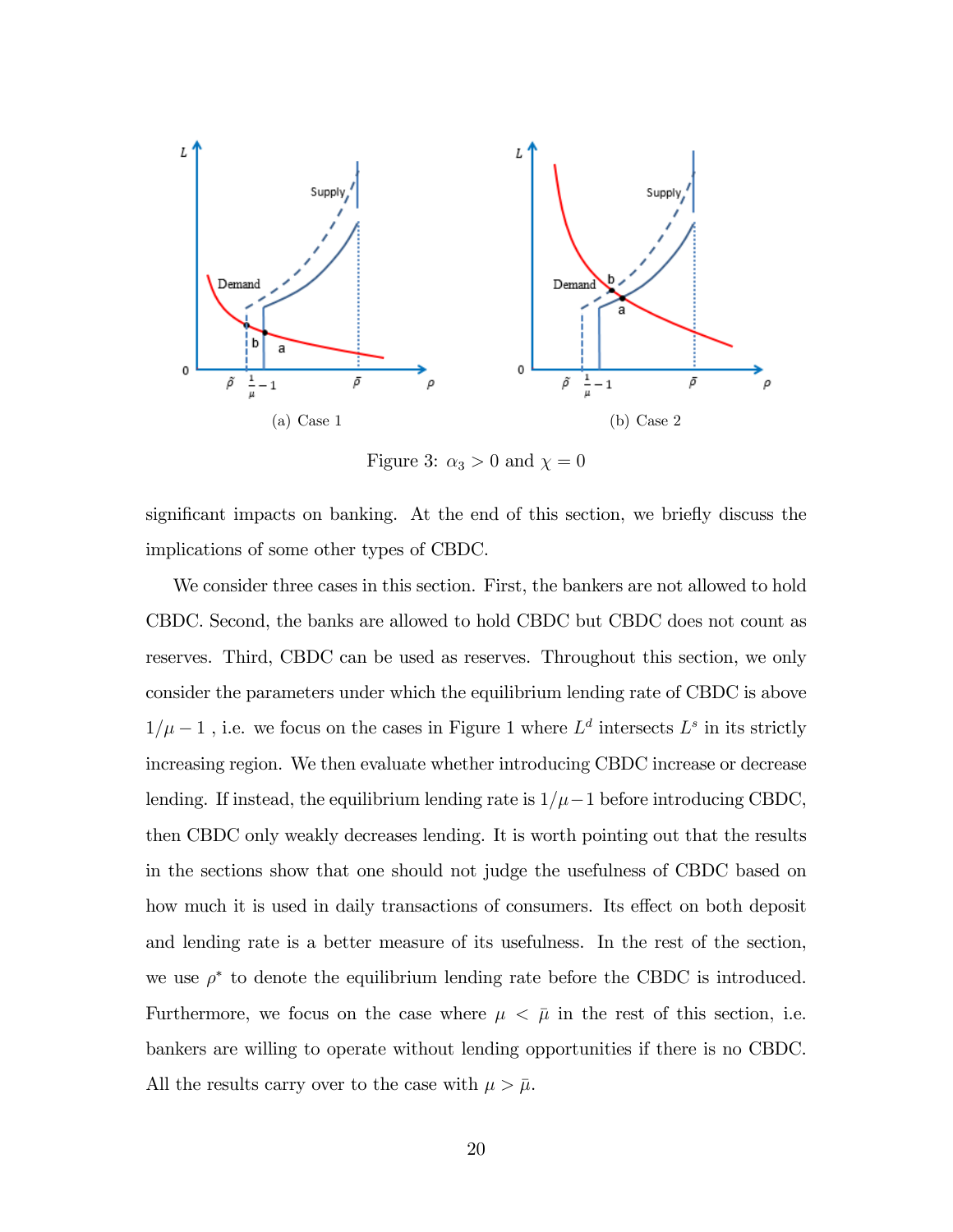### 4.1 CBDC Not Accessible by Bankers

Suppose that CBDC grows at a gross rate  $\mu_m$  and pays a nominal interest  $i_m$ . Both  $\mu_m$  and  $i_m$  are policy instruments of the central bank. Let  $Z_E$  be the real balances in CBDC. Then the CM problem of the buyers changes to

$$
W^{B}(Z, Z_{E}, D) = Z + D + Z_{E} + T + \max_{x} [U(x) - x]
$$
  
+ 
$$
\max_{\hat{D}, \hat{Z}_{E}, \hat{Z}} \left\{ -\frac{\phi}{\hat{\phi}} \hat{Z} - \frac{\phi_{E}}{\hat{\phi}_{E}} \frac{1}{1 + i_{m}} \hat{Z}_{E} - \psi \hat{D} + \beta V \left( \hat{Z}, \hat{Z}_{E}, \hat{D} \right) \right\},
$$

where  $\phi_E$  is the price of CBDC in terms of the numeraire good. It can be different from  $\phi$  in equilibrium because the CBDC may pay interests or have different growth rate.

Following the same calculation, one can obtain the steady state demand for all three payment instruments given the deposit rate and policy rates.

$$
\iota \geq \alpha_1 \lambda(Z) + \alpha_3 \lambda(Z + Z_E + D), \text{ equality iff } Z > 0,
$$
 (11)

$$
\frac{\psi}{\beta} - 1 \ge \alpha_2 \lambda \left( D + Z_E \right) + \alpha_3 \lambda \left( Z + Z_E + D \right), \text{ equality iff } D > 0. \text{ (12)}
$$

$$
\frac{\mu_m}{\beta(1+i_m)} - 1 \ge \alpha_2 \lambda (D + Z_E) + \alpha_3 \lambda (Z + Z_E + D),
$$
 equality iff  $Z_E > 0$ (13)

From the last two equations, we can see that if  $\psi > \frac{\mu_m}{1+i_m}$ , the demand for bank deposits is 0. If  $\psi < \frac{\mu_m}{1+i_m}$ , the demand for CBDC is 0.

As before, (11)-(13) define the demand function of D and  $Z_E$  as the following

$$
D = \begin{cases} \Psi^{-1}(\psi) & \psi < \frac{\mu_m}{1 + i_m} \\ [0, \Psi^{-1}(\psi)] & \psi = \frac{\mu_m}{1 + i_m} \\ 0 & \psi > \frac{\mu}{1 + i_m} \end{cases} \text{ and } Z_E = \begin{cases} 0 & \psi < \frac{\mu_m}{1 + i_m} \\ \Psi^{-1}(\frac{\mu}{1 + i_m}) - D & \psi = \frac{\mu_m}{1 + i_m} \\ \Psi^{-1}(\frac{\mu}{1 + i_m}) & \psi > \frac{\mu}{1 + i_m} \end{cases}
$$

where  $\Psi$  is the same as the one defined in Section 2 for some  $d \in [0, \Psi^{-1}(\frac{\mu_m}{1+i})]$  $\frac{\mu_m}{1+i_m}\big)\big].$ This defines a new inverse demand function for deposits

$$
\hat{\Psi}(D) = \begin{cases}\n\left[\frac{\mu_m}{1+i_m}, \infty\right) & D = 0 \\
\frac{\mu_m}{1+i_m} & D \in \left[0, \Psi^{-1}\left(\frac{\mu_m}{1+i_m}\right)\right] \\
\Psi(D) & D \ge \Psi^{-1}\left(\frac{\mu_m}{1+i_m}\right)\n\end{cases}
$$

: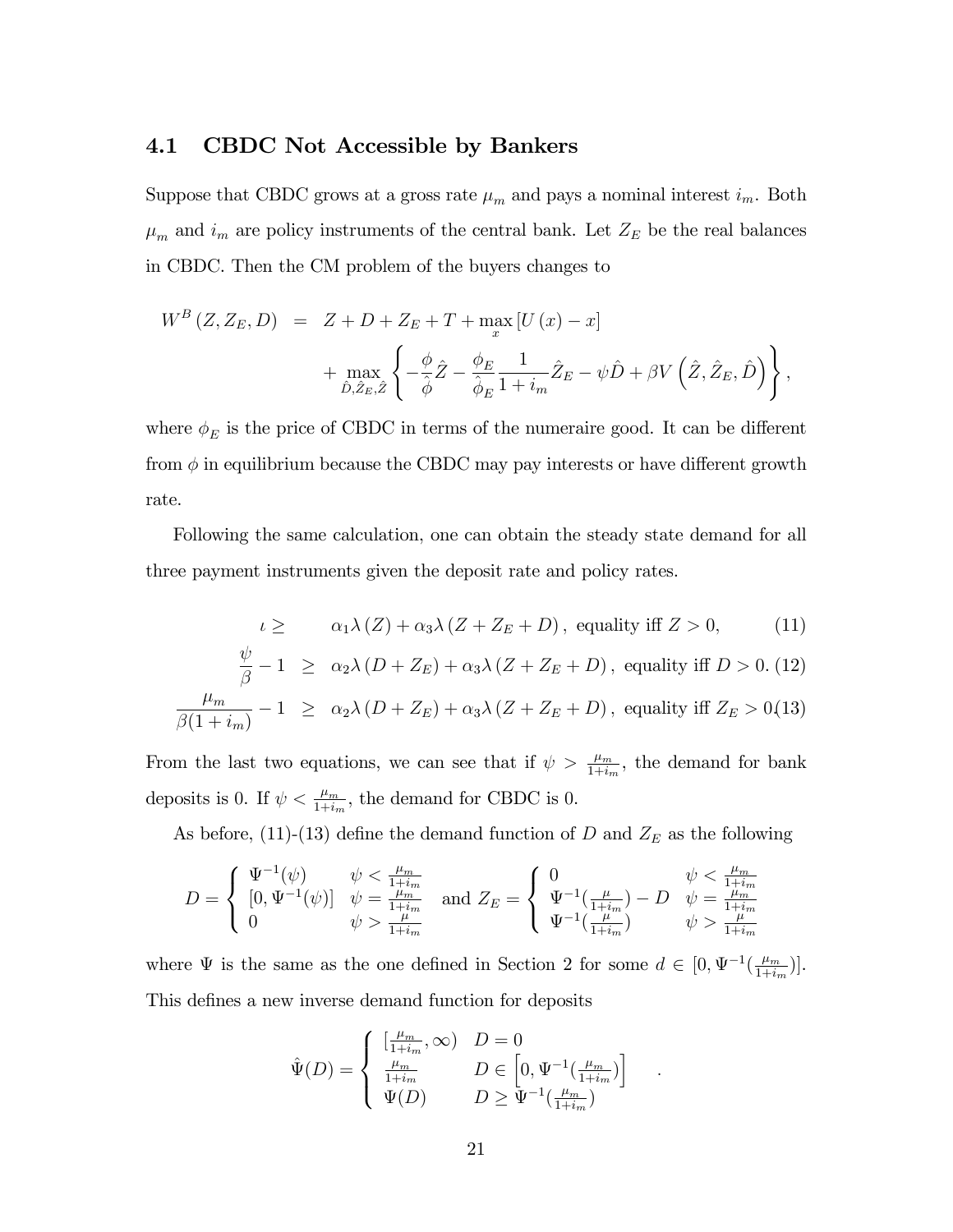

Figure 4: Inverse Demand of Bank Deposits

Figure 4 illustrates  $\hat{\Psi}$  and  $\Psi$ . Introducing CBDC truncates the original inverse demand function for deposits. With CBDC, bankers can no longer drive the deposit rate below  $\frac{\mu_m}{\beta(1+i_m)} - 1$  by restricting the supply of deposits because buyers then will choose to hold CBDC.

Following (10) and assuming that  $1/\mu - 1 \le \rho < \bar{\rho}$ , we can now write the bank's problem as follows

$$
\max_{\ell_j, d_j} \left\{ \left[ \left(1 + \rho\right) \left(1 - \chi\right) - c + \frac{\chi}{\mu} \right] \hat{\Psi} \left(d_{-j} + d_j\right) d_j - d_j \right\}.
$$

Denote by  $\tilde{D}(\rho)$  the total deposit supply by the banks under  $\rho$  and  $\hat{\Psi}$ . Let  $\bar{\psi}(\rho) \equiv$  $\Psi(D(\rho))$  be the price of deposits given by Cournot competition if there is no CBDC and the lending rate is  $\rho$ . In addition, define  $\hat{\psi}(\rho) = \left[ (1 + \rho) (1 - \chi) - c + \frac{\chi}{\mu} \right]$  $\mu$  $\big]^{-1},$ which is the outcome of marginal cost pricing. Notice that  $\hat{\psi}(\rho)$  and  $\bar{\psi}(\rho)$  are both decreasing in  $\rho$  if  $D (\rho)$  is strictly increasing. In addition,  $\hat{\psi} (\rho) < \bar{\psi} (\rho)$  because bankers just break even at  $\hat{\psi}(\rho)$  but earns positive profit at  $\bar{\psi}(\rho)$ . Then the following lemma holds.

**Lemma 2** Suppose Assumption 1 holds. If  $\max(1/\mu, 1 + \tilde{\rho}) < 1 + \rho < 1 + \bar{\rho}$  then

1. If  $\frac{\mu_m}{1+i_m} \in (\bar{\psi}(\rho), \infty), \tilde{D}(\rho) = D(\rho);$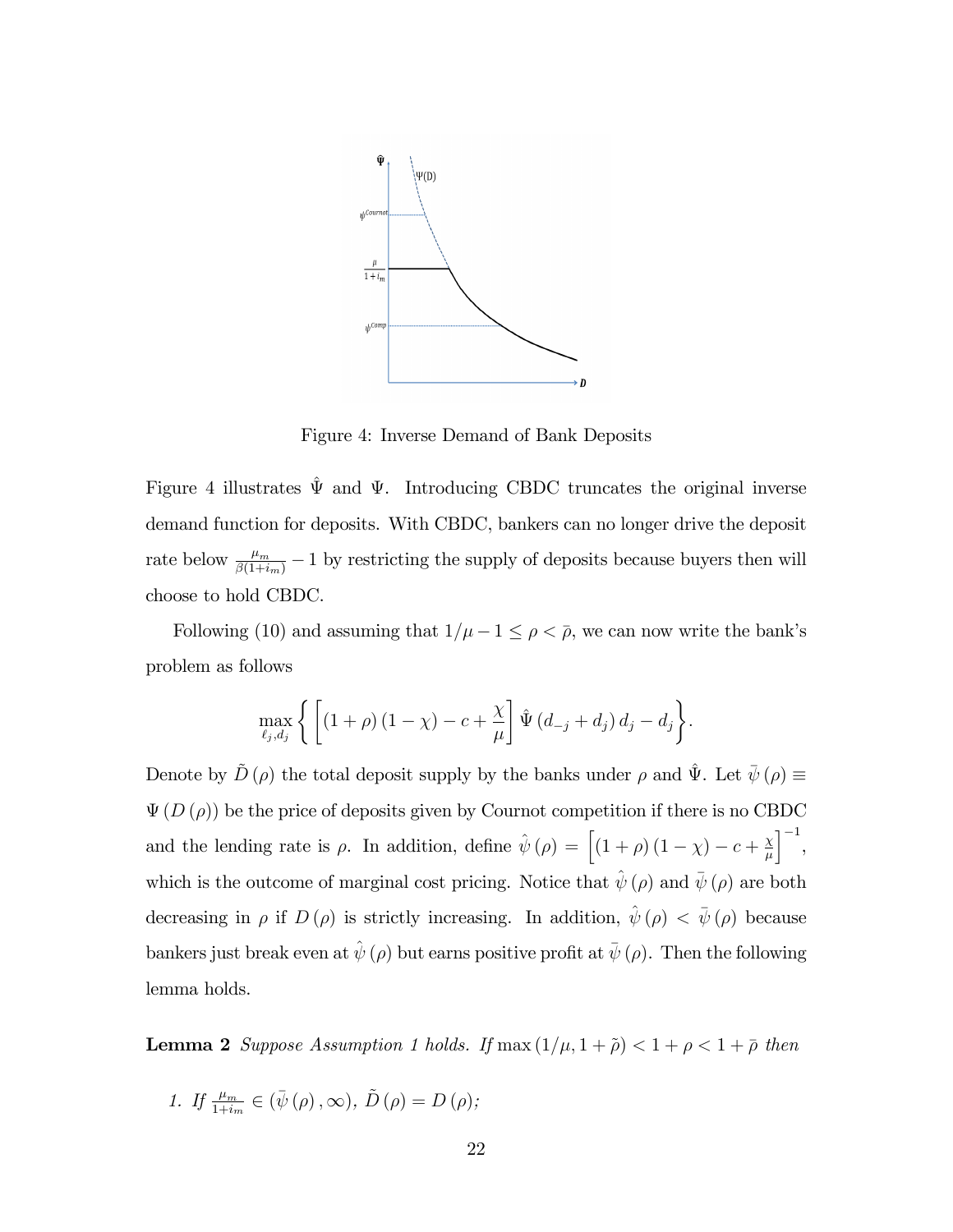2. If  $\frac{\mu_m}{1+i_m} \in (\hat{\psi}(\rho), \bar{\psi}(\rho))$ , then in the symmetric pure strategy equilibrium  $\tilde{D}(\rho) =$  $\Psi^{-1}(\frac{\mu_m}{1+i})$  $\frac{\mu_m}{1+i_m}\big);$ 

3. If 
$$
\frac{\mu_m}{1+i_m} \in (0, \hat{\psi}(\rho)), \tilde{D}(\rho) = 0.
$$

**Proof.** We only prove 2. The other two are obvious. If  $d_j < \Psi^{-1}(\frac{\mu_m}{1+i\epsilon})$  $\frac{\mu_{m}}{1+i_{m}}$ ) –  $d_{-j}$ , increasing  $d_j$  does not change the price of the deposit, which is fixed at  $\mu_m/(1 + i_m)$ . Then the FOC of bank j is

$$
\xi\frac{\mu_m}{1+i_m}-1>\xi\hat{\psi}\left(\rho\right)-1=0,
$$

where  $\xi = (1 + \rho)(1 - \chi) - c + \chi/\mu$ . Therefore, bank j can always increase its profit by increasing  $d_j$ .

Now suppose  $\tilde{D}(\rho) > \Psi^{-1}(\frac{\mu_m}{1+i})$  $\frac{\mu_m}{1+i_m}$ ). Because that  $\frac{\mu_m}{1+i_m} < \bar{\psi}(\rho)$ ,  $\tilde{D}(\rho)$  is larger than the Cournot outcome without CBDC. Therefore, by Assumption 1, a banker's marginal profit is

$$
\xi\left[\Psi\left(\tilde{D}\left(\rho\right)\right)+\frac{\tilde{D}\left(\rho\right)}{N}\Psi'\left(\tilde{D}\left(\rho\right)\right)\right]-1<0.
$$

This shows that it is profitable for a banker to reduce its supply of deposit. Hence,  $\tilde{D}(\rho) > \Psi^{-1}(\frac{\mu_m}{1+i})$  $\frac{\mu_m}{1+i_m}$  cannot happen.

Lemma 2 describes how the amount issued by the banks changes if we introduce an interest bearing CBDC. Interestingly, if the interest rate of CBDC is intermediate, given  $\rho$ , the deposits created by banks increases and CBDC is not used in transactions. Intuitively, banks restrict their supply to get a higher price if there is no CBDC. If CBDC is introduced and has an intermediate interest, the interest rate on deposits has to equal the interest on CBDC. Then banks lose the ability to lower the rates on deposit by restricting supply. So they would increase the supply of deposits. As long as the interest rate is not further lowered, banks' profit is increasing in their deposits. Therefore, they supply enough deposits to satisfy all the transaction needs and drive out CBDC from transaction.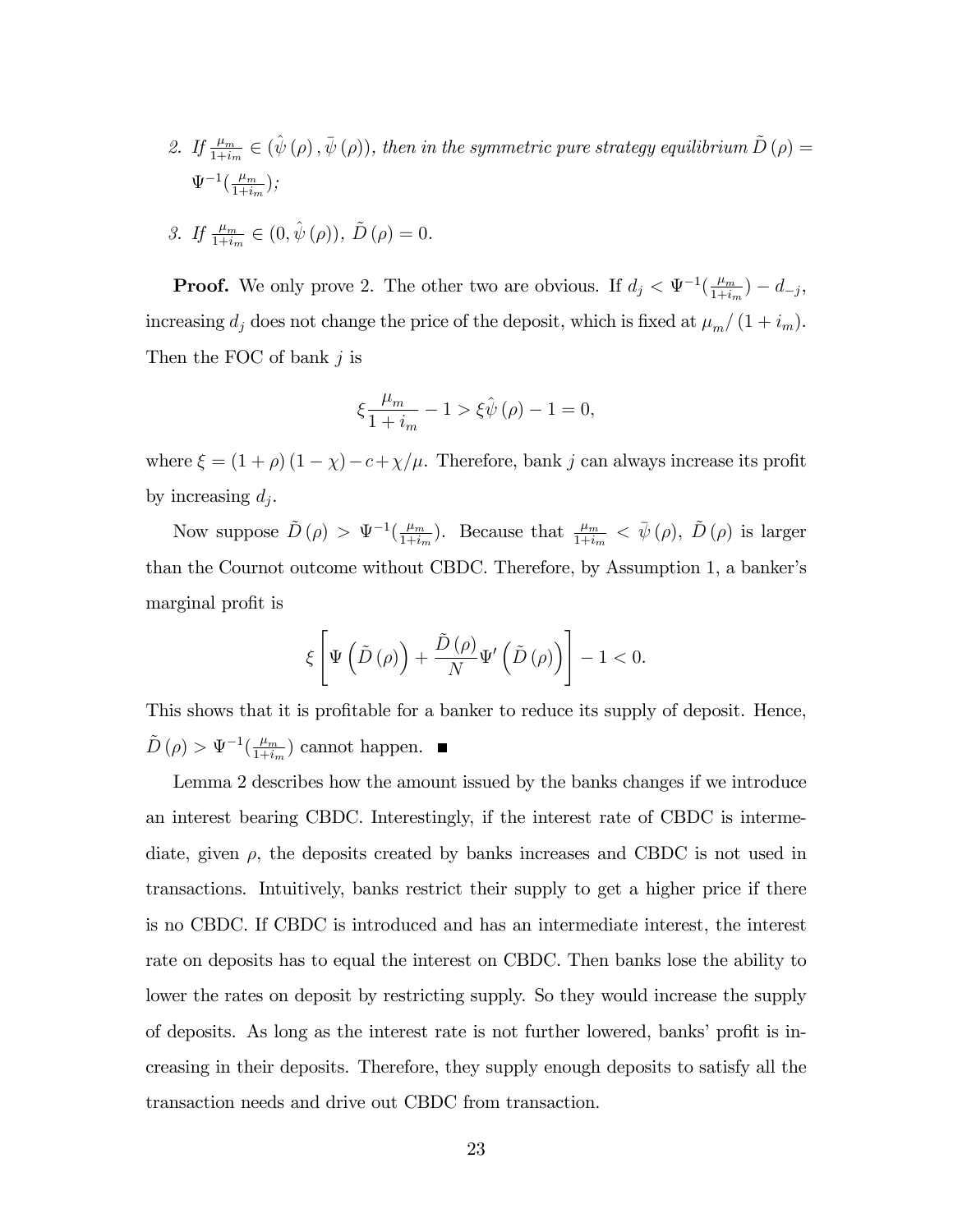This result on deposits quantity translates to the following result on loan supply, which is helpful for determining the equilibrium. Define

$$
\begin{array}{rcl} \hat{\rho} & = & \displaystyle \max \left\{ \frac{1}{\mu} - 1, \left( \frac{1 + i_m}{\mu_m} + c - \frac{\chi}{\mu} \right) \frac{1}{1 - \chi} - 1 \right\}, \\ \check{\rho} & = & \displaystyle \bar{\psi}^{-1} \left( \frac{\mu_m}{1 + i_m} \right) \text{ if } \Psi \left( N d^* \left( \bar{\rho} \right) \right) \leq \frac{\mu_m}{1 + i_m} < \lim_{\rho \downarrow 1 / \mu - 1} \bar{\psi} \left( \rho \right). \end{array}
$$

Here  $\hat{\rho}$  is the maximum of two terms. The first term is the return from holding money. If the lending rate is less than the return from money, bankers hold money rather than lending. Therefore, the loan supply is zero. The second term is the marginal cost of lending given that a banker prefers lending rather than holding money and that the deposit rate equals the CBDC rate. It equals the real rate paid to the depositors plus the deposit handling cost minus the return to the money holding necessary for reserve requirement, all scaled by  $1/(1 - \chi)$ . The scale is needed because loans are at most  $1 - \chi$  fraction of total deposits. In other words, the second term is the lowest lending rate at which bankers are willing to operate if it is forced to lend up to the reserve requirement. As a result, if  $\rho < \hat{\rho}$ , there is no lending, because bankers just hold money or do not operate. If  $\rho = \hat{\rho}$ , bankers break if it matches the CBDC rate. While  $\tilde{\rho}$  is the lending rate at which the equilibrium real deposit rate from the Cournot competition without CBDC equals the real CBDC rate. It is only well defined for a range of real CBDC rates. For example, if the CBDC rates is too high, the deposit rate without CBDC is always below the CBDC rate for any  $\rho$ . Similarly, if the real CBDC rates is too low, the deposit rate without CBDC is always above the CBDC rate for any  $\rho$ . By definition,  $\tilde{\rho}$  is larger than  $1/\mu - 1$  and at  $\tilde{\rho}$ , bankers have positive profit if the deposit rate matches the real rate of CBDC. But  $\hat{\rho}$  is  $1/\mu - 1$  or at  $\hat{\rho}$  bankers break even if the deposit rate matches the real rate of CBDC. Therefore,  $\tilde{\rho}$  is bigger than  $\hat{\rho}$  if it is defined. Also notice that both  $\rho$  and  $\rho$  are increasing in  $i_m$ .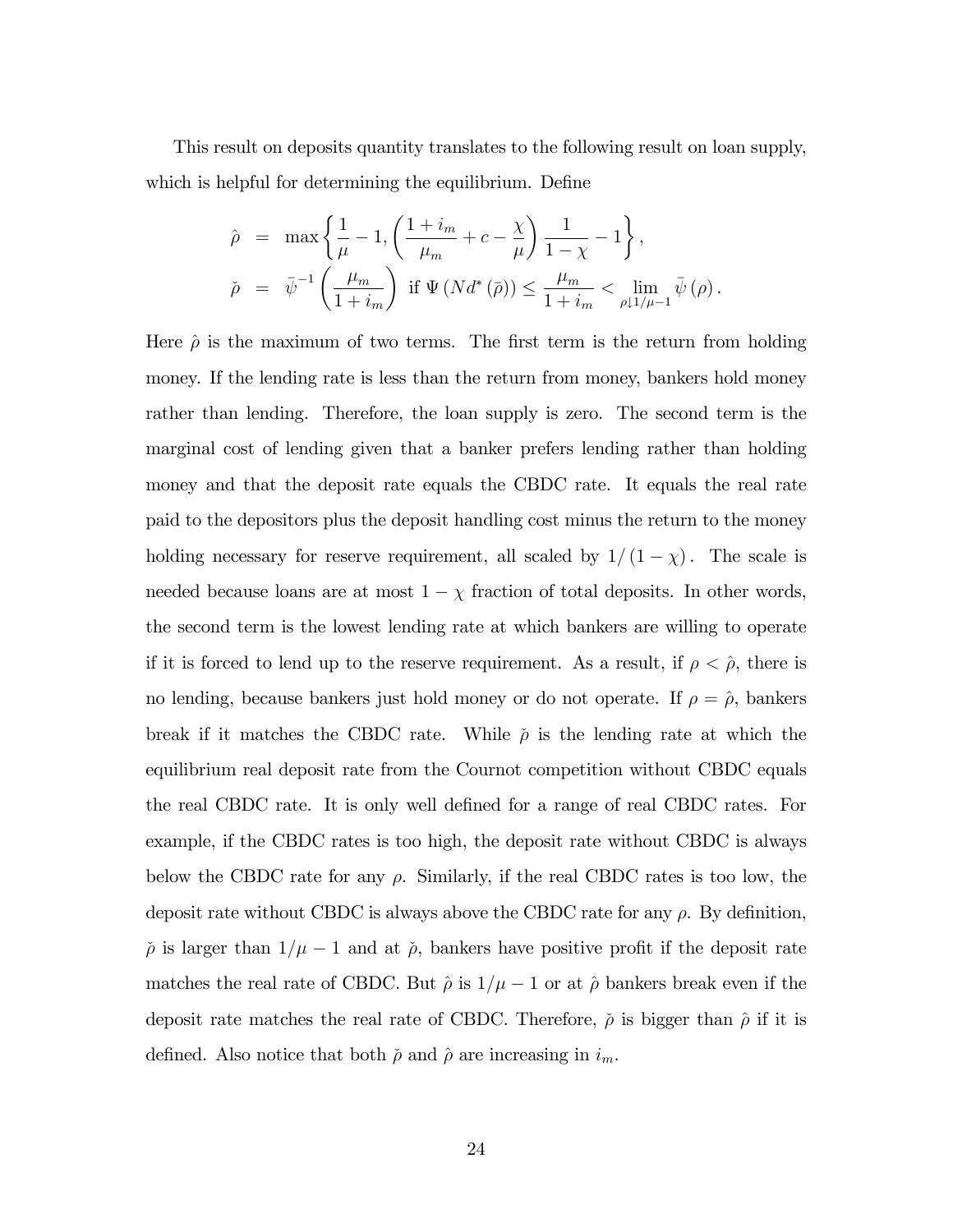Lemma 3 Suppose Assumption 1 holds. Suppose that the CBDC pays an interest  $i_m$  such that  $\Psi(0) > \frac{\mu_m}{1+i_s}$  $\frac{\mu_m}{1+i_m}$  and  $\frac{\mu_m}{1+i_m} \geq \beta$ . Then, loan supply with CBDC  $\tilde{L}^s$  satisfies

1. If  $\frac{\mu_m}{1+i_m} \geq \lim_{\rho \downarrow 1/\mu - 1} \bar{\psi}(\rho)$ ,  $\tilde{L}^s = L^s$ . 2. If  $\Psi(Nd^*(\bar{\rho})) \leq \frac{\mu_m}{1+i}$  $\frac{\mu_m}{1+i_m} < \lim_{\rho \downarrow 1/\mu - 1} \bar{\psi}(\rho)$  $\tilde{L}^{s}\left(\rho\right)=$  $\sqrt{2}$  $\Big\}$  $\left\lfloor \right\rfloor$ 0 if  $\rho < \hat{\rho}$  $\left[0, \left(1-\chi\right)\tfrac{\mu_m}{1+i} \right]$  $\frac{\mu_m}{1+i_m}\Psi^{-1}\left(\frac{\mu_m}{1+i_n}\right)$  $\left[\frac{\mu_m}{1+i_m}\right)$  if  $\rho = \hat{\rho}$  $(1 - \chi) \frac{\mu_m}{1 + i}$  $\frac{\mu_m}{1+i_m}\Psi^{-1}\left(\frac{\mu_m}{1+i_n}\right)$  $_{1+i_m}$  $\int$  if  $\rho \in (\hat{\rho}, \check{\rho})$  $L^{s}(\rho)$  if  $\rho > \check{\rho}$ :

$$
3. If \Psi(Nd^*(\bar{\rho})) > \frac{\mu_m}{1+i_m},
$$
  

$$
\tilde{L}^s(\rho) = \begin{cases} 0 & \text{if } \rho < \hat{\rho} \\ \left[0, (1-\chi)\frac{\mu_m}{1+i_m}\Psi^{-1}\left(\frac{\mu_m}{1+i_m}\right)\right] & \text{if } \rho = \hat{\rho} \\ (1-\chi)\frac{\mu_m}{1+i_m}\Psi^{-1}\left(\frac{\mu_m}{1+i_m}\right) & \text{if } \rho \in (\hat{\rho}, \bar{\rho}) \\ \left\{(1-\chi)\frac{\mu_m}{1+i_m}\Psi^{-1}\left(\frac{\mu_m}{1+i_m}\right)\right\} \cup \left[\frac{(1-\chi)N\beta y^*}{N-1}, \infty\right] & \text{if } \rho = \bar{\rho} \end{cases}.
$$

We omit the proof because it only involves checking the conditions in Lemma 2. This lemma suggests that if the real CBDC rate is too low, it does not affect the loan supply curve. In this case, CBDC is not an attractive alternative to bank deposits and hence no one is willing to hold it in the economy. If  $i<sub>m</sub>$  becomes higher, it starts to reshape the loan supply curve. If  $\rho$  is not too high, bankers are then forced to offer deposit at a rate that matches the CBDC rate. But if  $\rho$  is sufficiently high, the deposit rate without CBDC is higher than the real rate of CBDC, then the loan supply curve is not affected. This happens if  $\rho > \tilde{\rho}$  if  $i_m$  is not too high. However, if  $i_m$  is sufficiently high,  $\tilde{L}^s(\rho) \neq L^s(\rho)$  for all  $\rho > \rho$ .

To investigate the effects of CBDC, we can plot the loan demand and loan supply curve before and after introducing CBDC. As in previous sections, we focus on the case where  $D\Psi(D)$  is increasing. The results are shown in Figure 5. In any of these graphs, the solid red curve is the loan supply curve and the solid blue curve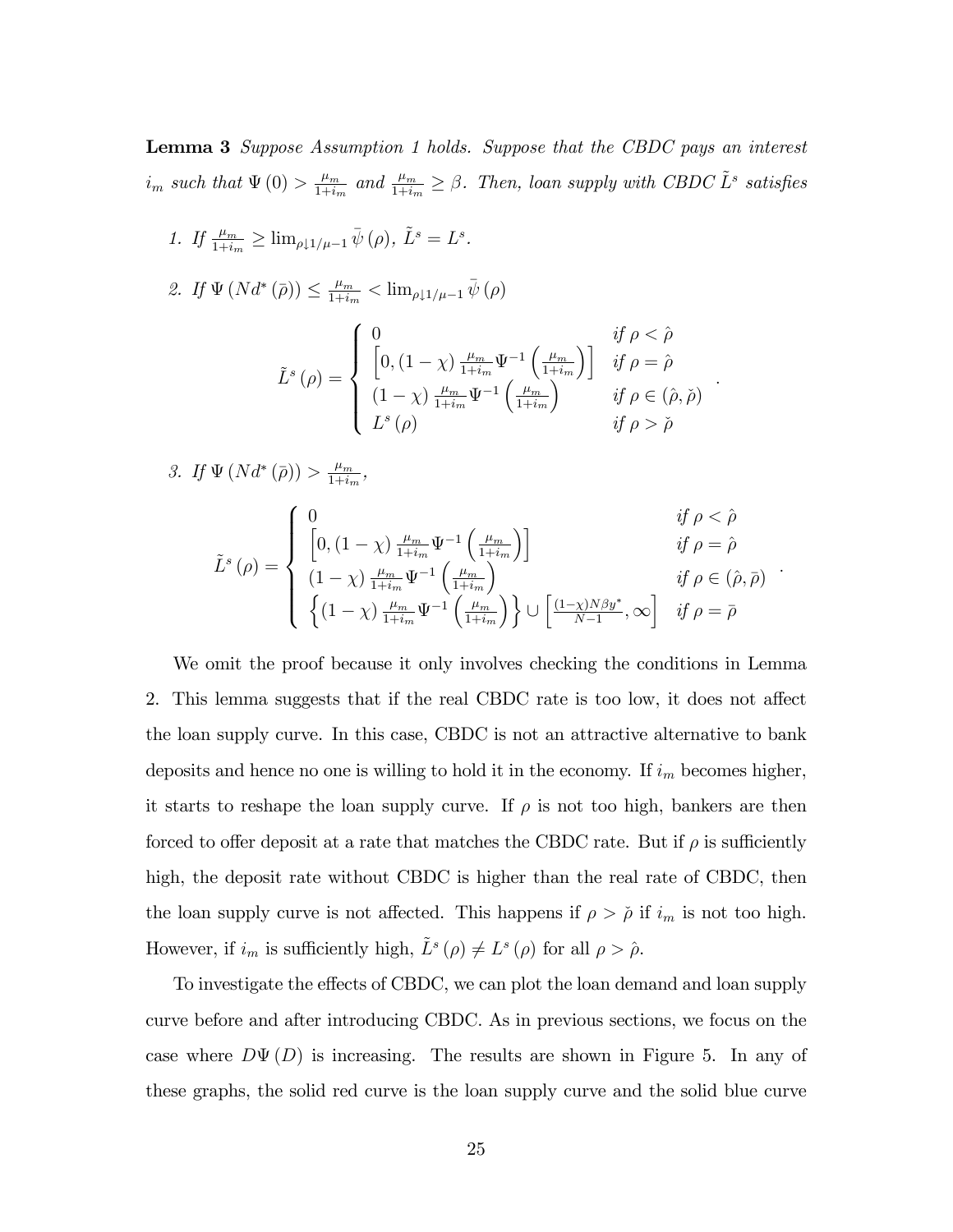

Figure 5: Effects of CBDC

is the loan supply curve without CBDC. They intersect at point a, which is the equilibrium without CBDC. After CBDC is introduced, the loan demand curve is not affected while the loan supply curve is changed to the dashed black line. As shown by Lemma 3, it has the following properties. If  $\rho < \hat{\rho}$ , the loan supply is 0. This is because the loan rate is too low and the rate on deposits cannot fall below  $i_m$ . Then it is not profitable for banks to issue deposits. If  $\rho = \hat{\rho}$ , the loan rate is sufficiently high to cover the cost of issuing deposits. Hence, banks are indifferent between a range of deposits to offer. But total deposits issued does not go above  $\Psi^{-1}\left(\frac{\mu_m}{1+i}\right)$  $_{1+i_m}$ ). Otherwise, the deposit rate increases, which reduces the profits of banks. As a result, the total loan can be provided can be any value between 0 and  $(1 - \chi) \frac{\mu_m}{1 + i}$  $\frac{\mu_m}{1+i_m}\Psi^{-1}\left(\frac{\mu_m}{1+i_i}\right)$  $_{1+i_m}$ ). If  $\rho \in (\hat{\rho}, \check{\rho})$ , the loan rate is high enough so that issuing more deposit always increases the profit of the banks as long as the deposit rate is not affected. This is because with more deposits, banks can make more loans. Then the loan supply is at  $(1 - \chi) \frac{\mu_m}{1 + i_r}$  $\frac{\mu_m}{1+i_m}\Psi^{-1}\left(\frac{\mu_m}{1+i_n}\right)$  $_{1+i_m}$  . If the dashed black curve joins the solid blue curve at  $\check{\rho}$  and if  $\rho > \check{\rho}$ , these two curves coincide. This is because  $\rho$  is sufficiently high and the deposit rate without CBDC is above  $i_m$ . Hence, introducing CBDC does not affect the loan supply and the supply curve coincides with the one without CBDC.

Now if  $i_m$  is low, as shown in Figure 5(a), the dashed curve joins the solid blue curve before point a. Then with CBDC, the equilibrium stays at a. As  $i<sub>m</sub>$  increases,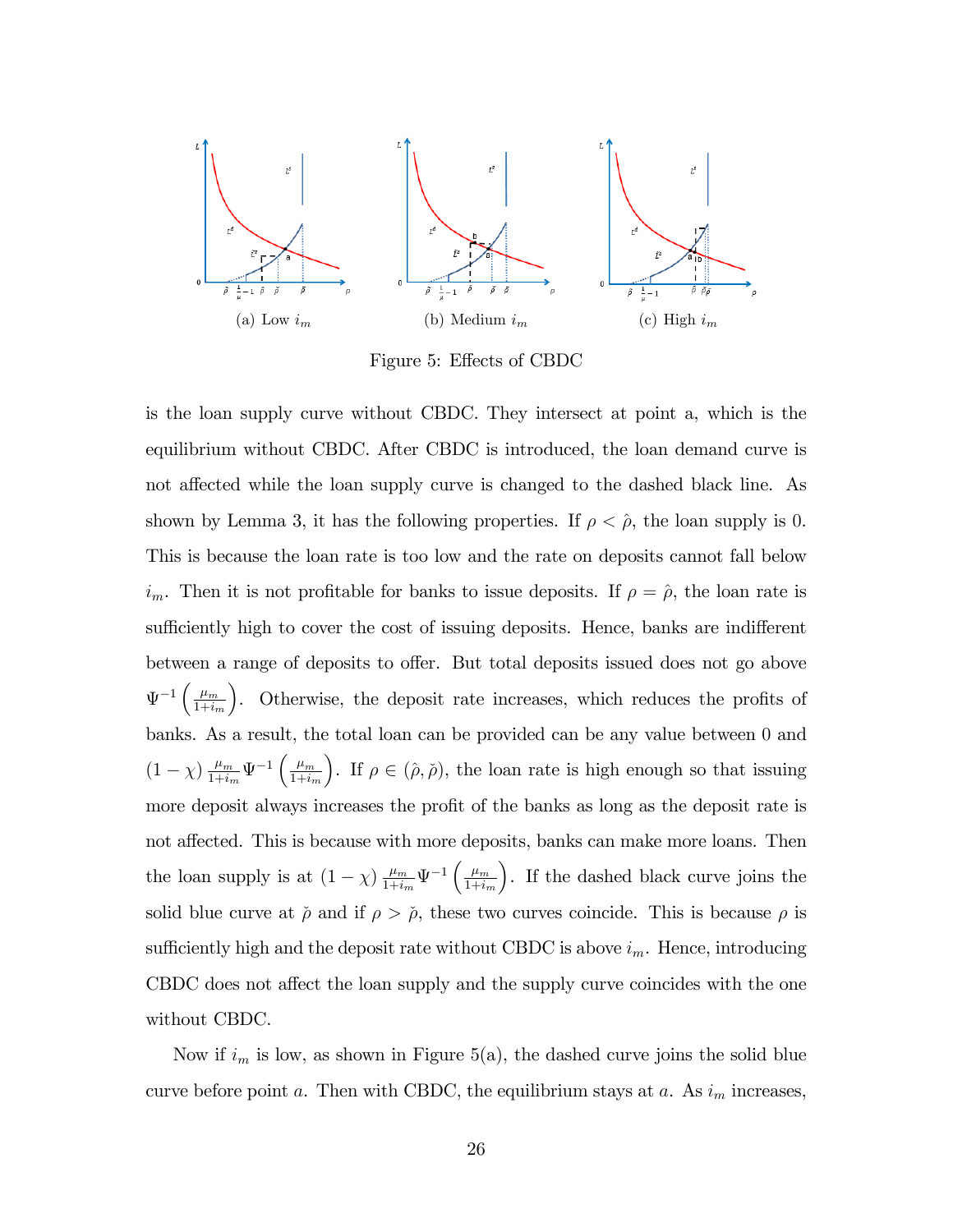both  $\hat{\rho}$  and  $\check{\rho}$  shifts to the right, and also the horizontal part of the dashed curve increases because  $(1 - \chi) \frac{\mu_m}{1 + i_l}$  $\frac{\mu_m}{1+i_m}\Psi^{-1}\left(\frac{\mu_m}{1+i_n}\right)$  $_{1+i_m}$ ) increases with  $i_m$ . If  $i_m$  is sufficiently high, as in Figure 5(b), the dashed black curve joins the solid blue curve at a point to the right of point a. Now the equilibrium with CBDC is at point  $b$ . In this equilibrium, the amount of loans is higher and loan rate is lower. This is because now banks have less incentive to restrict the deposit supply because they have less ability to affect the equilibrium deposit rate. Then they take more deposits, which translates to more loan supply. In this case, further increasing  $i_m$  increases the loans and decreases the loan rate. Hence, higher interest rate on CBDC increases the intermediation in the economy. If  $i_m$  further increases,  $\hat{\rho}$  increases further to lie to the right of point  $a$ , as shown in Figure 5(c). Now with the CBDC, the equilibrium has higher lending rate and lower amount of loans. This is the case where introducing CBDC crowds out bank lending and private investment (Keister and Sanches, 2018). The following proposition summarizes these discussions. The effects of CBDC interest rate are depicted schematically in Figure 6 for the case where  $c = \chi = 0$ .

Proposition 4 Suppose bankers cannot hold CBDC. If Assumptions 1-2 hold and  $\iota < \bar{\iota}$ , there exists at least one monetary equilibrium. Moreover, if  $D\Psi(D)$  is increasing, there exists a unique monetary equilibrium and

- 1. If  $i_m$  is set such that  $\rho^* \in (\hat{\rho}, \check{\rho})$ , then CBDC increases lending and a higher  $i<sub>m</sub>$  induces more lending.
- 2. If  $i_m$  is set such that  $\rho^* = \hat{\rho}$ , then CBDC decreases lending and a higher  $i_m$ induces less lending.

#### **Proof.** In the text above. ■

This proposition delivers an important message, i.e. introducing CBDC needs not to cause disintermediation by reducing loans and deposits. To the contrary, it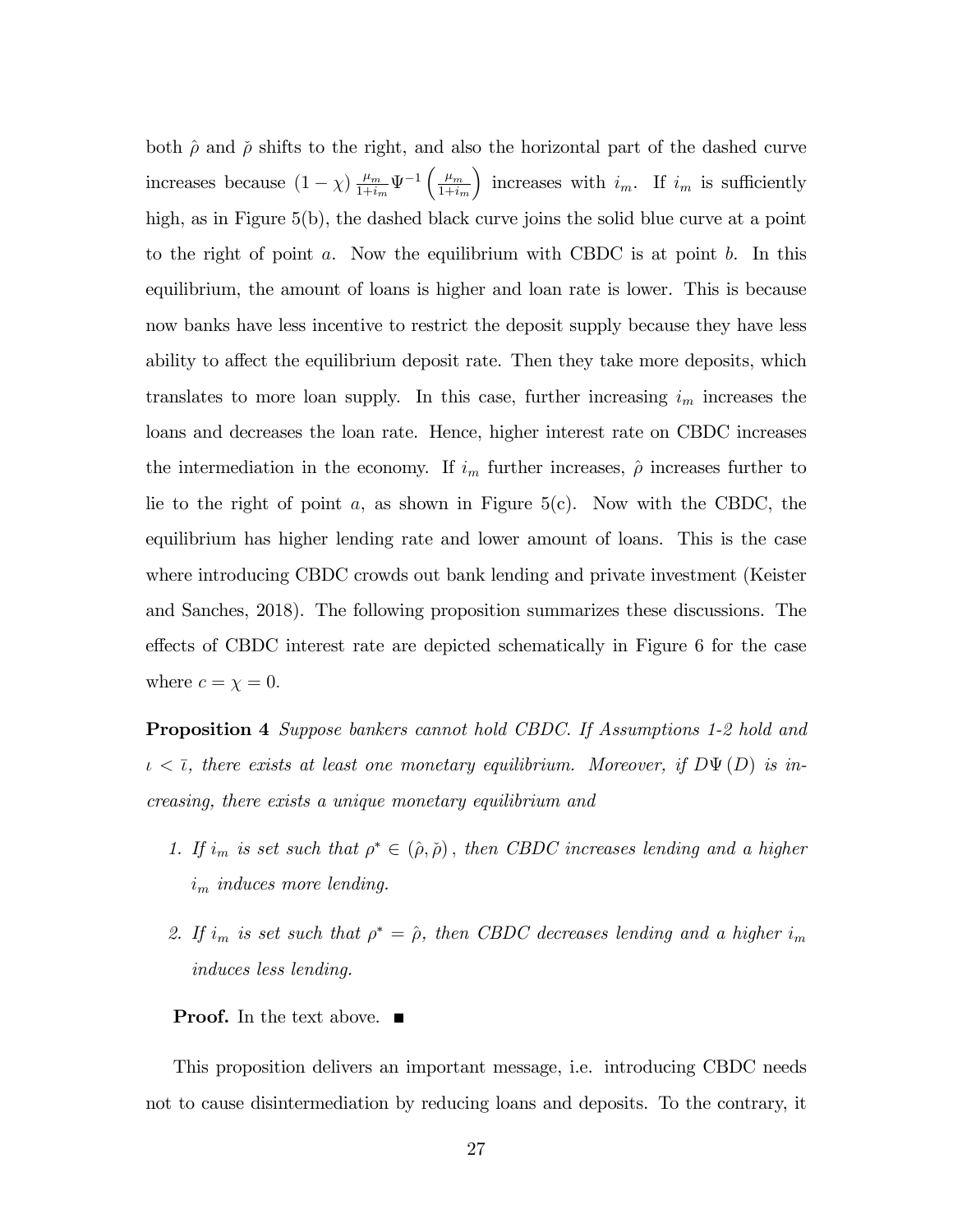

Figure 6: Effects of change in CBDC interest rate with no reserve equirements and  $c=0$ .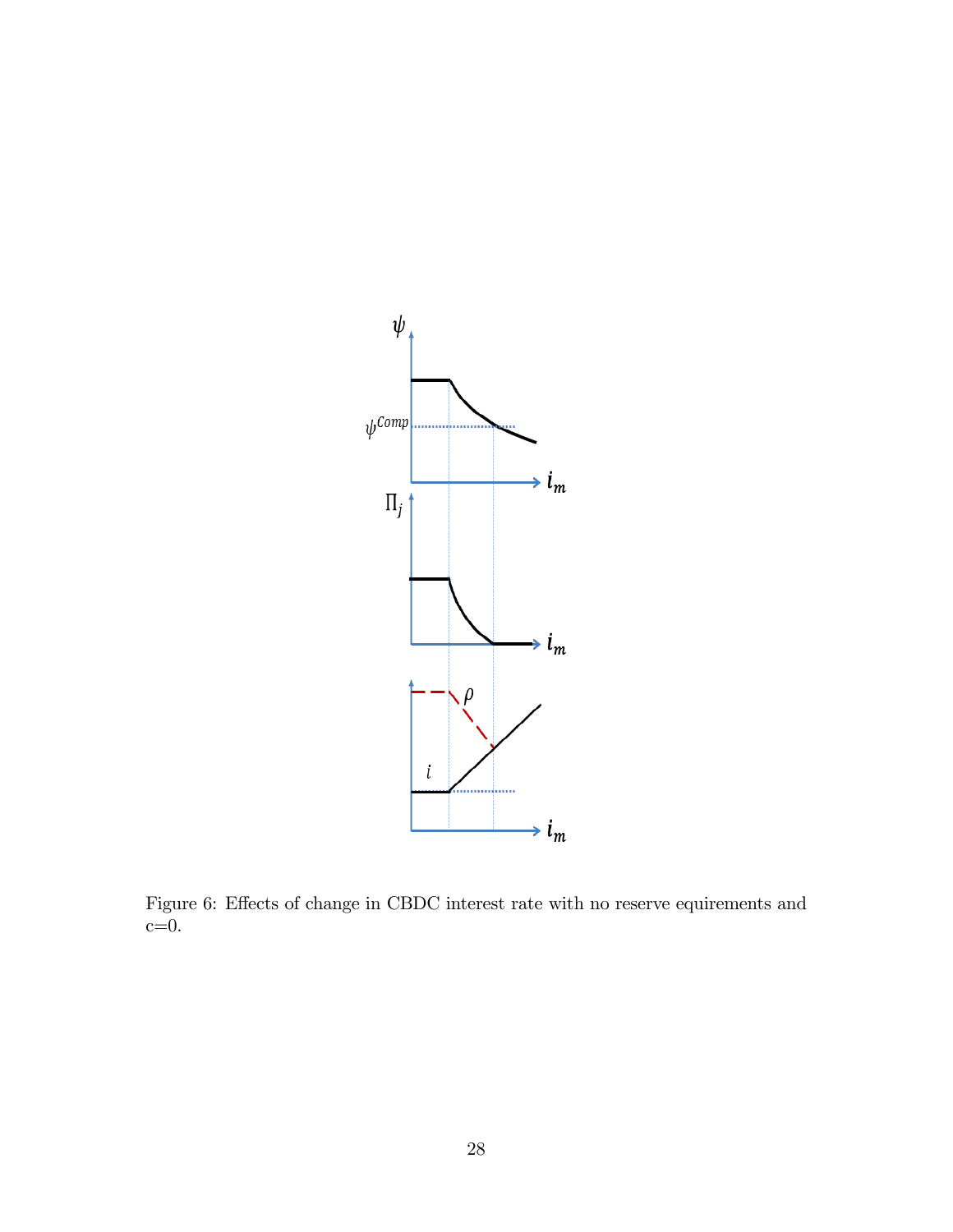may increase lending and deposits by introducing more competition to the banking sector if its rate is appropriately designed. Unlike Andolfatto (2018), our result does not require that the central bank lends to private banks. It results from the fact that bankers make their deposits more attractive because they have to compete with CBDC. Because their deposits are more attractive, they are able to make more loans in the form of deposits. In addition, they have incentives to do so because their impact on deposit rates is contained by CBDC, i.e. they cannot reduce deposit rate too much by restricting supply of deposit. Also notice that because  $\hat{\rho}$  and  $\check{\rho}$ are both increasing in  $i_m$ , there exists  $\underline{i}_m < \overline{i}_m$  such that  $\rho^* \in (\hat{\rho}, \check{\rho})$  iff  $i_m \in (i, \overline{i})$ . Therefore, there is a range of  $i_m$  under which introducing CBDC increases lending.

It is also worth noticing that in Figure 5(a), no CBDC is used for transactions. Buyers continue to hold only deposits. However, it has a real effect. Intuitively, existence of CBDC disciplines the off-equilibrium outcome. If the banker's reduces their deposit rates, they know buyers would switch to hold CBDC. In this case, CBDC acts like a potential entrant.

Note the difference between introducing CBDC and introducing another bank. Although in both scenarios the lending and deposit rates both get closer to their perfect competition level, introducing CBDC sets the áoor for the deposit rate at any target level that the central bank wants. In contrast, increasing the number of banks affects the deposit rates only indirectly and may not increase the rate to the target level. Moreover, although the central bank/government can affect banks' entry through regulation and taxation in the long run, these tools are unlikely to be useful for influencing the rates in the short run, which is the focus of monetary policy.

If  $i_m$  increases a little bit more, the  $L^d$  intersects  $\tilde{L}^s$  on its vertical region. In this case, CBDC and bank deposits are both used as means of payment. An important implication of this Önding is that the usefulness of CBDC should not be judged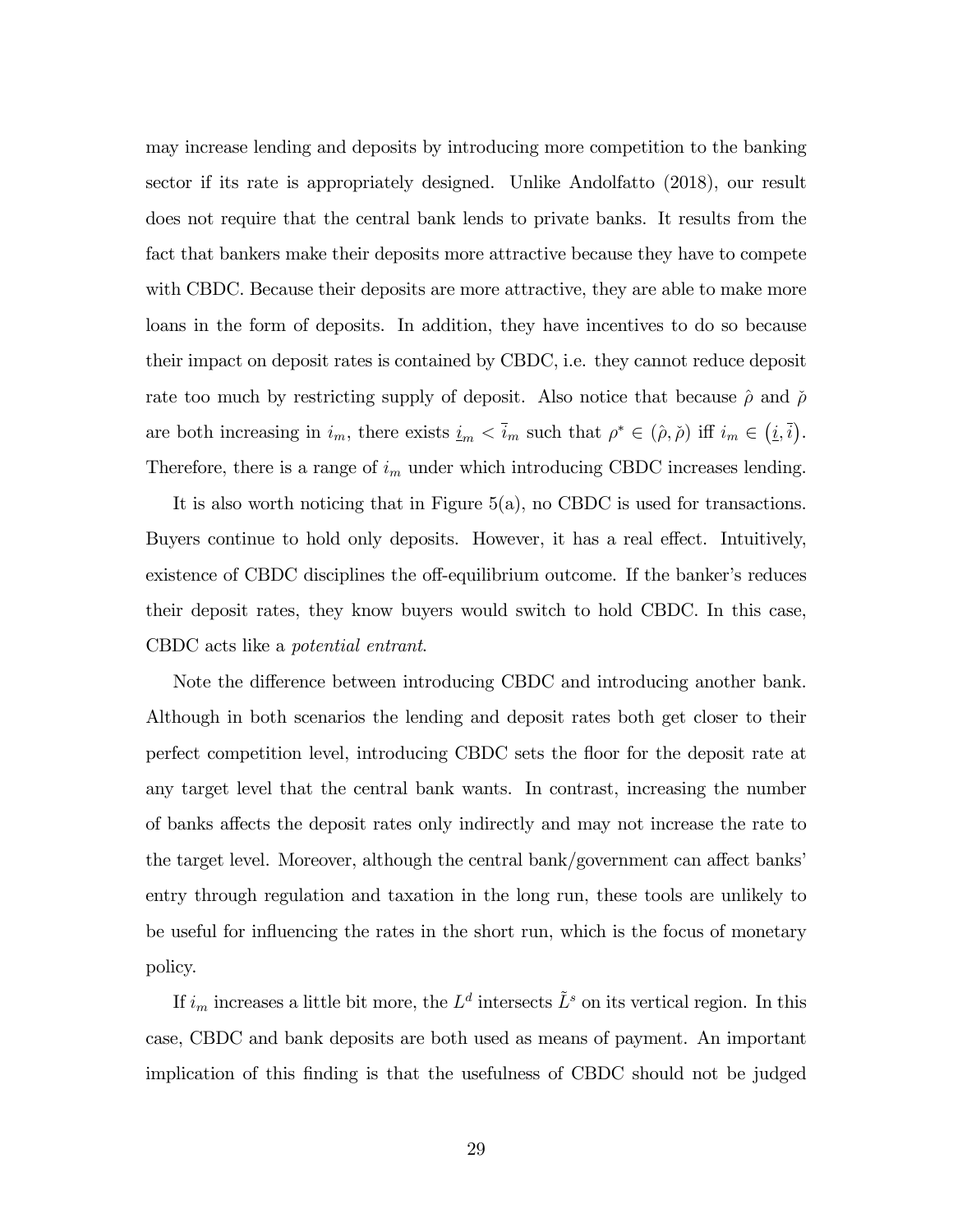based on how frequently people use it but rather, on how much it affects the deposit rates. Indeed, CBDC increases lending most if  $i_m$  is set such that at the equilibrium  $\rho = \hat{\rho}$ . In this case, CBDC is never used as a means of payment.

### 4.2 CBDC Accessible by Bankers

Now suppose bankers have access to CBDC but CBDC does not serve as reserve. They now can choose whether to lend to backs, hold cash reserves or hold CBDC. If CBDC gives higher rates than lending, they choose to hold CBDC. Under this scenario, CBDC has the most negative impact on bank lending given CBDC is designed as a perfect substitute to bank deposits. First, bankers cannot hold CBDC as reserves and hence interests on CBDC does not reduce the cost of holding reserves. Second, because CBDC pays interest, the bankers may want to choose holding CBDC instead of making loans. We are going to show that even under this scenario, introducing CBDC can help lending if the interest rate on CBDC is set properly.

Their problem changes to

$$
\max_{z_j^E, z_j, \ell_j, d_j} \left\{ (1+\rho) \ell_j + \frac{z_j}{\mu} + \frac{(1+i^m) z_j^E}{\mu_m} - \left[ d_j + \hat{\Psi} (d_{-j} + d_j) d_j c \right] \right\} \qquad (14)
$$
\n
$$
\text{st} \qquad \ell_j + z_j + z_j^E = \hat{\Psi} (d_{-j} + d_j) d_j.
$$
\n
$$
z_j \ge \chi \hat{\Psi} (d_{-j} + d_j) d_j.
$$

If  $1/\mu$  >  $(1 + i<sup>m</sup>)/\mu<sub>m</sub>$ , the bankers continue to hold only money if the lending opportunity is not good because Öat money has higher return compared to CBDC. If  $1/\mu \leq (1 + i<sup>m</sup>)/\mu<sub>m</sub>$ , then the bankers would instead hold CBDC because it has higher return. In both cases, the bankers operate if  $\rho$  is sufficiently high so they at least break even. Recall that without CBDC, the break-even  $\rho = \hat{\rho}$ . Now with CBDC, if  $1/\mu > (1 + i<sup>m</sup>)/\mu<sub>m</sub>$ , the break-even point remains  $\hat{\rho}$  because bankers never hold CBDC. If  $1/\mu \leq (1 + i^m)/\mu_m$ , then  $\hat{\rho} > (1 + i^m)/\mu_m - 1$ . Intuitively, bankers can never break even if  $\hat{\rho} \leq (1 + i^m)/\mu_m - 1$  because bankers need to pay  $(1 + i<sup>m</sup>)/\mu<sub>m</sub> - 1$  to depositors and incurs cost of holding reserves and handling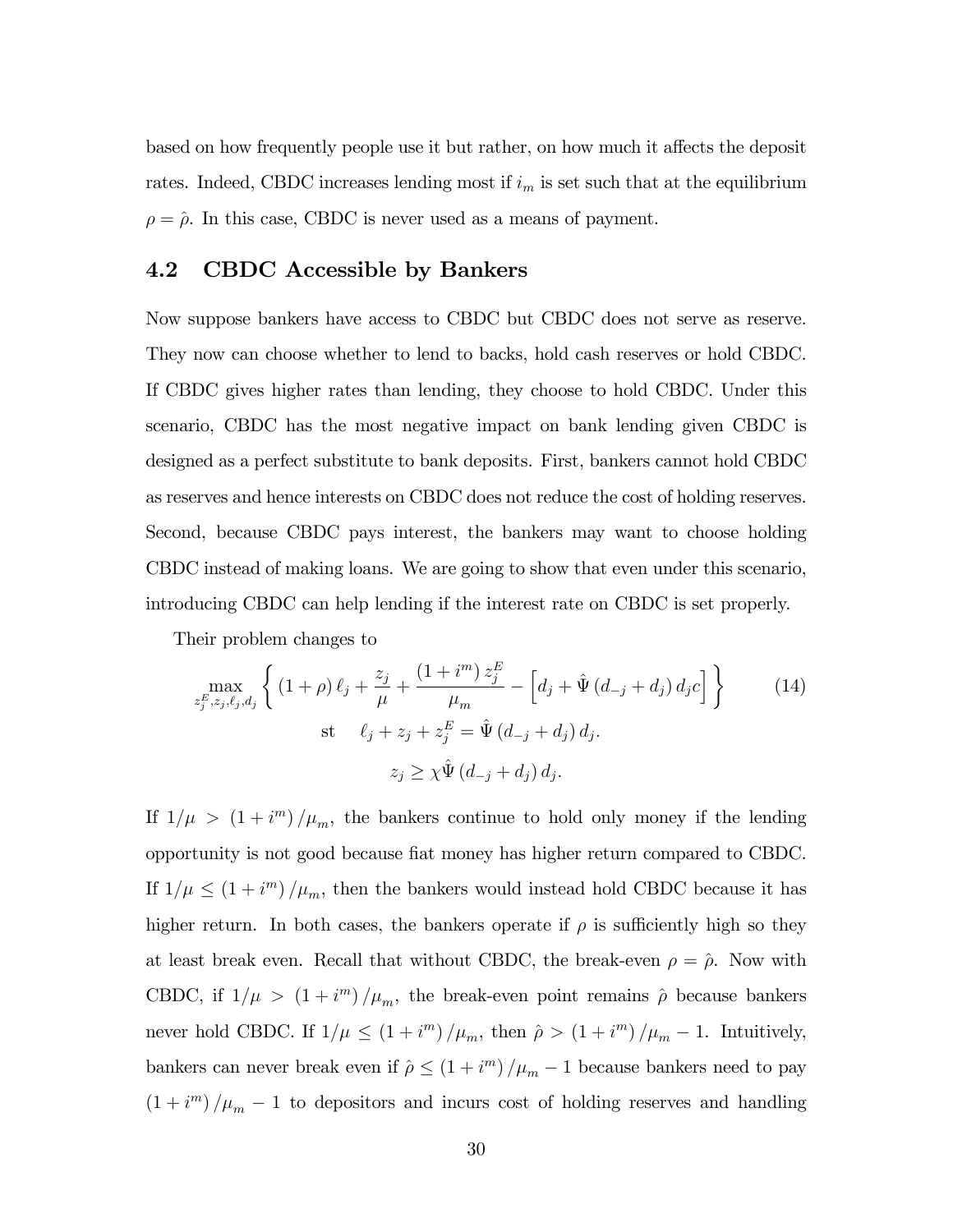deposits given  $\chi > 0$  or  $c > 0$ . If  $\chi = 0$  and  $c = 0$ ,  $\hat{\rho} = (1 + i^{m}) / \mu_{m} - 1$ . The above analysis means that without loss of generality, we can assume that they do not hold CBDC as a saving instrument.

Proposition 5 Suppose bankers can hold CBDC as a saving instrument but not as reserve. If Assumptions 1-2 hold and  $\iota < \overline{\iota}$ , there exists at least one monetary equilibrium. Moreover, if  $D\Psi(D)$  is increasing, there exists a unique monetary equilibrium. CBDC increases lending if  $i_m$  is set such that  $\rho^* \in (\hat{\rho}, \check{\rho})$ . Further more, higher i<sub>m</sub> induces more lending if the equilibrium lending rate  $\rho_E^* \in (\hat{\rho}, \check{\rho})$ .

Interestingly, not only Proposition 5 holds, the equilibria coincide with the case where bankers cannot hold CBDC. This is because if bankers operates,  $\hat{\rho}$  must be above the CBDC rate and as a result, bankers do not hold CBDC in equilibrium.

#### 4.3 CBDC as Reserves

Lastly, we consider the case where bankers can hold CBDC as Reserves. Then the banker's problem becomes

$$
\max_{z_j^E, z_j, \ell_j, d_j} \left\{ (1+\rho) \ell_j + \frac{z_j}{\mu} + \frac{(1+i^m) z_j^E}{\mu_m} - \left[ d_j + \hat{\Psi} (d_{-j} + d_j) d_j c \right] \right\} \qquad (15)
$$
\n
$$
\text{st} \quad \ell_j + z_j + z_j^E = \hat{\Psi} (d_{-j} + d_j) d_j.
$$
\n
$$
z_j^E + z_j \ge \chi \hat{\Psi} (d_{-j} + d_j) d_j.
$$

Then if max  $\left\{\frac{1}{\mu},\left(1 + i^{m}\right) / \mu^{m}\right\} - 1 < \rho < \bar{\rho}$ . The banker's problem changes to

$$
\max_{\ell_j, d_j} \left\{ \left[ \left(1 + \rho\right) \left(1 - \chi\right) - c + \chi \max\left(\frac{1}{\mu}, \frac{1 + i^m}{\mu^m}\right) \right] \hat{\Psi}\left(d_{-j} + d_j\right) d_j - d_j \right\}.
$$

To solve for the equilibrium, we first solve for the equilibrium where the households cannot hold CBDC. In this case, all the analysis in Section 3 goes through if we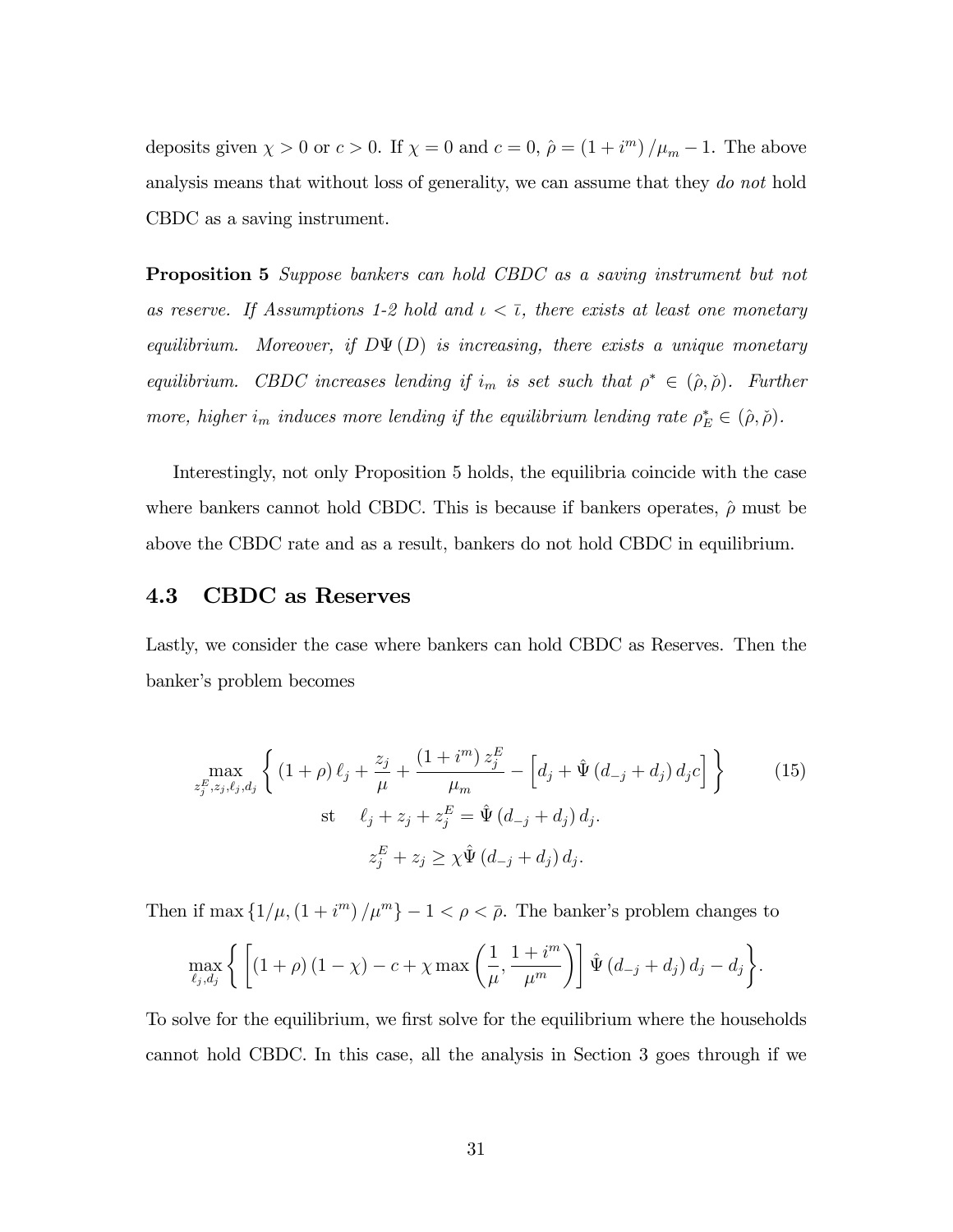replace  $1/\mu$  by max  $\left\{\frac{1}{\mu},\left(1 + i^{m}\right) / \mu^{m}\right\}$  everywhere. More specifically, let

$$
\tilde{\rho}_R = \left[ \frac{1}{\Psi(0)} + c - \max\left( \frac{1}{\mu}, \frac{1+i_m}{\mu_m} \right) \right] (1 - \chi)^{-1} + \max\left( \frac{1}{\mu}, \frac{1+i^m}{\mu^m} \right) - 1,
$$
\n
$$
\bar{\rho}_R = \frac{c + 1/\beta + \chi \left[ 1 - \max\left( \frac{1}{\mu}, \frac{1+i_m}{\mu_m} \right) \right]}{1 - \chi},
$$
\n
$$
\xi_R = \max\left\{ \left[ 1 + \rho - \max\left( \frac{1}{\mu}, \frac{1+i_m}{\mu_m} \right) \right] (1 - \chi), 0 \right\} + \max\left( \frac{1}{\mu}, \frac{1+i^m}{\mu^m} \right) - c,
$$
\n
$$
\xi_R^{-1} = \Psi'(Nd_R^*(\rho)) d_R^*(\rho) + \Psi(Nd_R^*(\rho)).
$$

Now  $\tilde{\rho}_R,$   $\bar{\rho}_R$  and  $\xi_R$  are the counterpart of<br>  $\tilde{\rho},$   $\bar{\rho}$  and  $\xi$  . The difference is that now these rates takes into account that CBDC serves as reserve and pays interest. Then we can define

$$
D_R(\rho) = \begin{cases} 0 & \text{if } \mu > \bar{\mu} \text{ and } \rho < \tilde{\rho}_R \\ N d^*_R(\rho) & \text{if } \rho < \bar{\rho}_R \text{ and } \beta < \mu < \bar{\mu} \\ 0 & \text{or } \rho > \tilde{\rho}_R \text{ and } \mu > \bar{\mu} \\ \left[\frac{N}{N-1}y^*, \infty\right] \cup \left\{ N d^*_R(\rho) \right\} & \text{if } \rho = \bar{\rho}_R \\ \infty & \text{if } \rho > \bar{\rho}_R \end{cases}
$$

to be the new deposit function. Notice that now  $D_R(\rho)$  is increasing in i<sup>m</sup> under Assumption 1 because higher  $i<sup>m</sup>$  increases  $\xi_R$ . Then we can obtain the loan supply curve  $\epsilon$ 

$$
\tilde{L}_{R}^{s}(\rho) = \begin{cases}\n0 & \text{if } \rho < \hat{\rho}_{R} \\
\left[0, (1 - \chi)\frac{\mu_{m}}{1 + i_{m}}\Psi^{-1}\left(\frac{\mu_{m}}{1 + i_{m}}\right)\right] & \text{if } \rho = \hat{\rho}_{R} \\
(1 - \chi)\frac{\mu_{m}}{1 + i_{m}}\Psi^{-1}\left(\frac{\mu_{m}}{1 + i_{m}}\right) & \text{if } \rho \in (\hat{\rho}_{R}, \check{\rho}_{R}) \\
L_{R}^{s}(\rho) & \text{if } \rho > \check{\rho}_{R}\n\end{cases}
$$

where  $L_R^s(\rho)$  is the loan supply if the households cannot hold CBDC

$$
L_R^s(\rho) = \begin{cases} 0 & \text{if } \rho < \max\left(\frac{1}{\mu}, \frac{1+i^m}{\mu^m}\right) - 1 \\ [0, (1-\chi) D_R(\rho) \Psi(D_R(\rho))] & \text{if } \rho = \max\left(\frac{1}{\mu}, \frac{1+i^m}{\mu^m}\right) - 1 \\ (1-\chi) D_R(\rho) \Psi(D_R(\rho)) & \text{if } \rho \in \left(\max\left(\frac{1}{\mu}, \frac{1+i^m}{\mu^m}\right) - 1, \bar{\rho}_R\right) \\ \{ (1-\chi) N d_R^*(\rho) \Psi(N d_R^*(\rho)) \} \cup \left[\frac{(1-\chi)N\beta y^*}{N-1}, \infty\right] & \text{if } \rho = \bar{\rho}_R \\ \infty & \text{if } \rho > \bar{\rho}_R \end{cases},
$$

:

 $\check{\rho}_R$  solves  $\Psi(D_R(\rho)) = \mu_m/(1 + i_m)$  and

$$
\hat{\rho}_R = \max \left\{ \frac{1}{\mu}, \frac{\frac{1+i_m}{\mu_m} - \chi \max\left(\frac{1}{\mu}, \frac{1+i_m}{\mu_m}\right) + c}{1 - \chi} \right\} - 1.
$$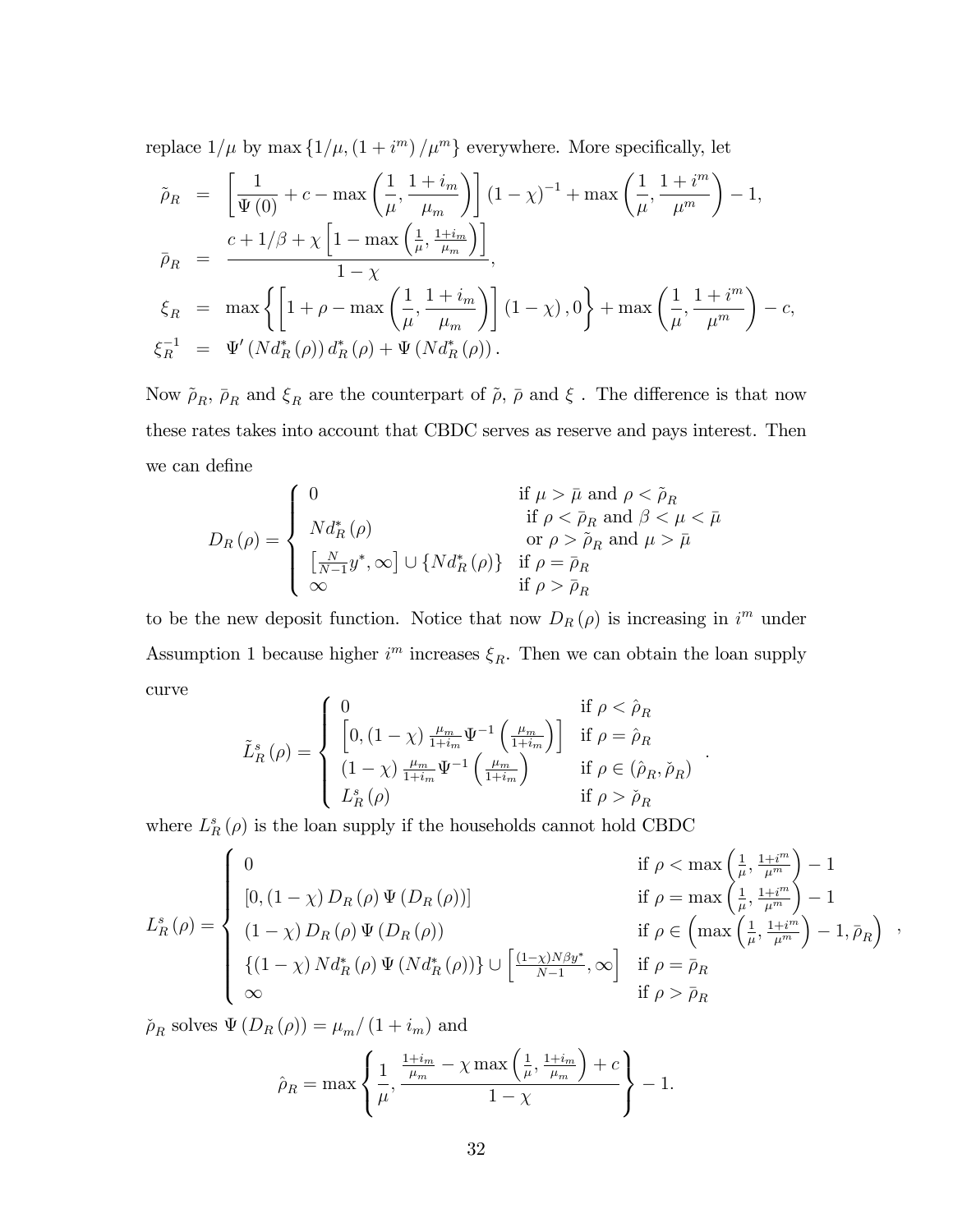

Figure 7: CBDC as Reserve

Notice that under Assumption 1,  $\tilde{L}_R^s(\rho) \geq L_R^s(\rho)$  for all  $\rho > \hat{\rho}_R$ . This is because bankers can earn interest on their reserves by holding CBDC. Also notice that  $1/\mu \ge$  $(1 + i_m)/\mu_m$ ,  $\hat{\rho}_R = \hat{\rho}$ . Otherwise,  $\hat{\rho}_R < \hat{\rho}$ , which suggests that bankers are willing to lend at a lower  $\rho$ .

**Proposition 6** Suppose bankers can hold CBDC as reserve. If Assumptions 1-2 hold and  $\iota < \bar{\iota}$ , there exists at least one monetary equilibrium. Moreover, if  $D\Psi(D)$ is increasing, there exists a unique monetary equilibrium. CBDC increases lending if  $i_m$  is set such that  $\rho^* > \hat{\rho}_R$  and  $i_m > \mu_m/\mu - 1$ . Furthermore, higher  $i_m$  induces more lending if the equilibrium lending rate  $\rho_R^* > \hat{\rho}_R$ .

Figure 7 illustrates the result. The solid blue lines are the loan supply before introducing CBDC and the dashed black lines are that after introducing CBDC. Similar as in the previous two subsections, the loan supply curve is fat if  $\rho \in (\hat{\rho}_R, \check{\rho}_R)$ . Unlike in previous two subsections, CBDC increases loan supply for all  $\rho > \hat{\rho}_R$ . In particular, the  $\tilde{L}^s_R(\rho)$  does not overlap with  $L^s(\rho)$  for  $\rho$  sufficiently high. This is because interest on reserves lowers the cost of lending, which would increase lending even if there is no competition effect.

Figure 7(a) shows the case where CBDC rate is larger than  $\mu_m/\mu - 1$  but still lower than the deposit rate in the equilibrium without CBDC. The loan demand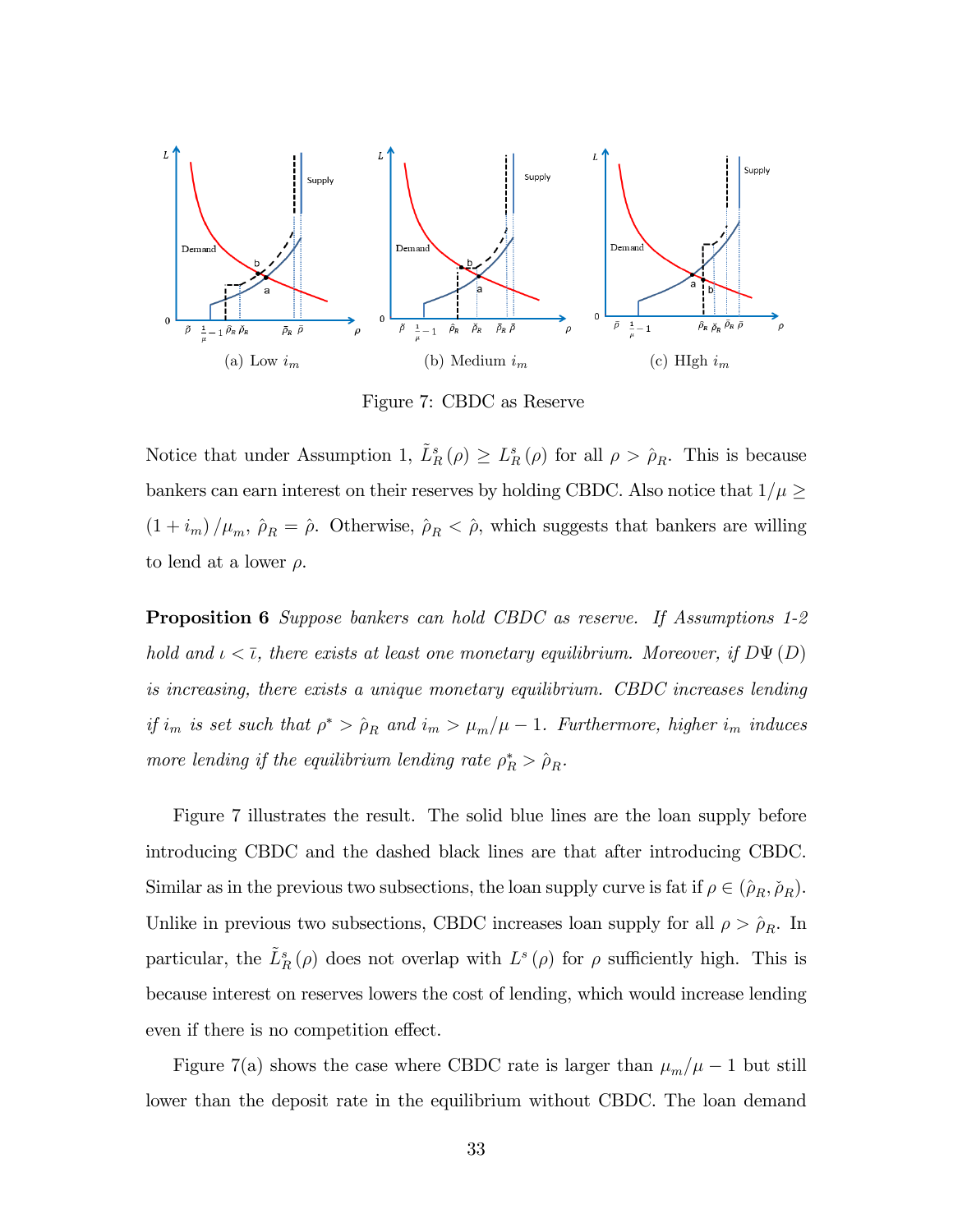curve intersects the loan supply curve with CBDC in its increasing region. In this case, buyers strictly prefer bank deposit over CBDC. As a result, CBDC does not introduce additional competition. However, the equilibrium with CBDC (point  $b$ ) still features higher bank lending compared to the equilibrium without (point  $a$ ). This additional lending is induced the fact that CBDC has higher return than money and hence reduces the cost of holding reserves for lending.

Figure 7(b) shows the case where CBDC rate is higher than the deposit rate when there is no CBDC but still not to high so that  $\rho^* > \hat{\rho}_R$ . Now the red curve intersects the dashed black curve in its áat region. CBDC induces more lending through two effects. First, it reduces the cost of holding reserves. Second, it introduces more competition to the deposit market. In Figure 7(a) and Figure 7(b),  $\rho_R^* > \hat{\rho}_R$ , higher CBDC rate introduces lending. Moreover, CBDC is not used in the equilibrium,

If the CBDC rate is sufficiently, then  $\rho^* < \hat{\rho}_R$ . The equilibrium is shown in Figure 7(c). The red curve intersects the black dashed line on its vertical region. Now CBDC is used by households for payment. And the equilibrium lending rate equals  $\rho_R$ . In this case, CBDC is too attractive, bankers then hold CBDC instead of lending to entrepreneurs. As a result, lending shrinks. In addition, higher  $i_m$ increases  $\rho_R$  and decreases bank lending.

Notice that all the analysis above assumes that except CBDC, bankers can only hold money as reserves. If bankers can hold other type of central bank reserves that pays interest, all the above analysis stays valid if we replace  $1/\mu$  everywhere by  $(1 + i_r)/\mu$  where  $i_r$  is the interest rate on central bank reserves. In other words, the above analysis can be viewed as a special case where  $i_r = 0$ .

### 4.4 Implications of Other Designs of CBDC

Suppose CBDC is still interest bearing, but it is a perfect substitute for cash, i.e., it can be used in type 1 and type 3 meetings. Again, we focus on the cases in Figure 1 where  $L^d$  intersects  $L^s$  in its strictly increasing region. If the nominal interest rate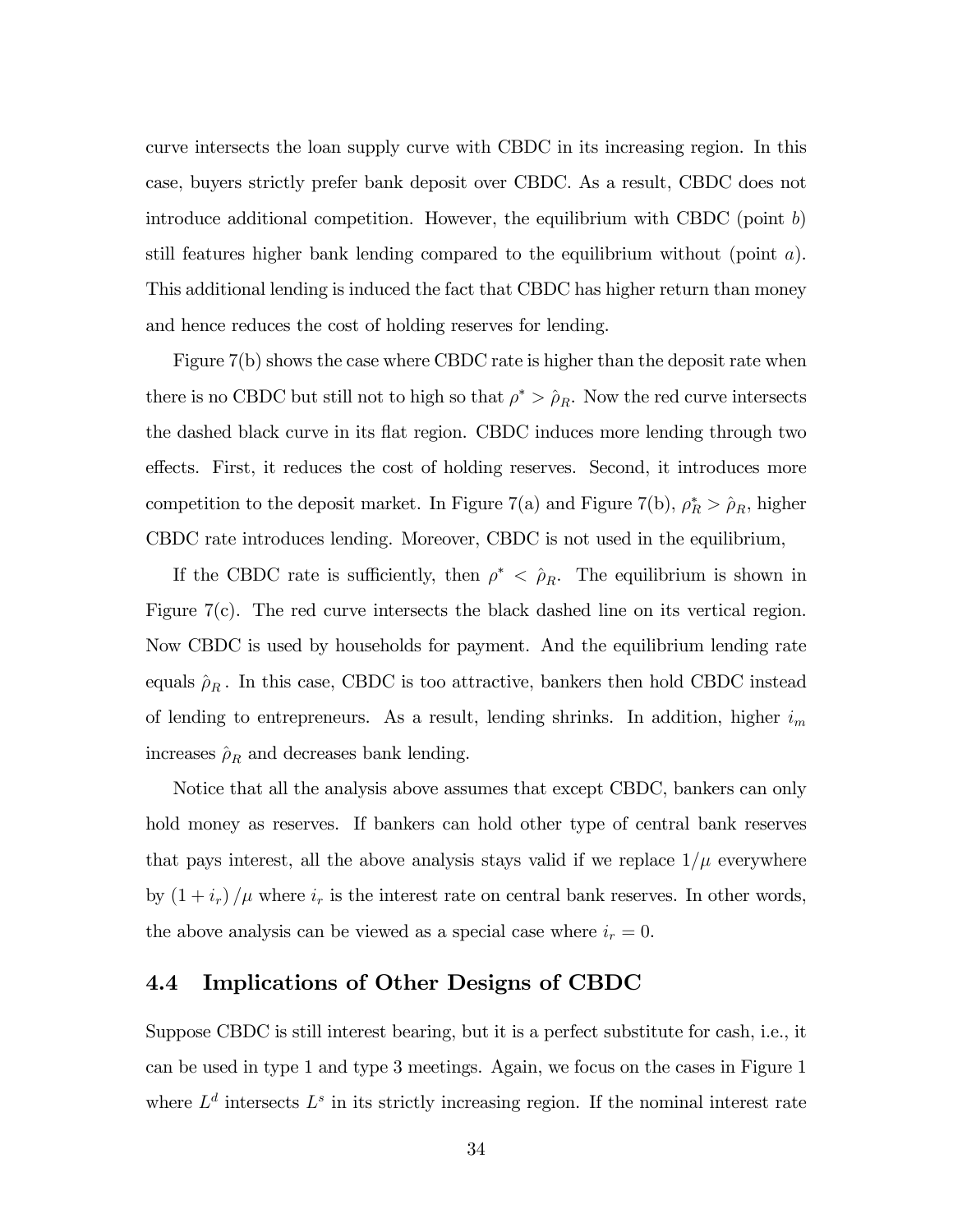that CBDC pays is above zero, then it dominates cash for households, so households do not hold cash.

If CBDC serves as reserves, a higher CBDC rate can potentially have two effects: a cost reduction effect and a substitution effect. The cost reduction effect is present because a higher CBDC rate reduces bankers' cost of holding reserves. This effect increases lending. The substitution effect can be present because a higher CBDC rate can reduce the demand for deposits by making CBDC more attractive. This reduces bank deposits and lending. The cost reduction effect is always present, while the substitution effect is active if and only if CBDC and deposits are substitutes, which happen if and only if households are constrained in type 3 meetings. The net effect of a higher CBDC rate on lending depends on which of the two effects dominates and hence is in general ambiguous. But if households are not constrained in type 3 meetings, a higher CBDC rate increases lending.

If CBDC does not serve as reserves, only the substitution effect can be present. Then a higher CBDC rate weakly reduces lending.

# 5 Quantitative Analysis

In the previous section, we establish theoretically that an interest-bearing CBDC can increase bank lending if the interest rate is in certain range. However, it remains an empirical question how large the range is. This is crucial for policy decisions. To answer this question, we calibrate our model to the US data and then conduct counterfactual analysis to evaluate (1) how large the relevant range of interest is;  $(2)$  how much additional lending can be created by CBDC;  $(3)$  what is the effect on output and welfare.

We consider an annual model. First, we parametrize the model such that  $U(x) =$  $B \log x$ ,  $u(y) = y^{1-\sigma}/(1-\sigma)$  and  $f(k) = Ak^{\eta}$ . We first set  $\beta = 0.96$  and  $\mu = 1.02$ . We do not have a good measure of the deposit handling cost c. As a benchmark, we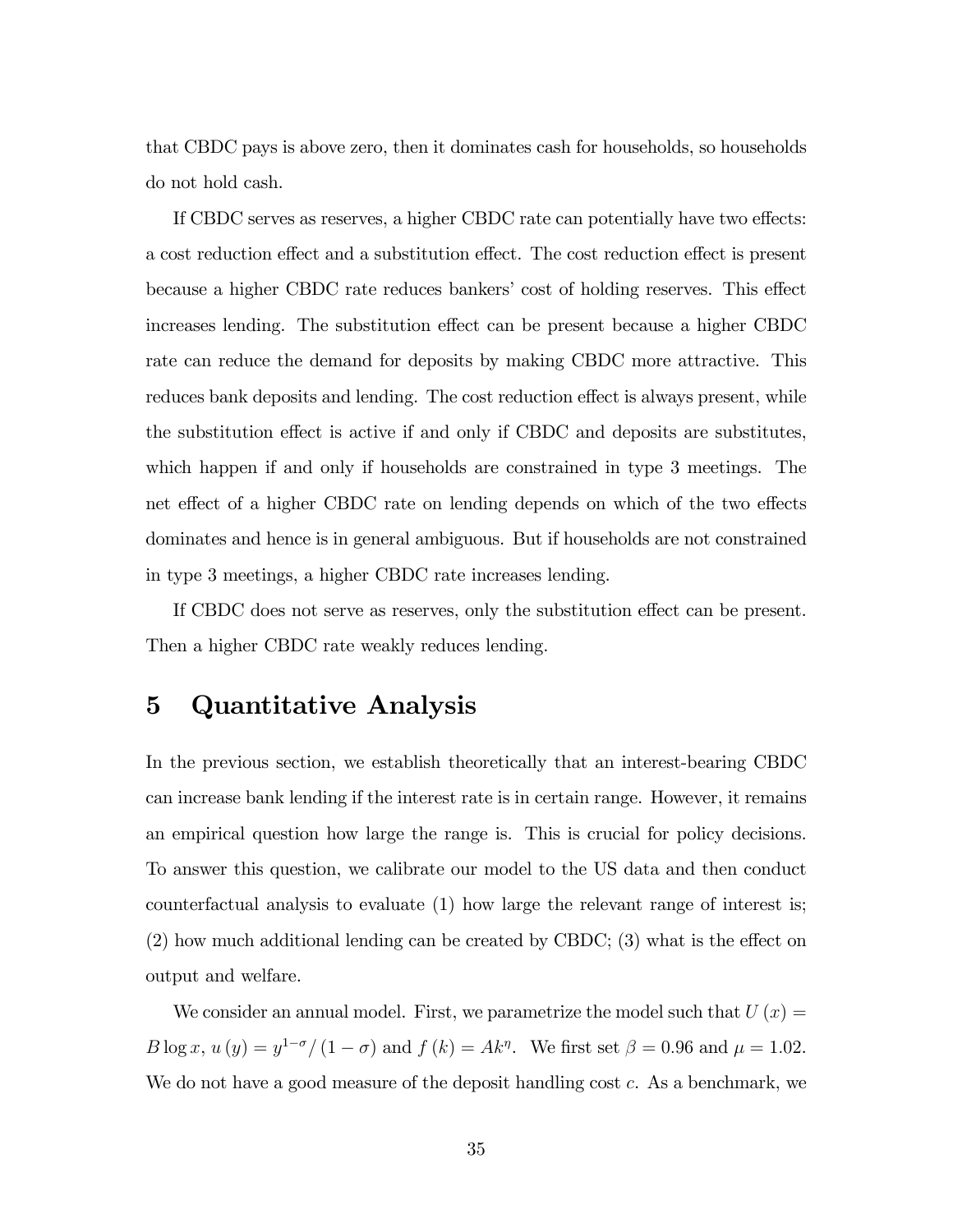choose  $c = 0$  under which CBDC has the maximum benefit. The reserve requirement ratio  $\chi$  is set to be 0.1 to match the regulation in the US. We also set  $\eta = 0.66$  to match the elasticity of commercial loans with respect to the prime rate. Then the remaining unknowns are  $(A, B, N, \alpha_1, \alpha_2, \alpha_3, \sigma)$ . To proceed, we first set the sum of all  $\alpha$ 's to be 0.5 because it is difficult to separately identify the total DM trading probability and  $\sigma$  (Lagos and Wright 2005). Second, according to the Survey of Consumer Payment Choice, the fraction of online transactions is around 25:37% of total transactions.<sup>7</sup> Therefore, we set  $\alpha_2 = 0.1268$ . Lastly, we choose  $(A, B, N, \alpha_1, \sigma)$ to jointly match the money demand curve and the ratio of cash holding to checking account balances. The latter is calculated from the Survey of Consumer Payment Choice in 2016. Table 1 summarizes all the results. In particular, we obtain that around 4:4% of transactions do not accept cash. Figure 8 shows the money demand curve from the model and the data. In the data, the money demand becomes close to constant if the interest rate is sufficiently high. Our model is able to capture this feature because we have three types of meetings. Intuitively, when ináation is sufficiently high, households become constrained in type 3 meetings. As a result, the money demand becomes less elastic. For more details on data and calibration, see Appendix C.

### 5.1 Effects of CBDC Lending

Now we consider introducing a CBDC that is a perfect substitute. We consider both the case where CBDC does not serve as reserve and the case where CBDC serves as reserve. The growth rate of CBDC is set to be the same as the fiat money. We then focus on how changes in CBDC rate affect the real economy as well as deposit and lending rate. In particular, we are interested in whether CBDC increase lending

<sup>&</sup>lt;sup>7</sup>This is calculated using data from 2016. See Greene and J. Stavins  $(2018)$ . We sum up the total number of online transactions, online bill payments and automatic bill payments. Then we divide this number by the total number of transactions. We have also experimented with data from 2015 or 2017. Results are very similar.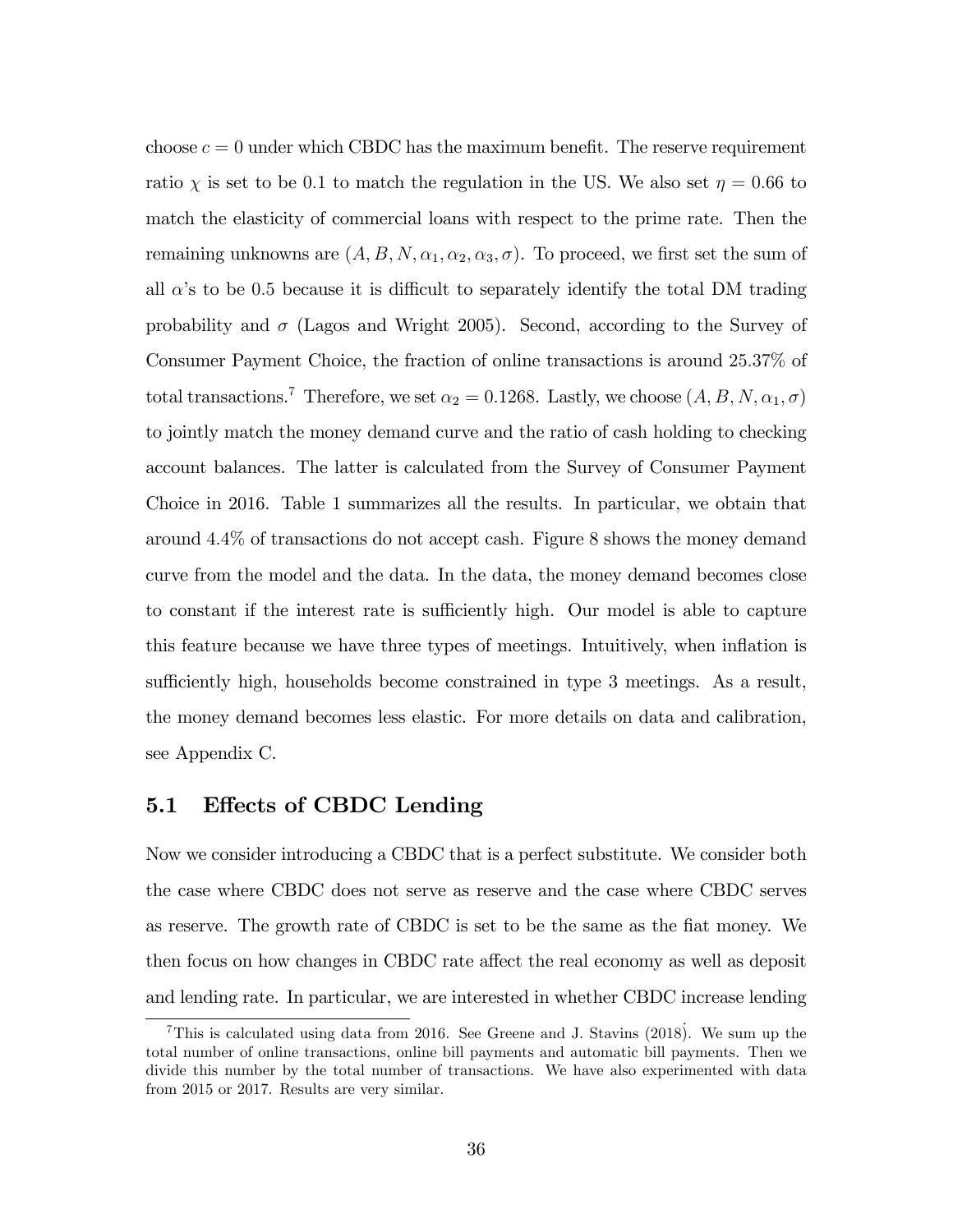| Parameters                | Notation         | Value  | <b>Notes</b>                                        |
|---------------------------|------------------|--------|-----------------------------------------------------|
| Calibrated externally     |                  |        |                                                     |
| Discount factor           | $\beta$          | 0.96   | Standard in literature                              |
| Curvature of production   | $\eta$           | 0.66   | Elasticity of commericial loans                     |
| Money growth rate         | $\mu$            | 1.02   | $2\%$ inflation                                     |
| Prob of Type 2 meeting    | $\alpha_2$       | 0.1268 | Frac. of online purchase (SCPC)                     |
| Cost of handling deposits | $\mathcal{C}$    | 0.00   | Banks expenses/deposits $0\%$                       |
| Reserve requirement       | $\chi$           | 0.1    | US regulation                                       |
| Calibrated internally     |                  |        |                                                     |
| Prob of Type 1 meeting    | $\alpha_1$       | 0.0222 | $\operatorname{Cash}/\operatorname{Checking}$ Ratio |
| Prob of Type 3 meeting    | $\alpha_3$       | 0.3509 |                                                     |
| Coeff. on CM consumption  | $\boldsymbol{B}$ | 1.2043 | Money demand curve                                  |
| Curv. of DM consumption   | $\sigma$         | 0.1595 | Money demand curve                                  |
| <b>TFP</b>                | А                | 1.1290 | Deposit rate $0.05\%$                               |
| Number of Banks           | N                | 4      | NIM 2.98% (Dempsey 2018)                            |

Table 1: Calibration Results



Figure 8: M1 to GDP Ratio Versus Interest Rate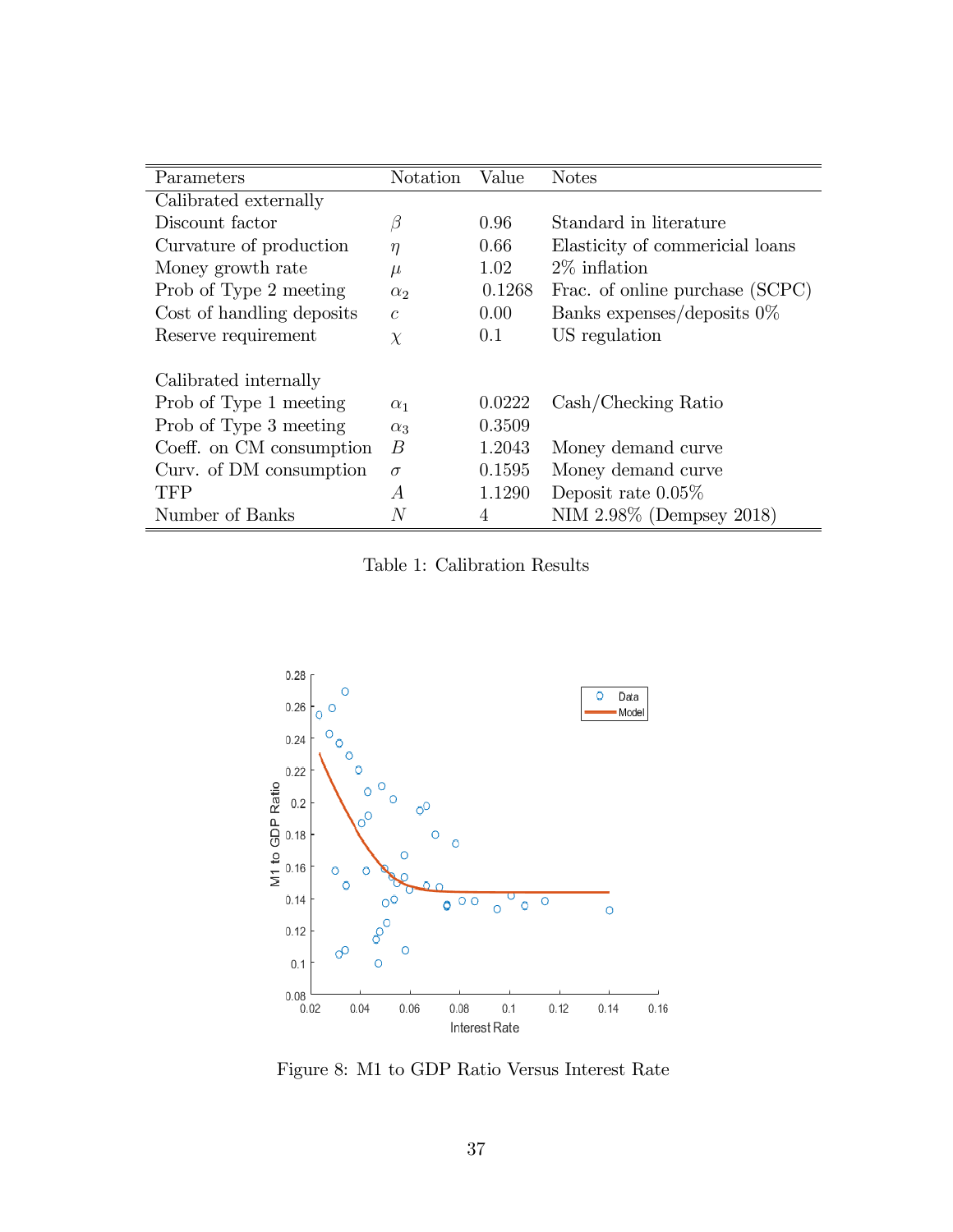and output.

Figure 9 shows the result. The first column are real variables divided by corresponding equilibrium values without CBDC, as the CBDC rate changes. The second column are the changes in deposit and loan rates; and their difference, i.e., the spread. The blue curve is constructed assuming that CBDC does not serve as reserve and the red curve is under the scenario where CBDC serves as reserve. Notice all the rates are nominal rates and are in percentages.

Let us first focus on the total amount of loans, which is shown in the second graph in the first column. If  $i_m$  is lower than 0, the real rate of CBDC is below that of fiat money. Therefore, it is not used and the economy behave as if there is no CBDC. In this region, the blue and the red curve overlaps. Although it is not clear in the graph, the red curve started to increase as  $i<sub>m</sub>$  increases to 0 while the blue curve stays put before  $i_m$  goes above some positive value. In this region, the deposit rate without CBDC is still above the CBDC rate. Therefore, CBDC is not a direct competitor to the deposit. If it does not serve as reserve, it does not change the equilibrium. But if CBDC serves as reserve, interest on CBDC reduces lending cost and increases lending. This is because by the reserve requirement regulation, bankers have to hold reserves for deposits. Without CBDC, holding the only reserve, which is fiat money, is costly because there is inflation. CBDC reduces this cost because it pays positive interest. But this effect is very small and therefore not obvious in the graph.

If  $i_m$  further increases, CBDC becomes an attractive competitive to the bank deposits, which forces the bankers to increases their deposit rates, which increases the demand for deposits and bank lending. Notice in this region, the blue curve again overlaps with the red curve. This is consistent with our theoretic results in the previous sections. In this region, the equilibrium  $\rho$  is in  $(\hat{\rho}, \check{\rho})$  when CBDC does not serve as reserve. As a result, CBDC serving as reserve does not change the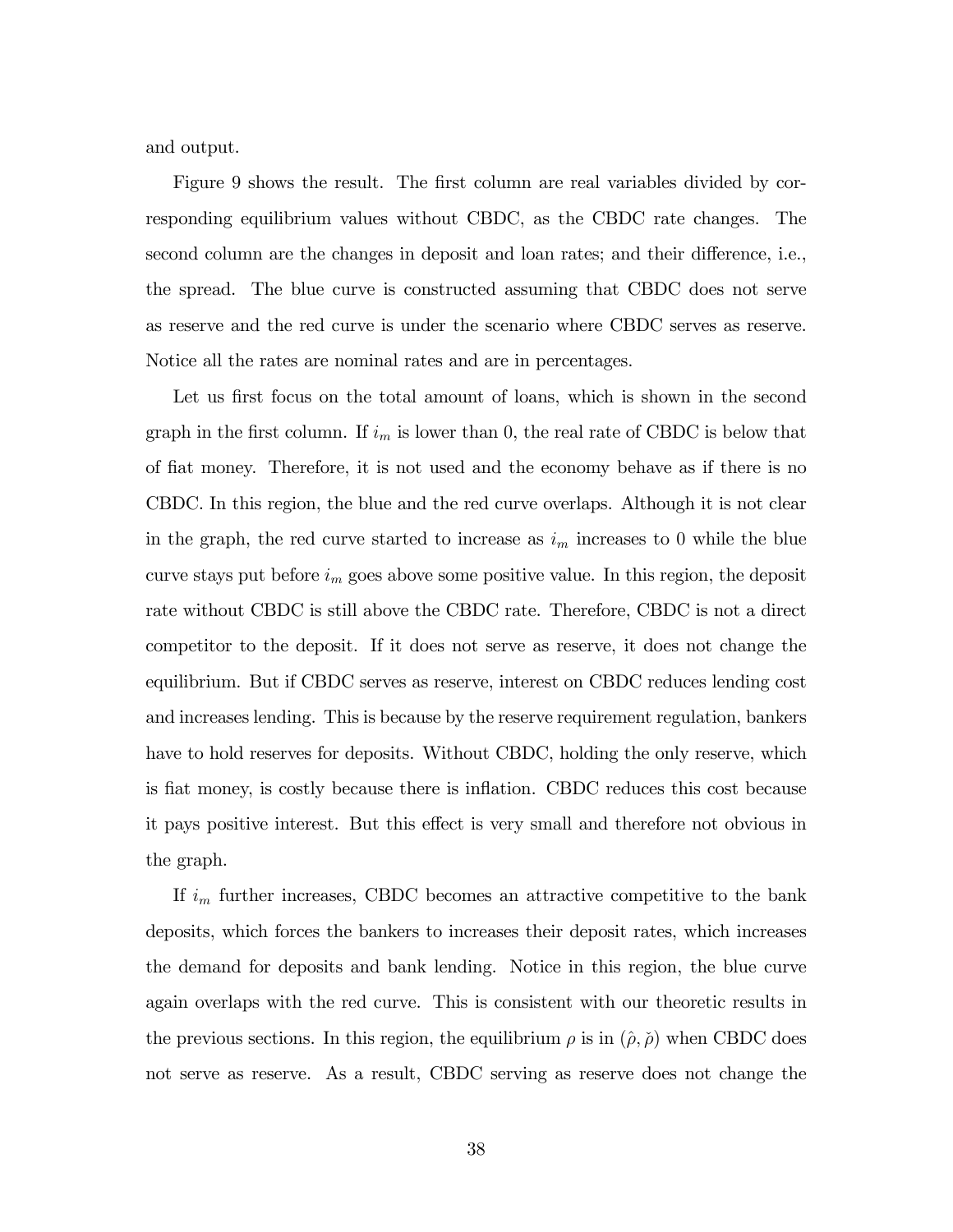equilibrium.

However, if  $i_m$  is sufficiently high, the both curves start to decrease. In this case, bankers act like in a perfectly competitive deposit market and their profit is driven to 0. To compensate the higher deposit rate, they have to charge higher lending rate, which reduces lending. In this region, it increases lending if CBDC serve as reserve. Therefore, the red curve is always above the blue curve. This happens because CBDC pays positive interest and reduces the lending cost for bankers.

If we set  $i_m$  to maximize lending, we can increase lending by 6.82% if the CBDC does not serve as reserve and by 6:99% if the CBDC serves as reserve. Lending increases in  $i_m$  if  $i_m$  is below around 0.5%. And introducing CBDC increases lending if its rate is between 0:05% and 2:55% if it does not serve as reserve, and if its rate is between  $0\%$  and  $2.84\%$ .

To summarize, the region of  $i_m$  in which CBDC increases bank lending is more than 2:5%. As a result, it is less a concern that introducing CBDC would reduce lending. In addition, an appropriate  $i_m$  can increase bank lending by around 7.0%, which is substantial.

### 5.2 Effects on Total Output

Now we move to total output which is shown in the third graph in the first column. The pattern is similar to the loan: at  $i_m$  increases, total output first increases and then decreases. Quantitatively, there are two differences. First, the increase in output is much smaller. The highest increase is 1:10% if CBDC does not serve as reserve and 1.13% if CBDC serves as reserve, both are achieved at  $i_m = 0.5\%$ . Second, introducing CBDC increases total output iff  $i_m \in (0.05\%, 1.91\%)$  when it does not serve as reserve and iff  $i_m \in (0, 2.09\%)$  when it serves as reserve. These are much smaller compared to the regions where lending increases but still more than 1:5%.

The effects on total output is smaller compared to the effect on lending because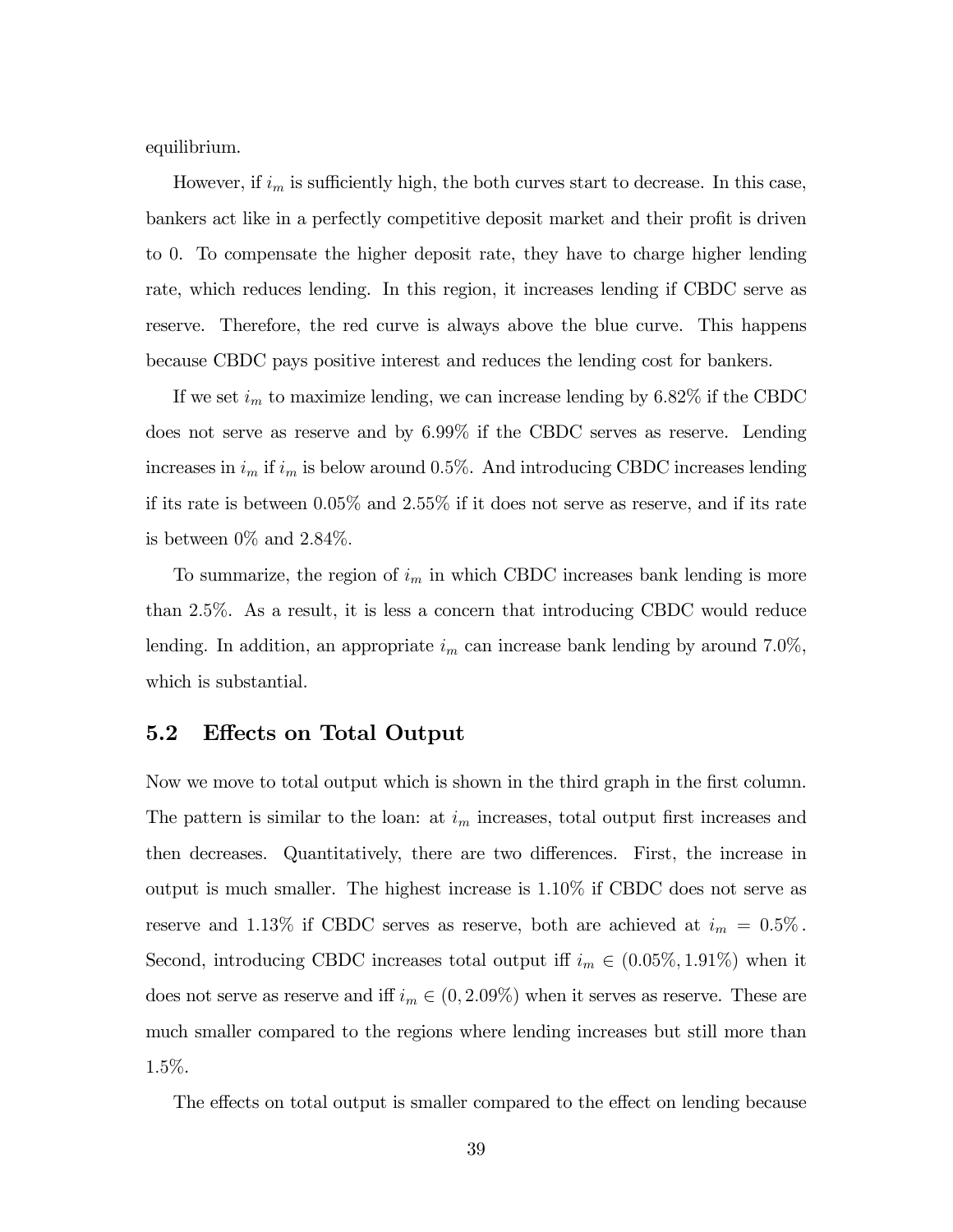

Figure 9: Effects of CBDC Rate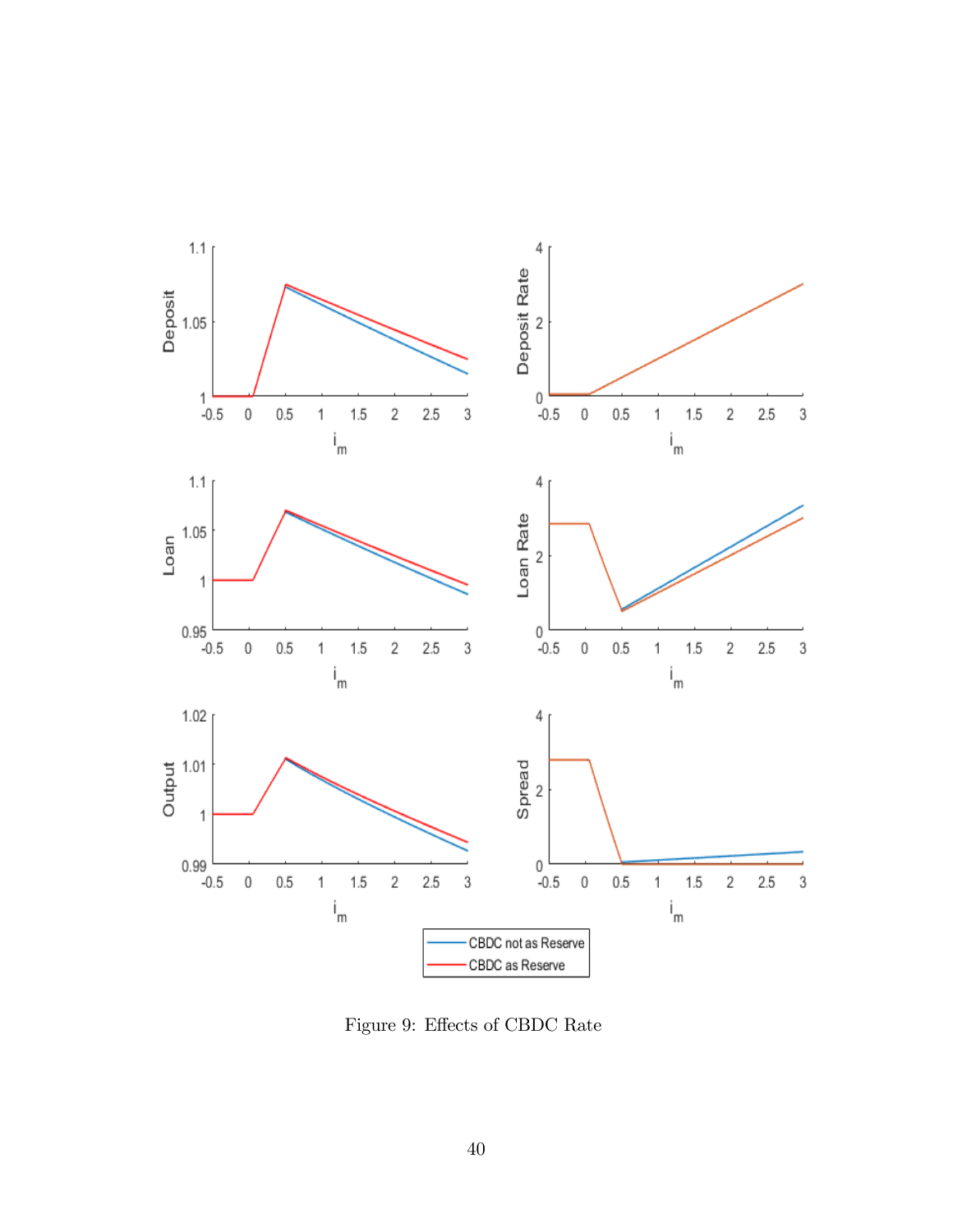there is an off-setting effect of CBDC. If CBDC becomes more valuable, households substitute out of money and hold more CBDC. As a result, they choose lower money holdings and hence can consume less in type 1 meetings, which reduces total output. It turns out under the calibrated parameters, this off-setting effect is large and as a result total output falls.

#### 5.3 Effects on Interest Rates

The second column of Figure 9 shows how deposits, lending rates and spread change with the CBDC rate. All these rates are nominal.

The deposit rate is shown in the first panel in the second column. It is constant if  $i_m$  is low and then it coincides with the 45<sup>o</sup>-line. This reflects that the CBDC rate serves as a floor of the deposit rate rate. It is also worth noting that if  $i_m$  is positive but small, the deposit rate increases if CBDC can be used as reserve. But the effect is too small to discern in the graph.

The loan rate has the inverse pattern of the loan rate, as shown in the second panel. If  $i_m$  is set appropriately, the loan rate reduces to less than .56% from around 3% when there is no CBDC. But if  $i_m$  is too high, the loan rates can be higher compared to the no CBDC equilibrium.

The spreads, which is the difference between the nominal lending rate and the nominal deposit rate, are shown in the third panel in the second column. The spread is increasing in bankers' market power. CBDC reduces spreads by introducing more competition into the deposit market. If  $i_m$  is sufficiently high, bankers act as if the market is perfectly competitive. Then the lending rate equals the marginal cost of lending, which is the cost of maintaining deposits and holding reserves. Interestingly, even if  $i_m$  is sufficiently high, the spread increases if CBDC does not serve as reserve. However, this does not mean that bankers have higher market power as  $i<sub>m</sub>$  increases. Intuitively, under perfect competition, bankers need the spread to be high enough to compensate the difference between the deposits rate, which is equal to  $i<sub>m</sub>$ , and rate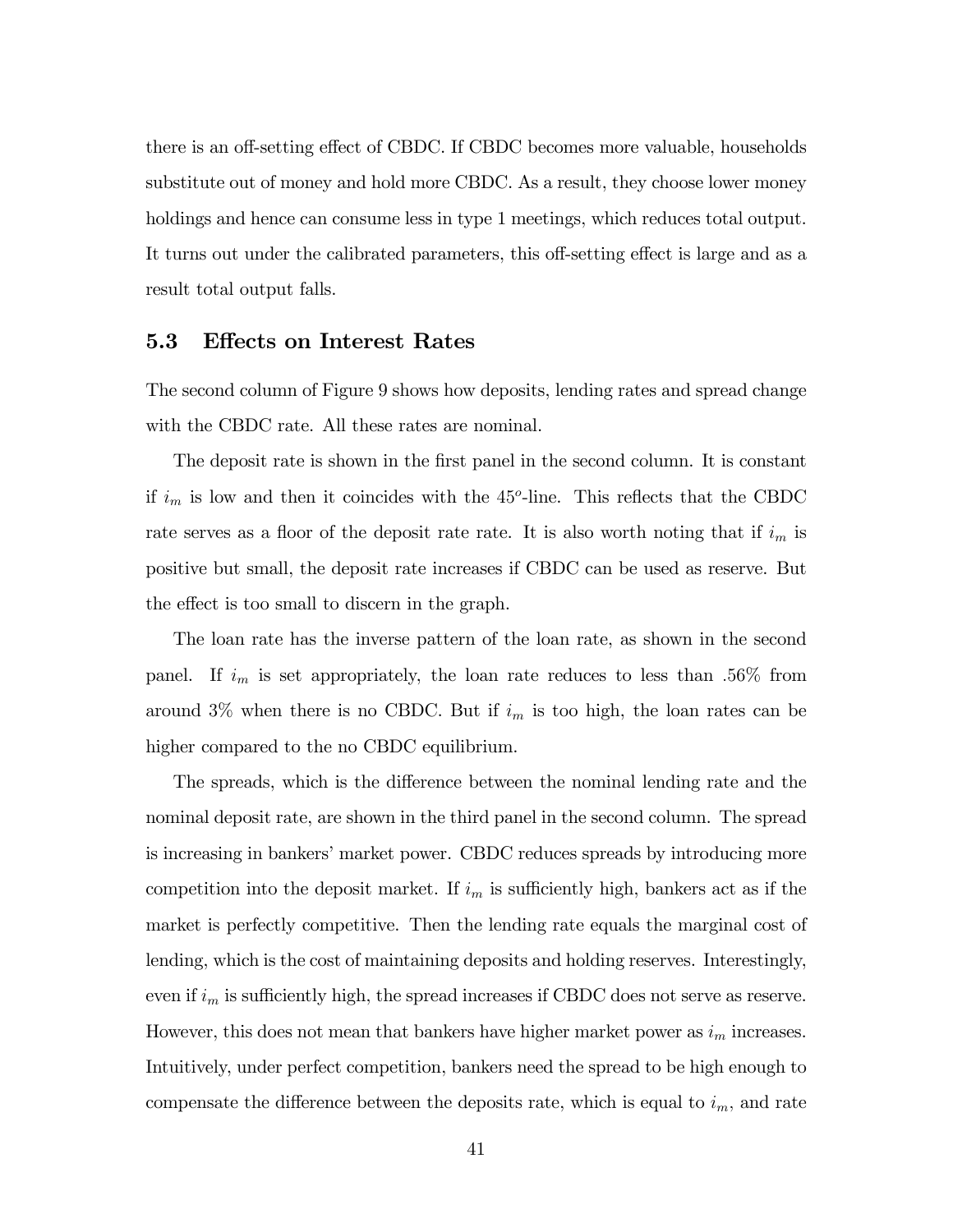on reserve. If CBDC does not serve as reserve, this difference increases as the rate on reserve keeps constant at 0. Bankers need to have a higher spread. However, if CBDC serve as a reserve, this difference is constant and therefore, the spread keeps constant as shown by the red curve.

### 5.4 Effects on Welfare

We end this section with a discussion on welfare. Figure 10 shows changes in welfare for buyers, entrepreneurs and bankers. We do not show the effect on sellers because their welfare are not affected by CBDC.<sup>8</sup> Welfare is measured as the percentage change in the equilibrium consumption without CBDC that makes an agent indifferent between no CBDC and CBDC with interest rate  $i_m$ . If it is positive, CBDC increases the welfare of the agent. Otherwise, CBDC reduces the welfare. All the y-axes are in percentages.

CBDC can have a positive effect on buyers which increases in  $i<sub>m</sub>$  on the range in concern. Without hurting lending, buyers' surplus can be raised by around  $1\%$ . Entrepreneurs benefit a lot from CBDC. Their maximum welfare gain is about 4.5%. CBDC improves their welfare as long as  $i_m$  does not exceed 2.55% if CBDC does not serve as reserve and does not exceed 2:84% if it serves as reserve. Intuitively, entrepreneurs benefit directly from lower lending rate. The buyers benefit from higher deposit rate but suffer from less valuable money. Therefore, the welfare gain for the buyers are much smaller.

Bankers loses because CBDC introduces more competition to the deposit market. If  $i_m$  is sufficiently high, bankers behave as if the market is perfectly competitive. Their profit and hence consumption is reduces to 0, which is a  $100\%$  reduction compared to the equilibrium without CBDC.

 $8$ This is because we assume that buyers make take-it-or-leave-it offer in the DM. Therefore, sellers do not get surplus from the DM transactions.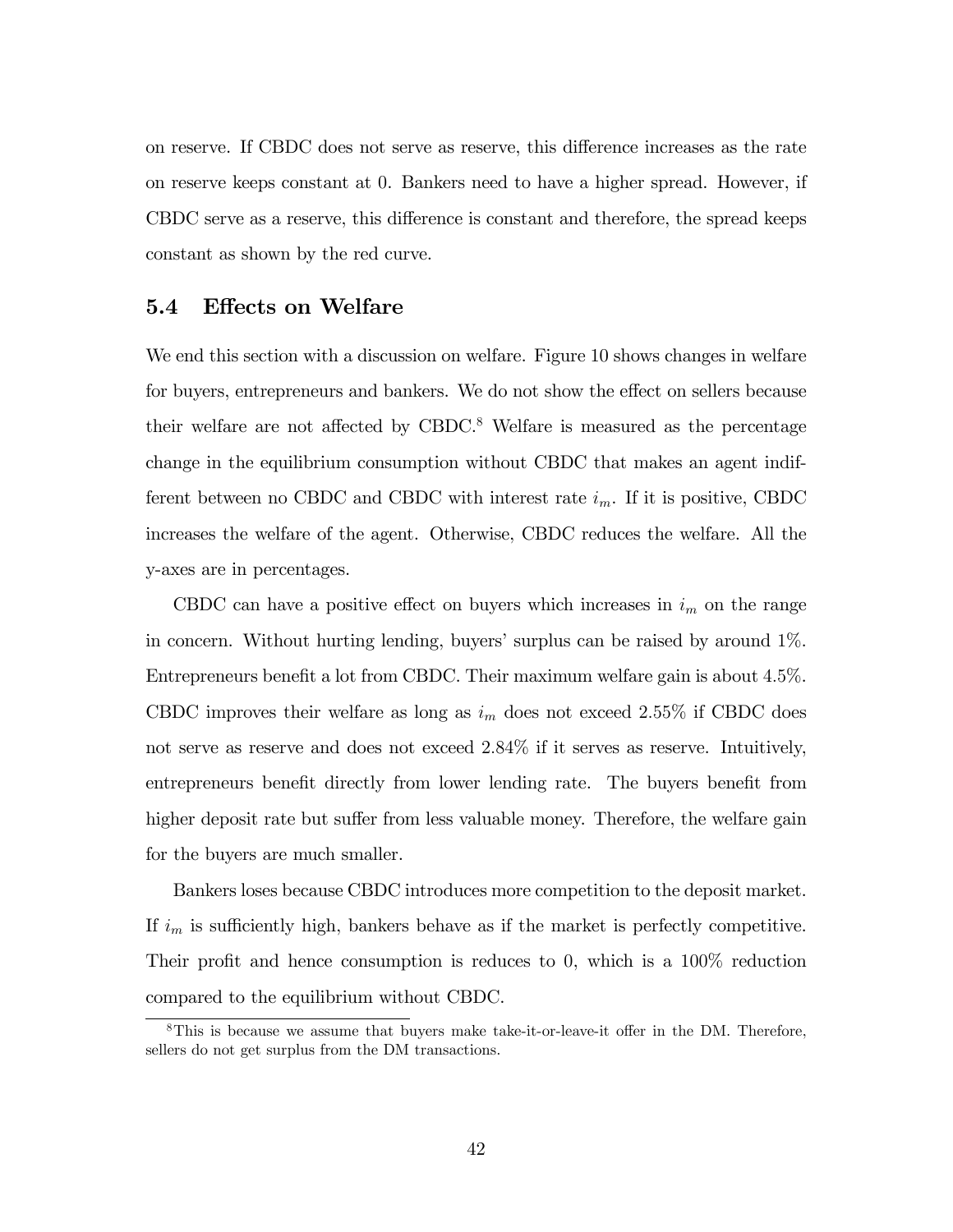

Figure 10: Welfare Change for Each Type

### 5.5 Robustness

The quantitative results depend crucially on the value of  $\alpha_1$ ,  $\alpha_2$  and  $\alpha_3$ . In this subsection, we consider an alternative method to calibrate these free parameters and assess the robustness of our results. For this calibration, we rely on the Diary of Consumer Payment Choice data from the Federal Reserve Bank of Atlanta website. In the diary, respondents are asked whether cash and credit/debit card would have been accepted in each transactions. From 2016 data, people report that around 15% transactions do not accept credit/debit card and around 2% of transactions do not accept cash. Assuming that every transaction at least accepts cash or cards, the above number implies that  $\alpha_1 = 0.075$ ,  $\alpha_2 = 0.01$  and  $\alpha_3 = 0.415$ . Notice that we maintain the assumption that the sum of  $\alpha$ s equals 0.5.<sup>9</sup> The parameters are shown in Table 2. Notice that this result is very different compared to the benchmark calibration. In particular, 15% of transactions accept only cash compared to 4:4% in the benchmark case. And 2% of transactions accept only deposits compared to 25.37% in the benchmark case. Therefore, the market power of banks is much lower in this case because deposits are not as useful. Given the choices of  $\alpha s$  are very different from the benchmark, it is not surprising other parameters are very different.

 $9See$  "Guide to the 2016 Diary of Consumer Payment Choice" available at the website of the Federal Reserve Bank of Atlanta. These numbers are slightly different for 2017. See Foster (2018).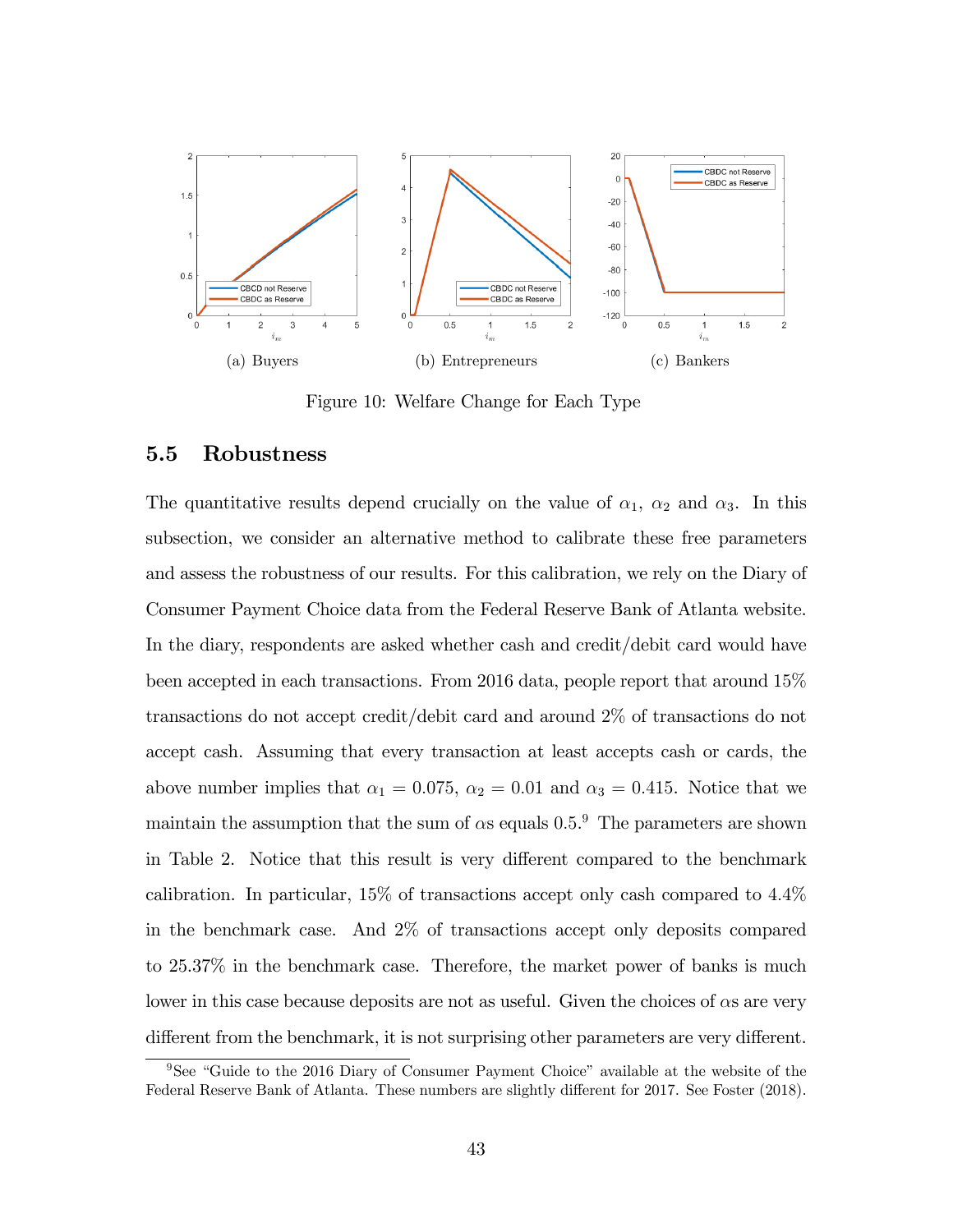| Parameters                | Notation       | Value  | <b>Notes</b>                    |
|---------------------------|----------------|--------|---------------------------------|
| Calibrated externally     |                |        |                                 |
| Discount factor           | $\beta$        | 0.96   | Standard in literature          |
| Curvature of production   | $\eta$         | 0.66   | Elasticity of commericial loans |
| Money growth rate         | $\mu$          | 1.02   | $2\%$ inflation                 |
| Prob of Type 1 meeting    | $\alpha_1$     | 0.075  | Diary data                      |
| Prob of Type 2 meeting    | $\alpha$       | 0.01   | Diary data                      |
| Prob of Type 3 meeting    | $\alpha_3$     | 0.415  | Diary data                      |
| Cost of handling deposits | $\overline{c}$ | 0.03   | Banks expenses/deposits $3\%$   |
| Reserve requirement       | $\chi$         | 0.1    | US regulation                   |
| Calibrated internally     |                |        |                                 |
| Coeff. on CM consumption  | B              | 1.73   | Money demand curve              |
| Curv. of DM consumption   | $\sigma$       | 0.2147 | Money demand curve              |
| TFP                       | A              | 0.4855 | Deposit rate $0.05\%$           |
| Number of Banks           | N              | 1      | NIM 2.98% (Dempsey 2018)        |

Table 2: Alternative Calibration Results

This shows that the parameters can be sensitive to the value of  $\alpha$ s. However, it is worth noting that the benchmark calibration fits the money demand curve better.

Given the parameters are very different from the benchmark case, the effects on most equilibrium objects, which is shown in Figure 11, are different from the benchmark case. However, it is interesting to point out that it remains valid that there is a wide range of  $i_m$  which increases lending. More specifically, if CBDC does not serve as reserves, any  $i_m \in (0.05\%, 1.5\%)$  increases lending. If CBDC serves as reserves,  $i_m \in (0.05\%, 1.73\%)$  increases lending. And the maximum increase can be around 5%. This suggests that the conclusion that there is a wide range of  $i_m$  at which CBDC can increases lending is relatively robust to calibration method.

# 6 Conclusion

This paper develops a model with imperfect competition in the deposit market. We use the model to analyze whether introducing CBDC causes disintermediation of banks. Contrary to a common wisdom, we show that an interest-bearing CBDC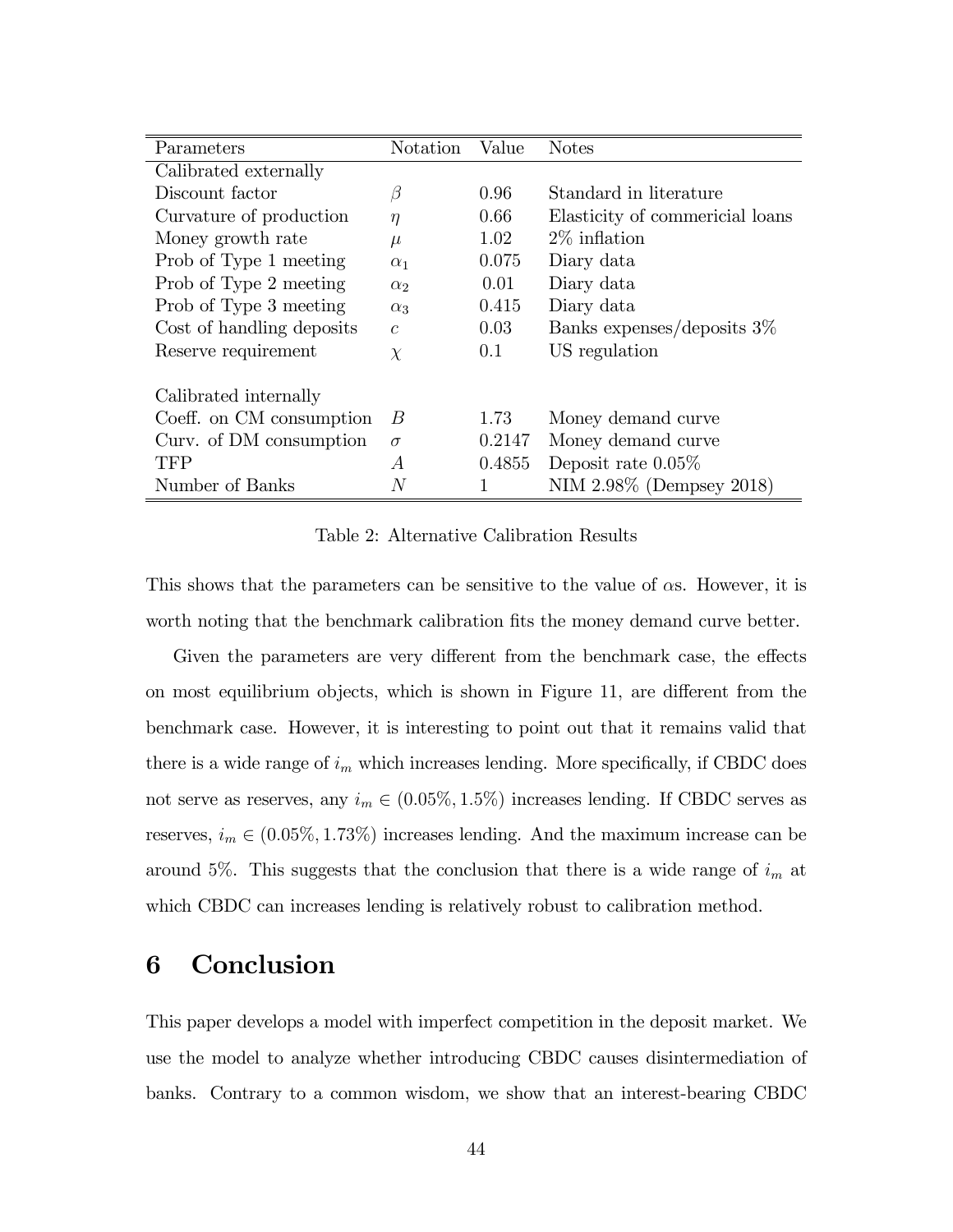

Figure 11: Effects of CBDC Rate: Alterative Calibration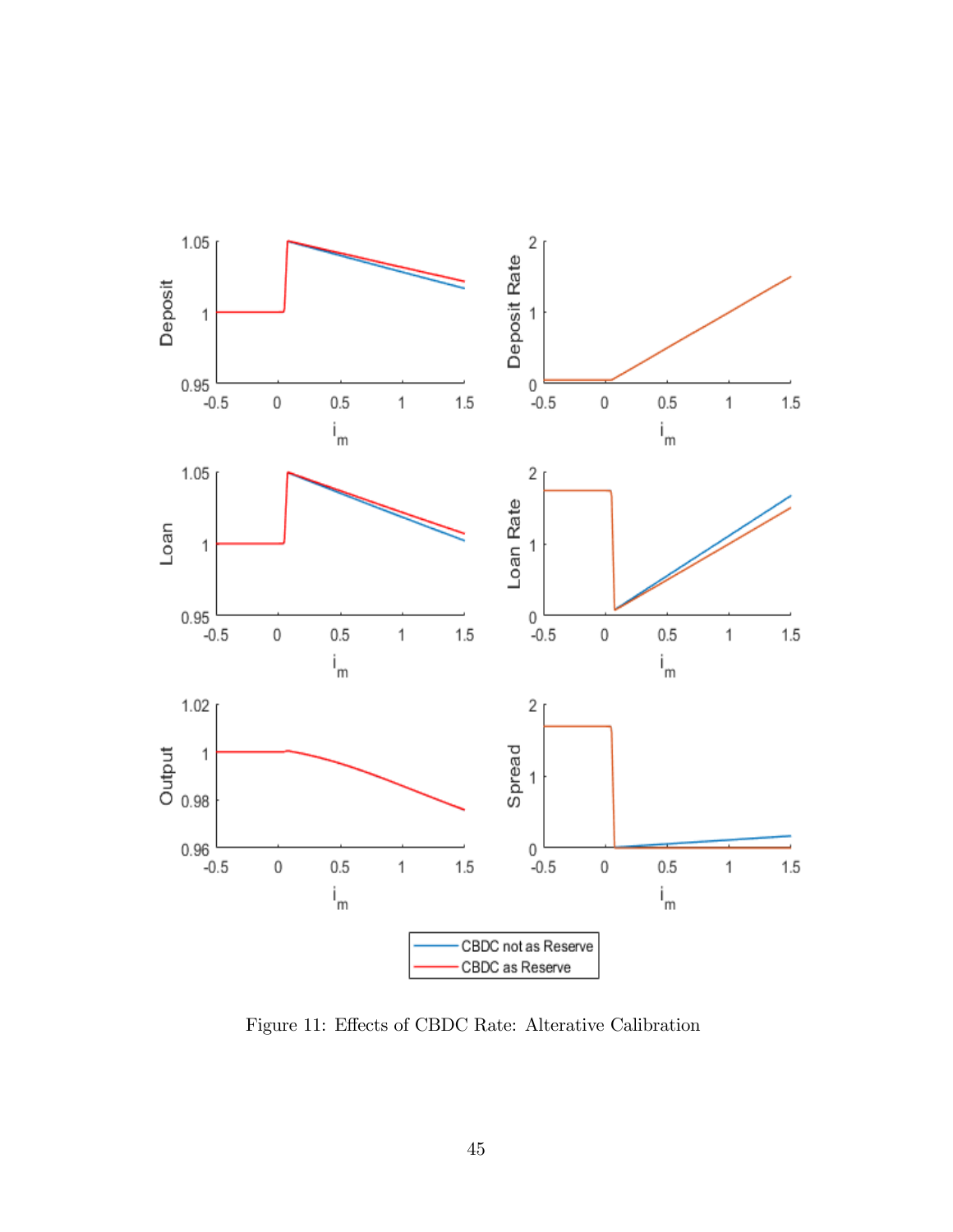can improve bank intermediation. Intuitively, if banks have market powers, they would restrict deposit supply to lower the deposit rate. An interest-bearing CBDC reduces their market powers by setting a floor for the deposit rate, which leads to the creation of more deposits. Banks then lend more because they have more funding. This can raise total lending and output. However, more intermediation happens only if the interest rate on CBDC is set properly. In particular, if the CBDC rate is too low, CBDC does not affect the equilibrium. If the rate is too high, CBDC causes disintermediation. CBDC only helps if its interest rate is in some intermediate range.

We abstracted from many important issues such as endogenous decision of banks on the composition of both the asset side and the liability side of their balance sheets in terms of risk and maturity, and how these endogenous decisions may have macroeconomic and financial stability implications. More specifically, introducing an interest-bearing CBDC would increase banks' funding costs. On the asset side of their balance sheets, it may induce banks to take more risk to make up for their lower profit margin. This can increase the total risk of the financial system, leading to a less stable system. On the liability side, it can induce banks to switch to other sources of funding such as wholesale funding. These funding sources are generally considered less stable than deposits. Therefore, more reliance of banks on wholesale funding may increase the likelihood of runs in the wholesale market. These issues are all left for future research.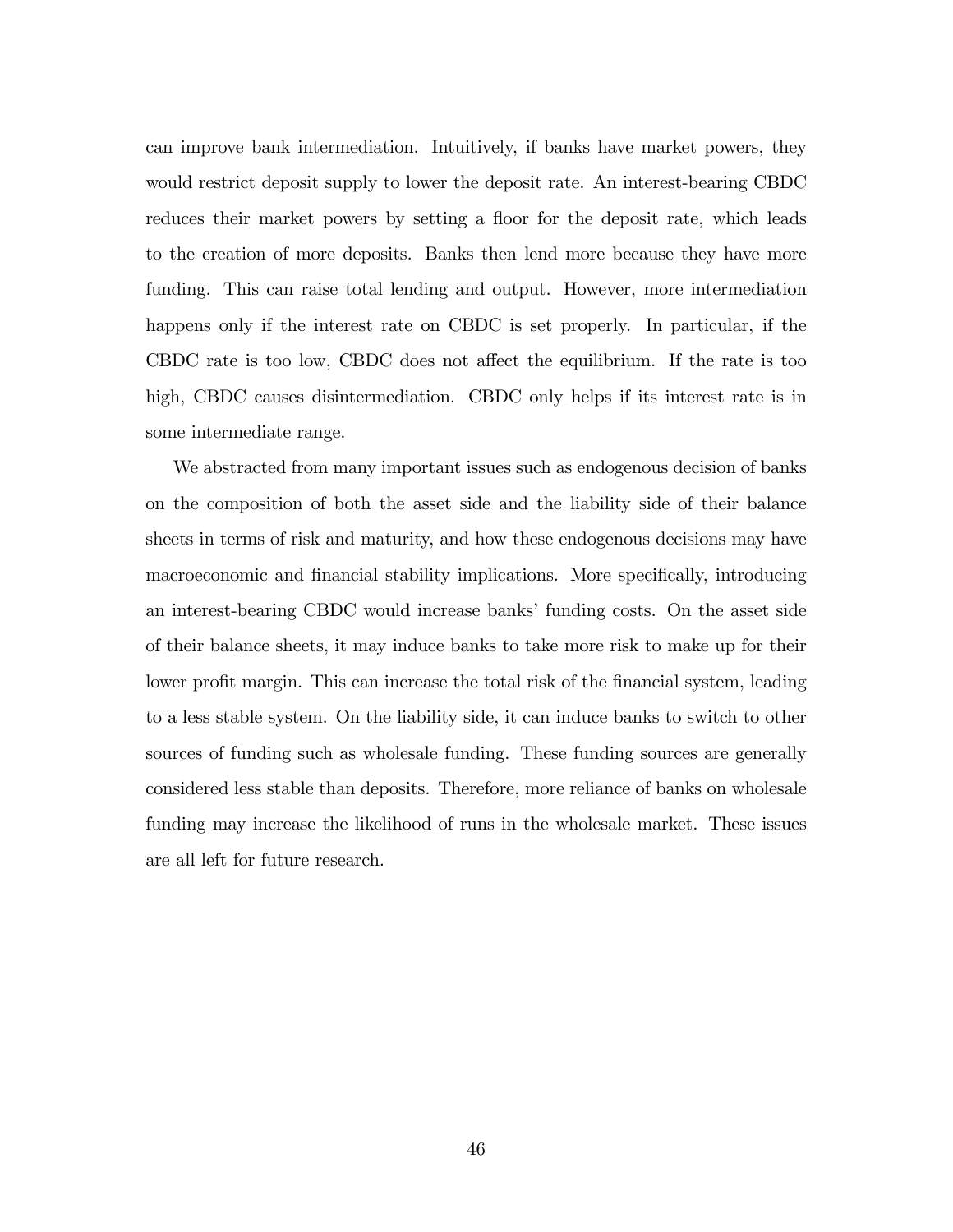### A Multiplicity under Perfect Competition

Now we show that this model can have multiple equilibria even under perfect competition in both the deposits and loan markets. Set  $\alpha_3 = 0$ , which implies money and deposit dichotomize. In addition, normalize the measure of firms to be 1. Assuming  $\iota$  sufficiently small, in the equilibrium, real balances is determined by

$$
\iota = \alpha_1 \lambda \left( Z \right). \tag{16}
$$

Given  $\psi$ , the demand for deposit is determined by

$$
\psi = \alpha_2 \beta \lambda(D) + \beta. \tag{17}
$$

Notice that  $\psi$  can never go below  $\beta$ , and if  $\psi = \beta$ , the demand for D can be any value lying between  $D^*$  and  $\infty$ , and if  $\psi < \beta$ ,  $D = \infty$ .

Suppose there is a continuum of banks with measure 1 and they are price takers. Given  $\psi$  and  $\rho$ , they solve

$$
\max_{\ell_j, d_j} \left\{ \left( 1 + \rho - \frac{1}{\mu} \right) \ell_j - \left( 1 + \psi c - \frac{\psi}{\mu} \right) d_j \right\} \tag{18}
$$

$$
\text{st} \quad \ell_j \le (1 - \chi) \, \psi d_j. \tag{19}
$$

As long as  $\psi < (1/\mu - c)^{-1}$ , the constraint is binding and the problem reduces to

$$
\max_{d_j} \left\{ \left[ (1+\rho)(1-\chi) + \frac{\chi}{\mu} - c \right] \psi d_j - d_j \right\}.
$$
 (20)

Because  $\rho = \varrho(L) \equiv f'(L) - 1$ , the optimization problem along with the the constraint imply

$$
\{1 + \varrho\left[\left(1 - \chi\right)\psi D\right]\}\left(1 - \chi\right) + \frac{\chi}{\mu} - c = 1/\psi. \tag{21}
$$

Given  $\psi$ , this equation defines D as a function of  $\psi$ :  $D = \Delta(\psi)$ , which can be non-monotone depending on the curvature of the production function.

If  $\psi \geq (1/\mu - c)^{-1}$ , the constraint is not binding, which means  $\rho = 1/\mu - 1$  and  $L = \varrho^{-1} (1/\mu - 1).$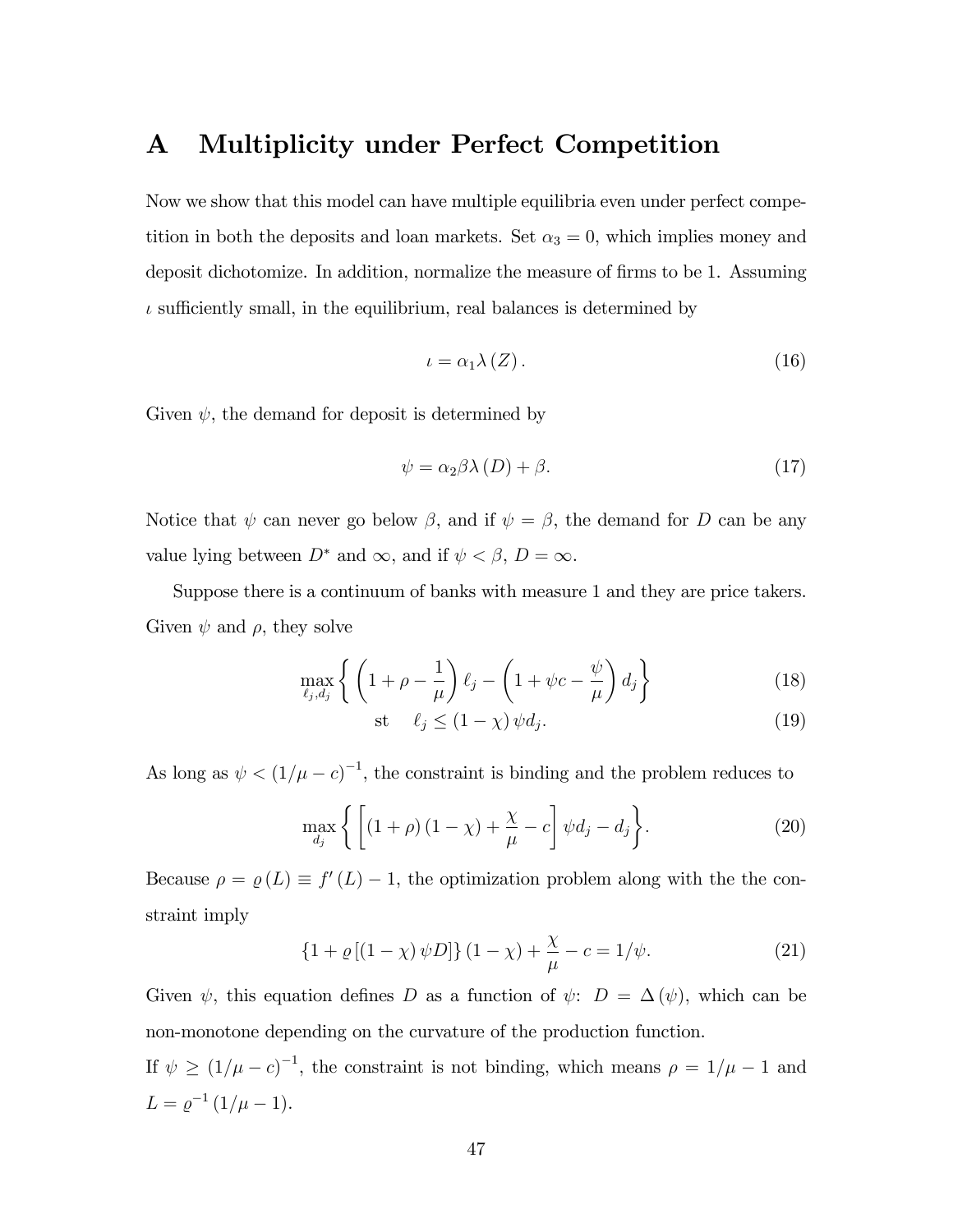If  $\psi > (1/\mu - c)^{-1}$ ,  $D = \infty$ . If  $\psi = (1/\mu - c)^{-1}$ , banks are indifferent between any amount of capital. To be consistent with market clearing  $D \ge \varrho^{-1}(1/\mu - 1)(1 - \chi)$ . One can show that  $\varrho^{-1}(1/\mu - 1)(1 - \chi) = \Delta(\psi)$  if  $\psi = (1/\mu - c)^{-1}$ . To summarize, the supply for deposit

$$
D = \begin{cases} \Delta(\psi) & \psi < (1/\mu - c)^{-1} \\ \infty & \psi > (1/\mu - c)^{-1} \\ [\Delta(\psi), \infty) & \psi = (1/\mu - c)^{-1} \end{cases}
$$
(22)

Any intersection between (17) and (22) determines an equilibrium.

**Proposition 7** Monetary equilibrium exists iff  $\iota < \alpha_1 \lambda(0)$  and  $\beta(1/\mu - c) \leq 1$ .

**Proof.** From (16), one can see that  $Z > 0$  iff  $\iota < \alpha_1 \lambda(0)$ . If  $\psi$  is sufficiently small, (17) defines  $D = \infty$  and if  $\psi$  is sufficiently large, D is sufficiently small. On the other hand, (22) implies that D is finite if  $\psi$  is low and  $D = \infty$  for  $\psi$  sufficiently large. Then by continuity, these two curves has at least one intersection. Hence, at least one equilibrium exists.

In general, the equilibrium is not unique. We next use numerical examples to illustrate this. To this end, parametrize  $f'(l) = A(l+\varepsilon)^{-\xi} \mathbf{1} \{l > \bar{l}\} + Bl^{-\omega} \mathbf{1} \{l \leq \bar{l}\}.$ Here  $A, \varepsilon, \overline{l} > 0$  and  $\xi > 1, 0 < \omega < 1$  are parameters to choose. Then B is chosen such that  $f'$  is continuous. One can integrate this function and impose  $f(0) = 0$ to obtain f. Since  $f'$  is positive and strictly decreasing, f is strictly increasing and concave.

Results are shown in  $\psi$ -D space in Figure 12. In all graphs, the blue curve is the deposit demand curve and the red curve is the deposit supply curve. The demand curve is monotonically decreasing while the supply curve can be monotonically increasing, or non-monotone depending on the curvature of f. If  $f(l) = A l^{\omega}$  with  $\omega$  < 1, the supply curve is increasing as in Figures 12(a) and 12(b). In this case, we have a unique equilibrium. If, however,  $f(l) = A\left[(l+\varepsilon)^{1-\xi} - \varepsilon^{1-\xi}\right]/(1-\xi)$ with  $\xi > 1$  and  $\varepsilon$  sufficiently small, the supply curve is decreasing for most part if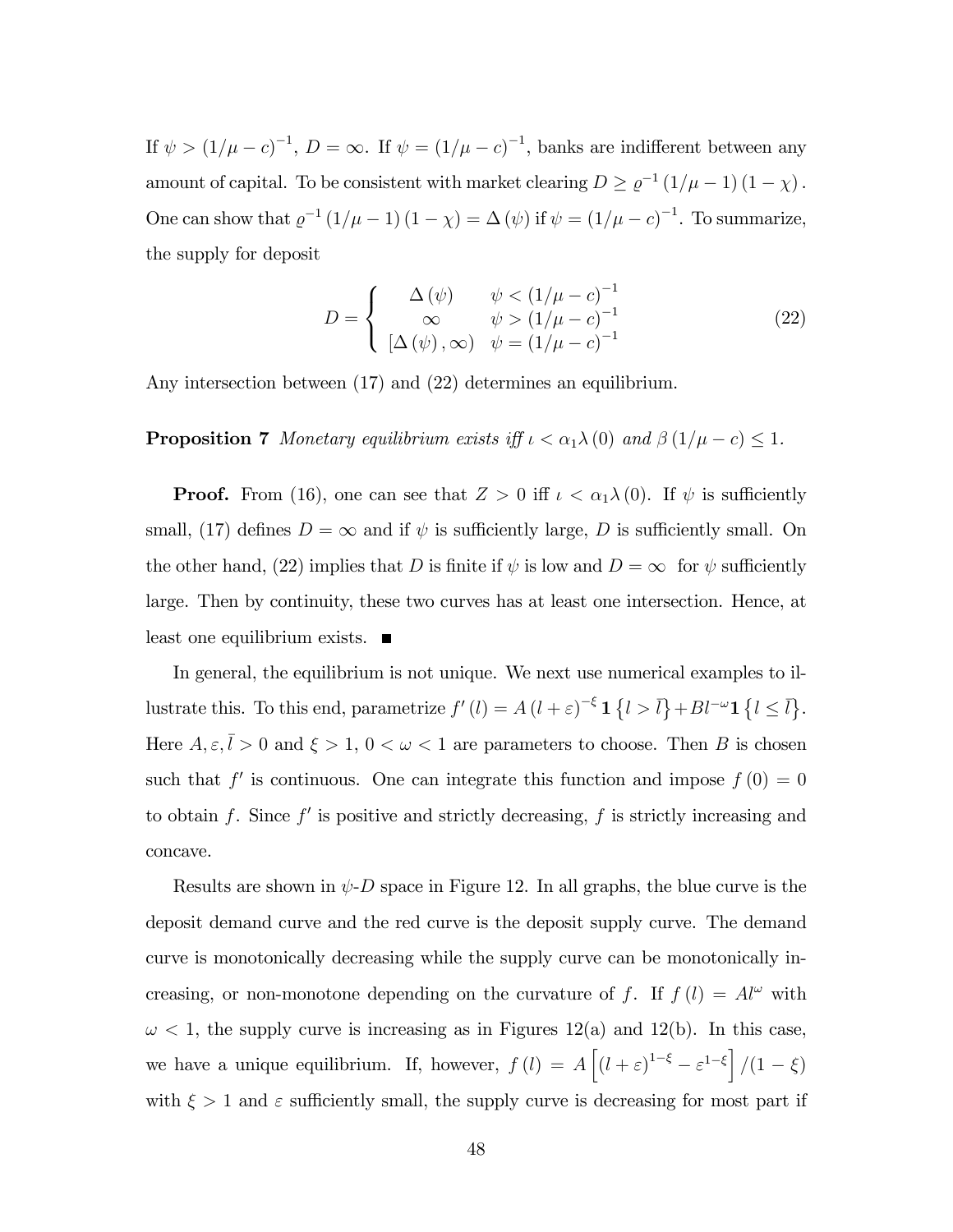$\psi < (1/\mu - c)^{-1}$ . This is shown in 12(c). In this case, we have three equilibrium. One has  $\psi = \beta$ , i.e. deposit does not carry a liquidity premium. One has  $\rho = 1/\mu - 1$ and  $\psi = (1/\mu - c)^{-1}$ . In this case, the price for deposit is sufficiently high so that the banks are willing to take any amount of deposits and then hold them in cash reserve. Notice at this intersection,  $D > \Delta(\psi)$ . Consequently, the reserve requirement constraint is not binding, i.e. banks hold voluntary reserves. There is another equilibrium where the reserve requirement constraint is binding.

If  $f$  is a combination of the previous two cases, the supply curve can be nonmonotone even if  $\psi < (1/\mu - c)^{-1}$  as shown in Figure 12(d). In this case, there are two equilibria where the reserve requirement constraint is binding.

### B Imperfect Competition in Loan Market

Now consider the extension that there is a competitive interbank market and the lending market features imperfect competition. We consider two cases: a Cournot lending market, and a search and matching market. In both cases, the deposit market has Cournot competition as in the previous section.

### B.1 Cournot Lending Market

Now let  $\rho^B$  be the real rate in the interbank market. Then the loan supply function  $L^s$  is the same as before except that now it depends on the interbank rate  $\rho^B$ . The loan makers solve

$$
\max_{\ell_j} f' \left( \frac{\ell_{-j} + \ell_j}{N^E} \right) \ell_j - \left( 1 + \rho^B \right) \ell_j.
$$

To guarantee the existence of a pure strategy equilibrium given  $\rho^B$  on the loan side, we require that

**Condition 2**  $f''(L) + f'''(L) L \leq 0$ .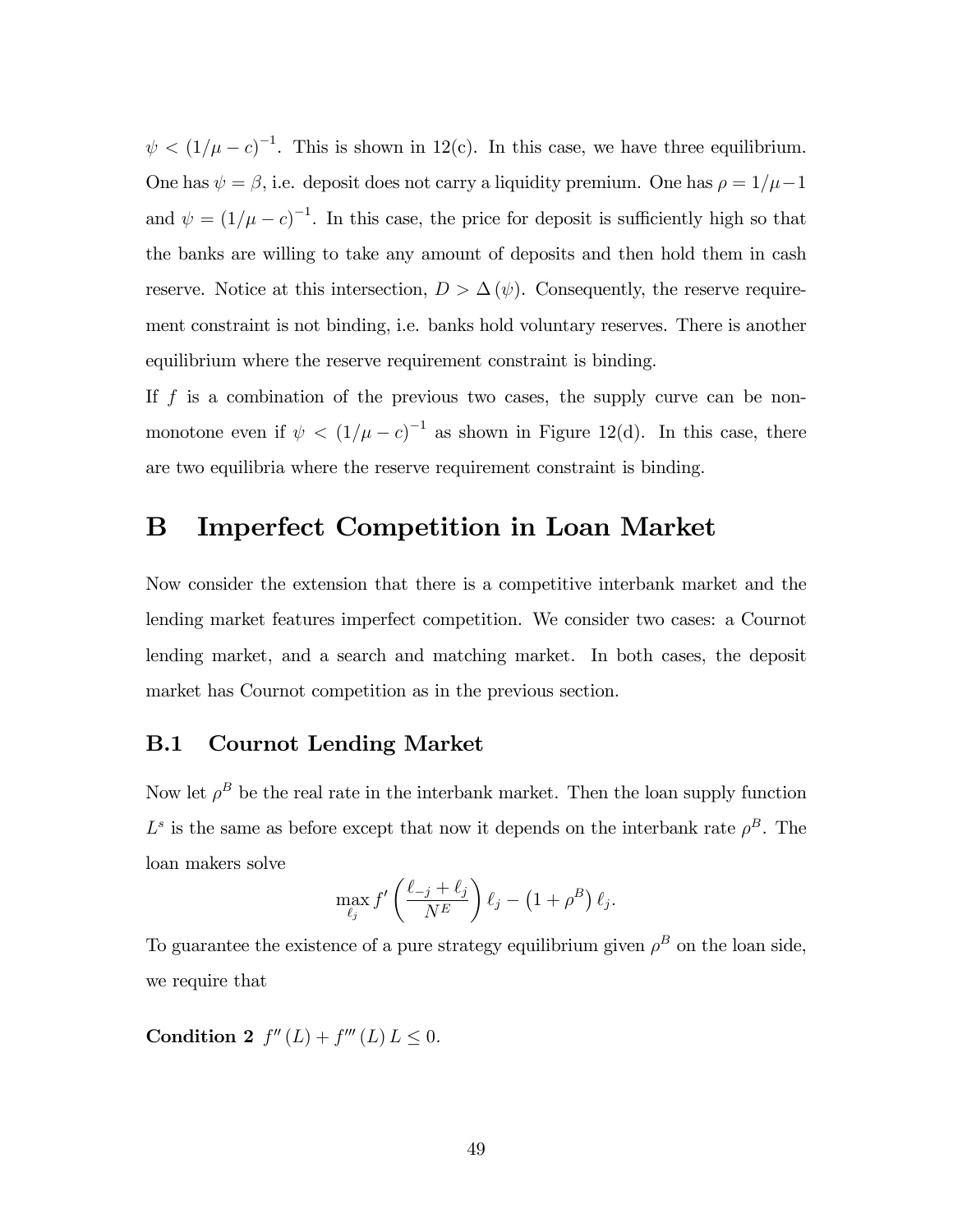

Figure 12: Equilibrium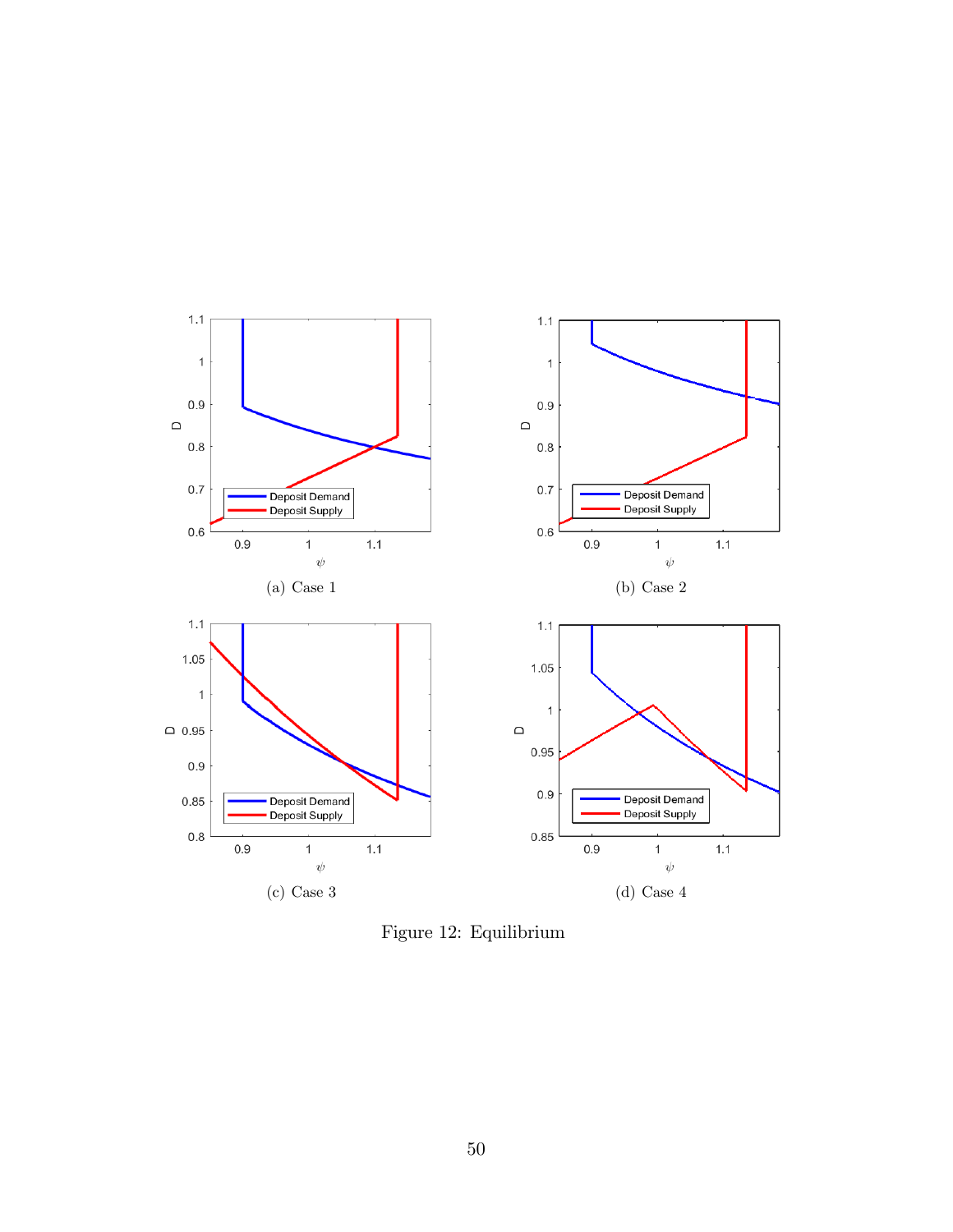Then the equilibrium satisfies

$$
f''\left(\frac{L}{N^E}\right)\frac{L}{N^E N} + f'\left(\frac{L}{N^E}\right) = 1 + \rho^B.
$$

This defines  $L^d(\rho^B)$ , which is decreasing and continuous in  $\rho^B$ . Now the equilibrium interbank market rate is determined by  $L^s(\rho^B) = L^d(\rho^B)$ . Then the loan rate is given by  $\rho = f'(L^s(\rho^B)) - 1$ .

**Proposition 8** If  $\iota < \bar{\iota}$  and Assumption 1 and 2 hold, there exist one or three monetary equilibria. If, in addition,  $\Psi(D) D$  is increasing, the monetary equilibrium is unique.

Then comparative statics can be analyzed as before.

### B.2 Search for Loans

Now suppose that each bank has a continuum of loan officers with measure  $N_l$ . They have access to a competitive interbank market and randomly search and match with firms. The matching probability is  $\alpha(\lambda)$  where  $\lambda = N_f/N_lN_b$ . Upon a meeting, the loan officer bargains with the firm on the terms of loans given the interbank market rate  $\rho$ . The surplus is split with Kalai's bargaining solution where the firm has a bargaining power  $\eta$ .

$$
\max_{\ell,p} f(\ell) - p
$$
  
st  $f(\ell) - p = \eta \left[ f(\ell) - (1 + \rho^B) \ell \right].$ 

In this case,  $f'(\ell) = \ell + \rho^B$  and  $p = (1 - \eta) f(\ell) + (1 + \rho^B) \ell$ . This implies the loan rate

$$
\rho^{E} = \eta \rho^{B} + (1 - \eta) \left[ \frac{f(\ell)}{\ell} - 1 \right],
$$

which is a weighted sum of the interbank market rate  $\rho^B$  and the average investment return  $f(\ell) / \ell - 1$ . Then the loan demand curve is

$$
L^{d}(\rho^{B}) = \alpha(\lambda) N_{l} N_{b} f'^{-1} (1 + \rho^{B}).
$$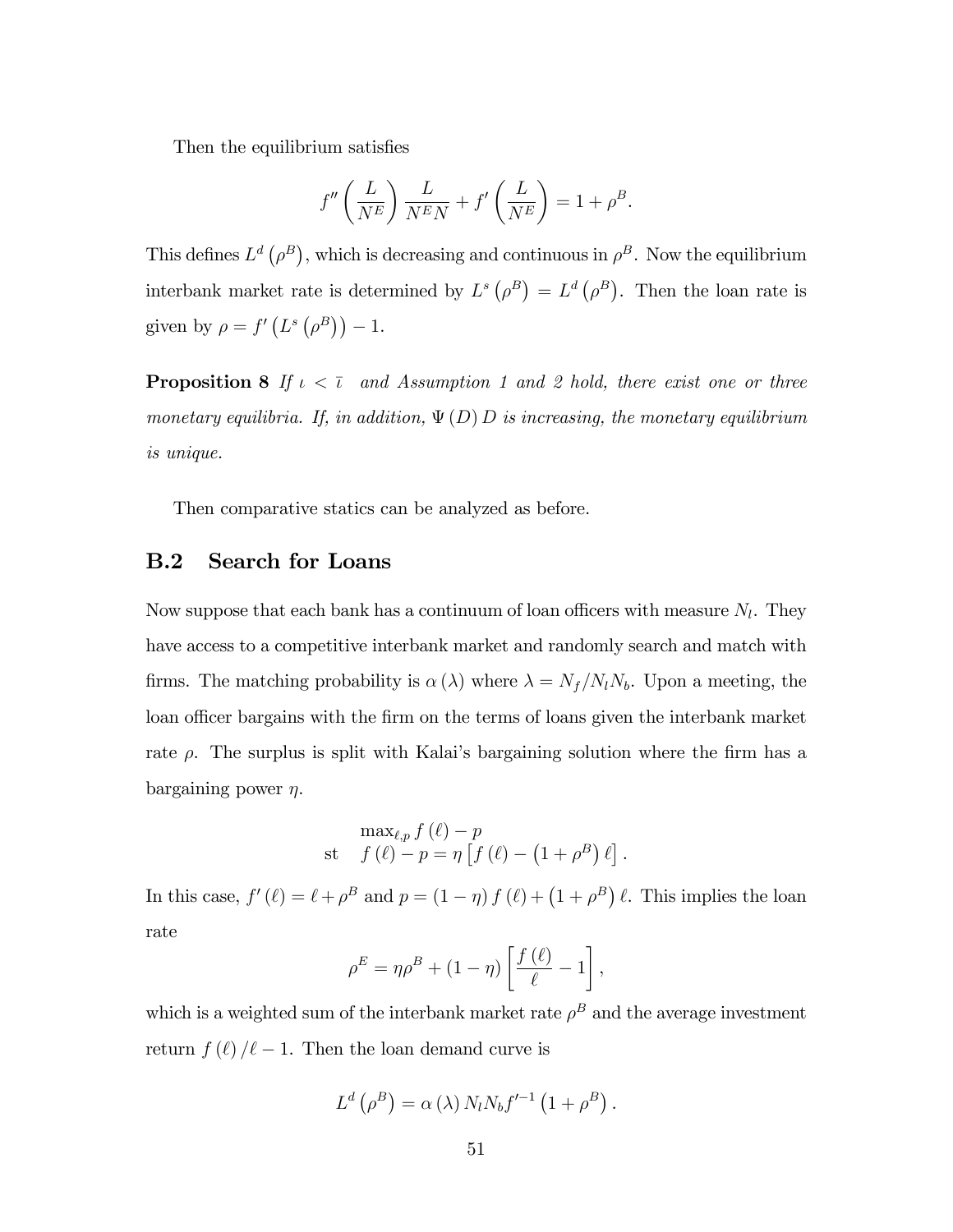Then the equilibrium  $\rho^B$  is determined in the same fashion as in the competitive loan market case. Consequently, we have

**Proposition 9** If  $\iota < \overline{\iota}$  and Assumption 1 holds, there exist one or three monetary equilibria. If, in addition,  $\Psi(D) D$  is increasing, the monetary equilibrium is unique.

Notice that in this case, the total supply of loan is efficient given the interbank market rate  $\rho^B$ . However, the bankers get positive surplus from lending. We can then calculate the spread between the interbank rate and lending rate as  $\rho^E - \rho^B =$  $(1 - \eta) \left[ \frac{f(\ell)}{\ell} - 1 - \rho^B \right].$ 

## C Calibration Method and Data

The data we use are from FRED on the website of Federal Reserve Bank of st. Louis. For money demand, we use the data series of M1 to GDP ratio. For interest rate, we use the annualized three month T-bill rate. For both, we use annual data from 1959 to 2006. We excluded three years after 9.11 and all the data after the Önancial crisis because the nominal rates are almost 0 in these years. FRED lists nominal interest on non-jumbo deposits after year 2009. The average annual rate on checking account is less than 0:05% and that on saving account is around 0:09%. This is consistent with the Survey of Consumer Payment Choice data, where more than 80% of respondents report checking account rates below or at  $0.05\%$ . We then use  $0.05\%$ in our benchmark calibration. Data on cash holding, checking account balances and fraction of online payments are all based on the 2016 Survey of Consumer Payment Choices from the Federal Reserve Bank of Atlanta.

One straightforward way to calibrate the model is to solve the whole equilibrium given the parameter and then Öt the money demand curve and the deposit rates. This however can be computationally cumbersome because one need to solve the model for each data point used for the money demand and then optimize over a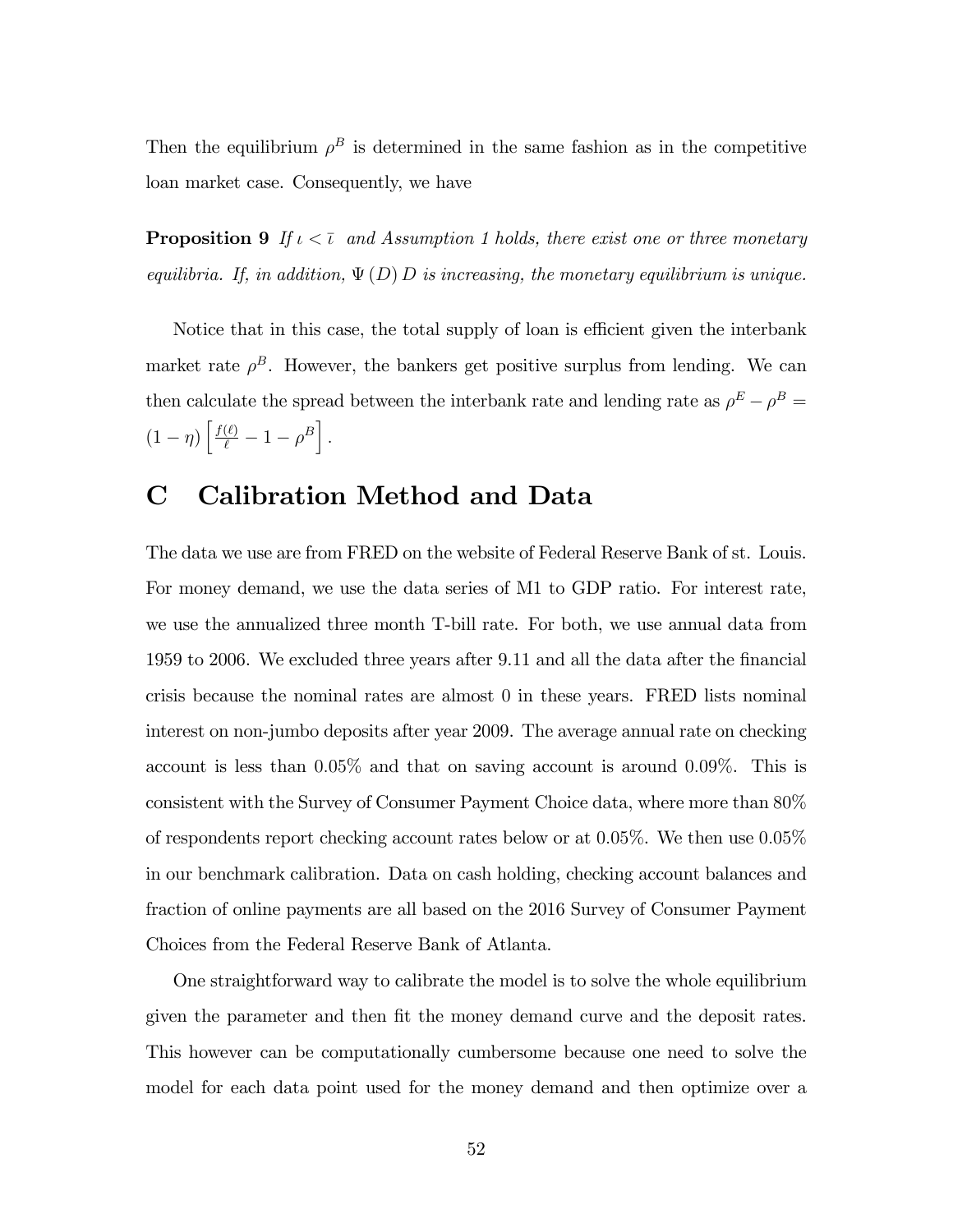5-dimensional parameter. One key insight is that the money demand can be solved independent of the banking sector given the deposit rate. This leads to the following algorithm that greatly simplifies the calibration.

- 1. Fit the money demand and cash to checking account balance ratio by choosing B,  $\alpha_1$  and  $\sigma$  given A. More specifically,
	- (a) given  $\alpha_1$ , for each interest rate, calculate the steady state equilibrium using the nominal interest rate and the deposit rate. Then solve a nonlinear least squares problem over  $(B, \sigma)$ . The M1 to GDP ratio in the model can be calculated by  $(Z + D) / Y$  where

$$
\mathbf{Y} = \sum_{j=1}^{3} \alpha_j y_j + 2B + A [(1 - \chi) D \Psi (D)]^{\eta} - D + (1 - \chi) D \Psi (D)
$$

is the output. Here  $Y$  is the sum of the consumption of households in DM and CM, the consumption of bankers and entrepreneurs and the investment.

- (b) set  $\alpha_1$  to match the cash-checking ratio 5.53%.
- (c) update  $\alpha_1$  and iterate a-b until converge.
- 2. Given B,  $\alpha_1$  and  $\sigma$ , find A and N such that the solution of the Cournot competition leads to 0:05% rate on deposit and the net interest margin is 2:98%.
- 3. Update A and repeat 1-2 until convergence.

This greatly simplifies the calibration because we reduce a problem of 5 parameters into two problems of lower dimensions which are linked by A. It is also worth noting if we assume that bankers and entrepreneurs transfer all the profit back to the households,  $\bf{Y}$  can be computed independently of  $\bf{A}$ . In that case, we only need to do 1 and 2 once to recover all the unknown parameters.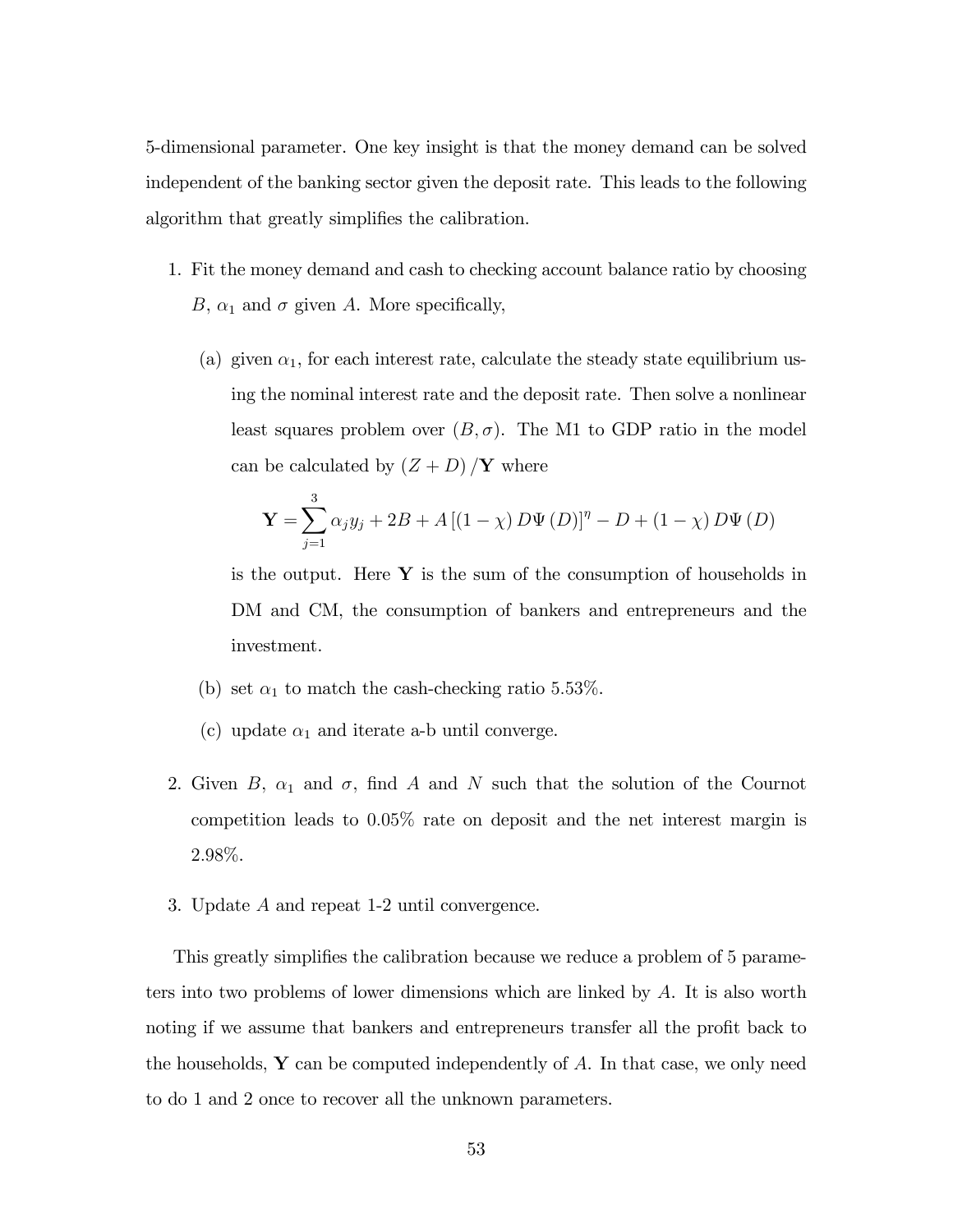### References

- [1] D. Andolfatto (2018) "Assessing the Impact of Central Bank Digital Currency on Private Banks," mimeo.
- $[2]$  J. Barrdear, and M. Kumhof  $(2016)$  "The macroeconomics of central bank issued digital currencies," Bank of England Staff Working Paper No. 605, 2016.
- $[3]$  A. Berentsen, G. Camera, and C. Waller  $(2007)$  "Money, credit and banking," Journal of Economic theory, 135(1), 171-195.
- $[4]$  A. Berentsen and F. Schar (2018) "The case for central bank electronic money and the non-case for central bank cryptocurrencies," Federal Reserve Bank of St. Louis Review.
- [5] M. Brunnermeier and D. Niepelt  $(2018)$  "On the Equivalence between Private and Public Money," mimeo.
- $[6]$  Committee on Payments and Market Infrastructures (2018) "Central Bank Digital currencies," Bank of International Settlements.
- [7] Consumer Payment Research Center (2018) "Guide to the 2016 Diary of Consumer Payment Choice," Federal Reserve Bank of Boston.
- [8] M. Davoodalhosseini (2018) "Central Bank Digital Currency and Monetary Policy," Bank of Canada staff working paper no. 2018-36.
- [9] M. Davoodalhosseini, and F. Rivadeneyra (2018) "A Policy Framework for E-Money: A Report on Bank of Canada Research," Bank of Canada Staff Discussion Paper 2018-5.
- [10] I. Dreschle, A. Savov and P. Schnabl  $(2017)$  "The Deposit Channel of Monetary Policy," Quarterly Journal of Economics 132, 1819-1976.
- [11] I. Dreschle, A. Savov and P. Schnabl (2018) "Banking on Deposits: Maturity Transformation without Interest Rate Risk," mimeo.
- [12] K. Dempsy (2018) "Macroprudential Capital Requirements with Non-Bank Finance," mimeo.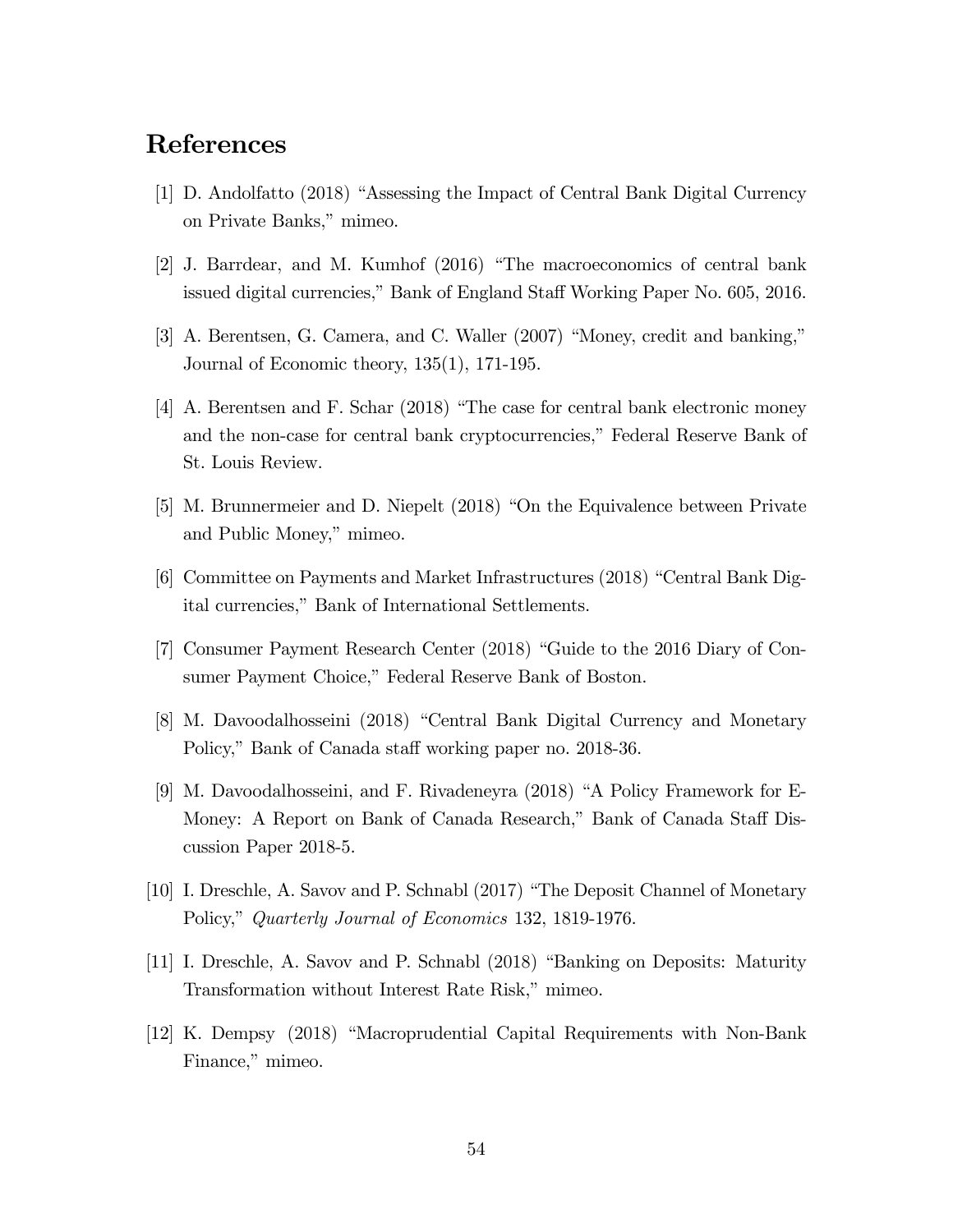- [13] W. Engert and B. Fung (2017) "Central Bank Digital Currency: Motivations and Implications," Bank of Canada Staff Discussion Paper 2017-16.
- [14] B. Fung and H. Halaburda (2016) "Central Bank Digital Currencies: A Framework for Assessing Why and How," Bank of Canada Staff Discussion Paper 2016-22.
- [15] C. Greene and J. Stavins  $(2018)$  "The 2016 and 2017 Surveys of Consumer Payment Choice: Summary Results," Federal Reserve Bank of Atlanta Discussion Paper No. 18-3.
- $[16]$  K. Foster  $(2018)$  "Data Guide to the 2017 Diary of Consumer Payment Choice," Federal Reserve Bank of Atlanta.
- [17] C. Gu, C. Monnet, E. Nosal, and R. Wright  $(2018)$  "On the Instability of Banking and Financial Intermediation," mimeo.
- [18] C. M. Kahn, F. Rivadeneyra, and R. Wong  $(2018)$  "Should the central bank issue e-money," Bank of Canada staff working paper no. 2018-58.
- [19] T. Keister and D. Sanches (2018) "Should Central Banks Issue Digital Currency?" mimeo.
- $[20]$  P. Kurlat  $(2018)$  "Deposit Spreads and the Welfare Cost of Inflation," mimeo.
- $[21]$  R. Lagos and R. Wright (2005) "A Unified Framework of Monetary Theory and Policy Analysis," Journal of Political Economy 113, 463-484.
- [22] R. Lagos and S. Zhang  $(2018)$  "On Money As a Medium of Exchange in Near-Cashless Credit Economies," mimeo.
- [23] T. Mancini-Griffoli, M. S. Martinez, I. A. Peria, A. Ari, J. Kiff, A. Popescu and C. Rochon (2018) "Casting Light on Central Bank Digital Currency," IMF Staff Discussion Notes No. 18-08.
- [24] J. Meaning, B. Dyson, J. Barker and E. Clayton  $(2018)$  "Broadening Narrow Money: Monetary Policy with a Central Bank Digital Currency," Bank of England Staff Working Paper No. 724.
- [25] L. Schilling and H. Uhlig (2018) "Some Simple Bitcoin Economics," mimeo.